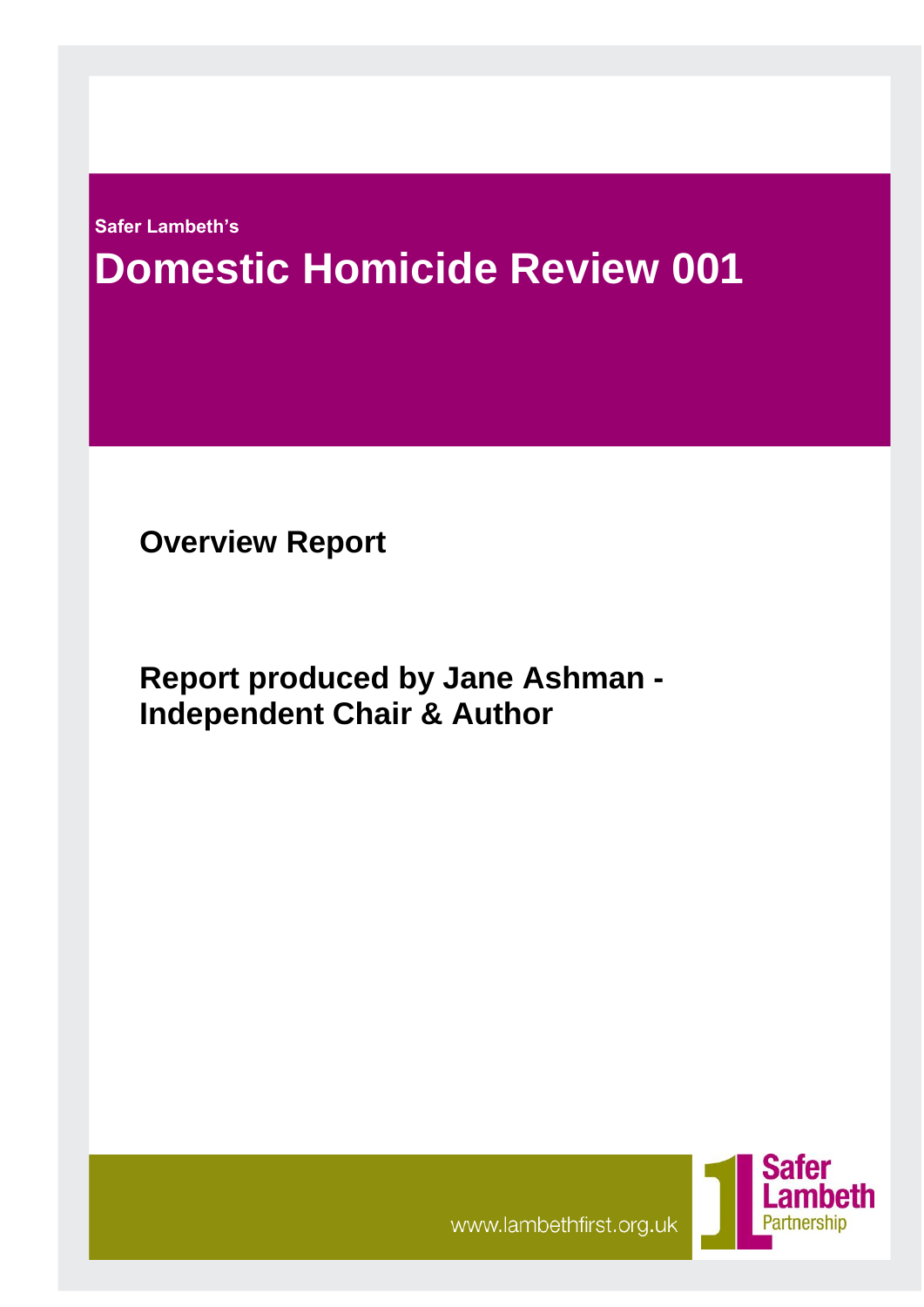# **Contents**

**Introduction** 

Terms of Reference

DHR Panel

**Contributors** 

Facts

**Chronology** 

Analysis

**Conclusions** 

Good Practice

Recommendations

Action Plan

Appendix 1: Terms of Reference

Appendix 2: Glossary

Appendix 3: Home Office Quality Assurance Sign Off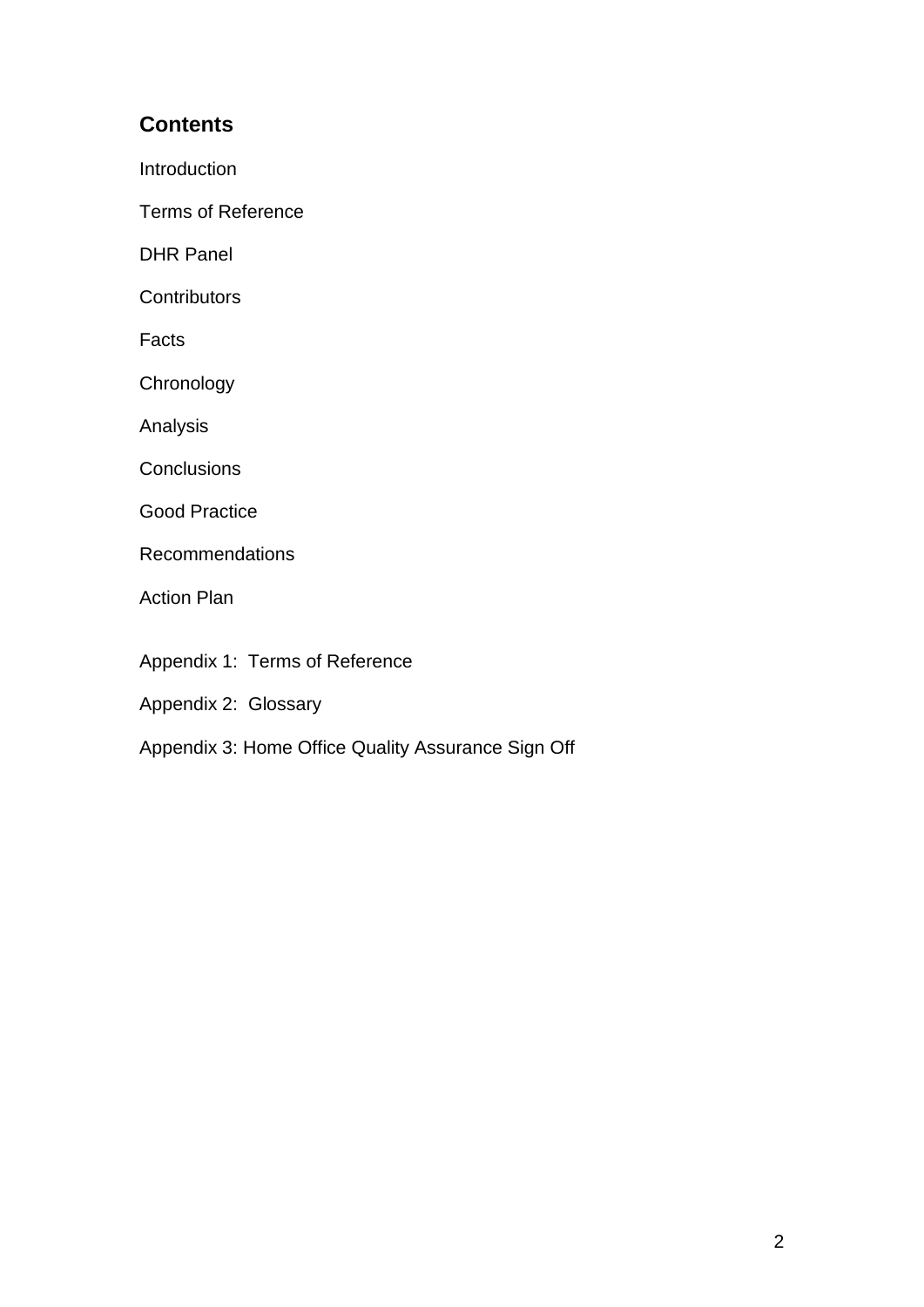## **1. Introduction**

- 1.1. Ms Z was found dead at the home of Mr L on 07.01.13. Mr L was arrested on 09.01.13 and charged with her murder on 12.01.13. Prior to the murder Ms Z and Mr L were understood to be in a relationship and that Ms Z was living at his flat. The Police formally notified Safer Lambeth that the death was domestic homicide related and on 15.02.13 the decision was taken to conduct a Domestic Homicide Review in accordance with Section 9 (3) of the Domestic Violence, Crime and Victims Act (2004). The Home Office was also notified on that date.
- 1.2.The Terms of Reference for the review are attached as Appendix 1. It will be noted that in the time she had been in the Country Ms Z had had almost no contact with any of the statutory or voluntary agencies forming the panel or contacted on behalf of the panel. Mr L was known to various agencies in relation to domestic violence against 2 women from previous relationships (Ms X and Ms Y). Personal information specific to those 2 women has not been sought, but information about contacts, incidents and services as they relate to incidents of violence by Mr L have and inform the substance of the report.
- 1.3.The Coroner has been informed that a DHR is being undertaken.
- 1.4.A Mental Health Independent Homicide Review has not been commissioned.
- 1.5.The Domestic Homicide Review Panel comprised:

| Jane Ashman           | JA        | Independent Chair             |
|-----------------------|-----------|-------------------------------|
| Jade Holvey           | JH        | London Borough of Lambeth     |
|                       |           | (LBL)- Officer Support        |
| Ruksana Mannan        | <b>RM</b> | LBL - Officer Support         |
| Adam Kerr             | AK        | <b>London Probation Trust</b> |
| Claire Moxon          | <b>CM</b> | Metropolitan Police (MPS)     |
| <b>Timothy Spratt</b> | <b>TS</b> | MPS - Specialist Crime        |
|                       |           | <b>Review Group</b>           |
| <b>Paul Gardener</b>  | PG        | MPS-SCRG                      |
| Martin Baggaley       | MВ        | South London and Maudsley     |
|                       |           | <b>NHS Foundation Trust</b>   |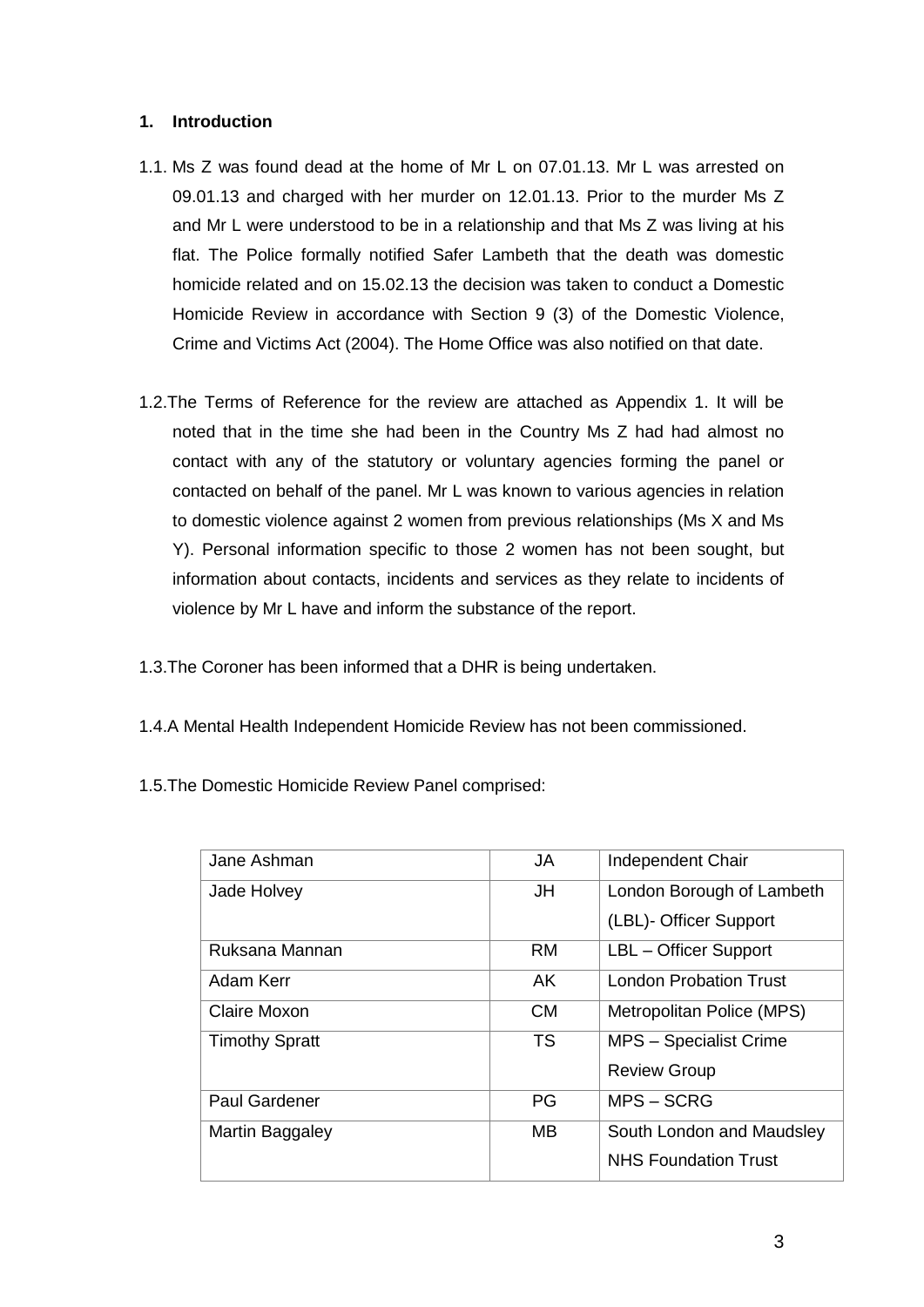|                        |            | (SLaM)                   |
|------------------------|------------|--------------------------|
| Helen Charlesworth-May | <b>HCM</b> | Strategic Commissioning, |
|                        |            | LBL and Health           |
| Cedric Boston          | CВ         | Lambeth Living (LL) -    |
|                        |            | <b>Housing Provider</b>  |
| Ann Corbett            | АC         | <b>LBL</b>               |
| Nicole Jacobs          | NJ         | Refuge / Gaia            |

- 1.6.The Independent Chair and Author was commissioned to undertake the review following a tendering process that included 2 references and she has no employment or personal connections with any of the partners of Safer Lambeth (the Commissioners).
- 1.7.Internal Management Reviews were received from:
	- Metropolitan Police Service: Lambeth Lambeth Living Lambeth Housing Options London Probation Trust Gaia/Refuge SLaM Single Homeless Project
- 1.8.IMRs were requested from but refused by:
	- Job Centre Plus
- 1.9.IMRs were requested and though not provided, sufficient information was received to decide not to pursue further, from the following agencies:

HMP Hewell Primary Care (GP)

- 1.10.Information (not IMRs due to the limitation of their involvement) was requested from:
	- Hampshire Police Service Essex Police Service Lambeth Noise Enforcement Team London Ambulance Service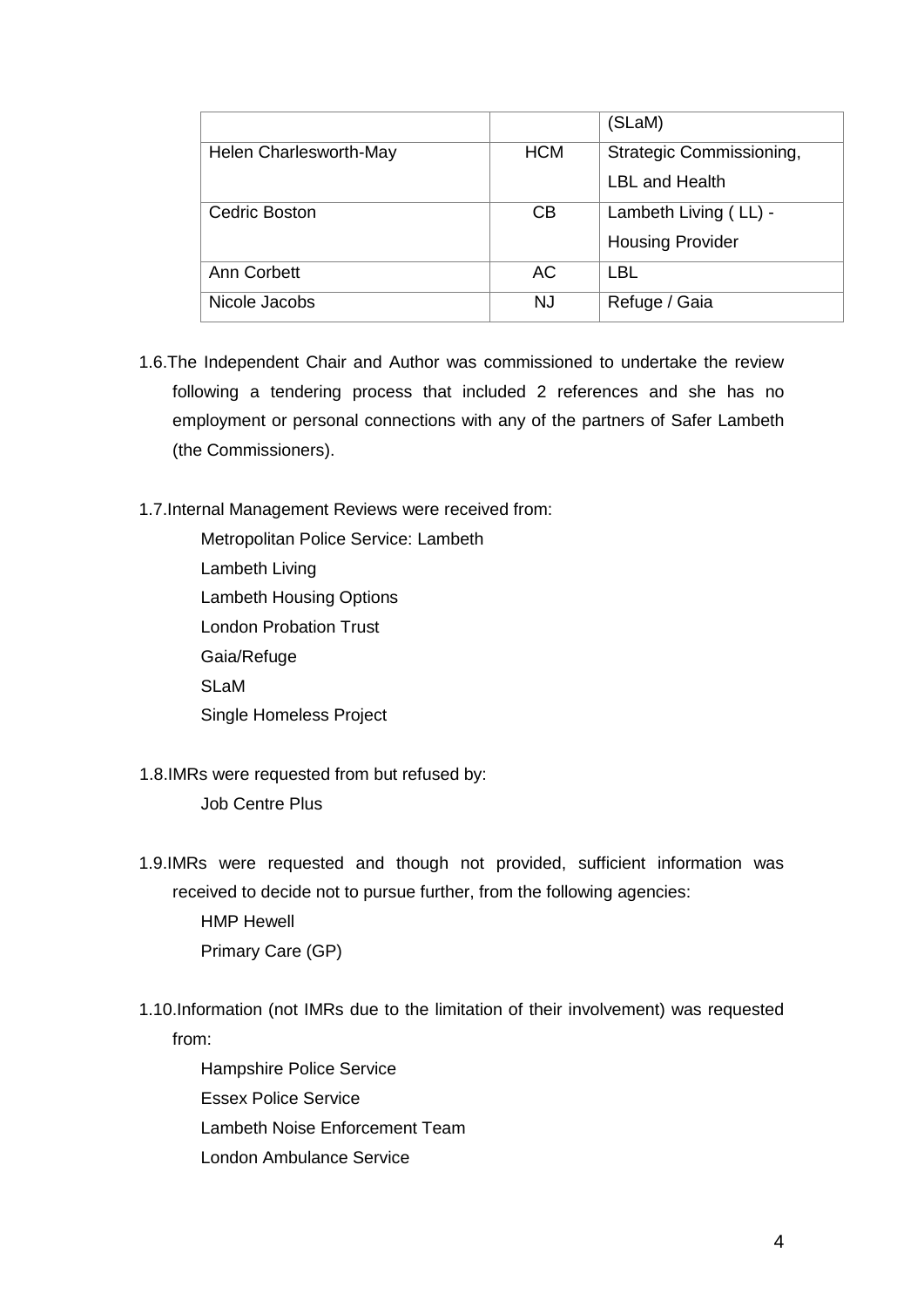Guy's & St Thomas' NHS Foundation Trust Kings College Hospital NHS Foundation Trust Family Mosaic Service Care UK (Mental Health providers to HMP Belmarsh) Adult & Community Services -MARAC Notes

1.11.Initial information was also requested from:

| but they told the review they had no knowledge of either the victim or |
|------------------------------------------------------------------------|
|                                                                        |
|                                                                        |

## **2. The Facts**

2.1.Family Composition:

| Mr Z senior | Father         |
|-------------|----------------|
| Mrs Z       | Mother         |
| MrZ         | <b>Brother</b> |
| MsZ         | Victim         |

2.2.Ms Z aged 23 years, a Russian national, visited the United Kingdom in 2011 and again in 2012. Whilst visiting in the summer of 2012 she met Mr L and their relationship began. On 10.12.2012 Ms Z returned to the United Kingdom on a visitor's visa. On her return to the UK she was unable to find Mr L as he was in prison for breaching a restraining order in relation to a previous partner. He was released from HMP Belmarsh on 12.12.2012 and they stayed together at his flat which was registered to Mr L and there were no other adults or children living there.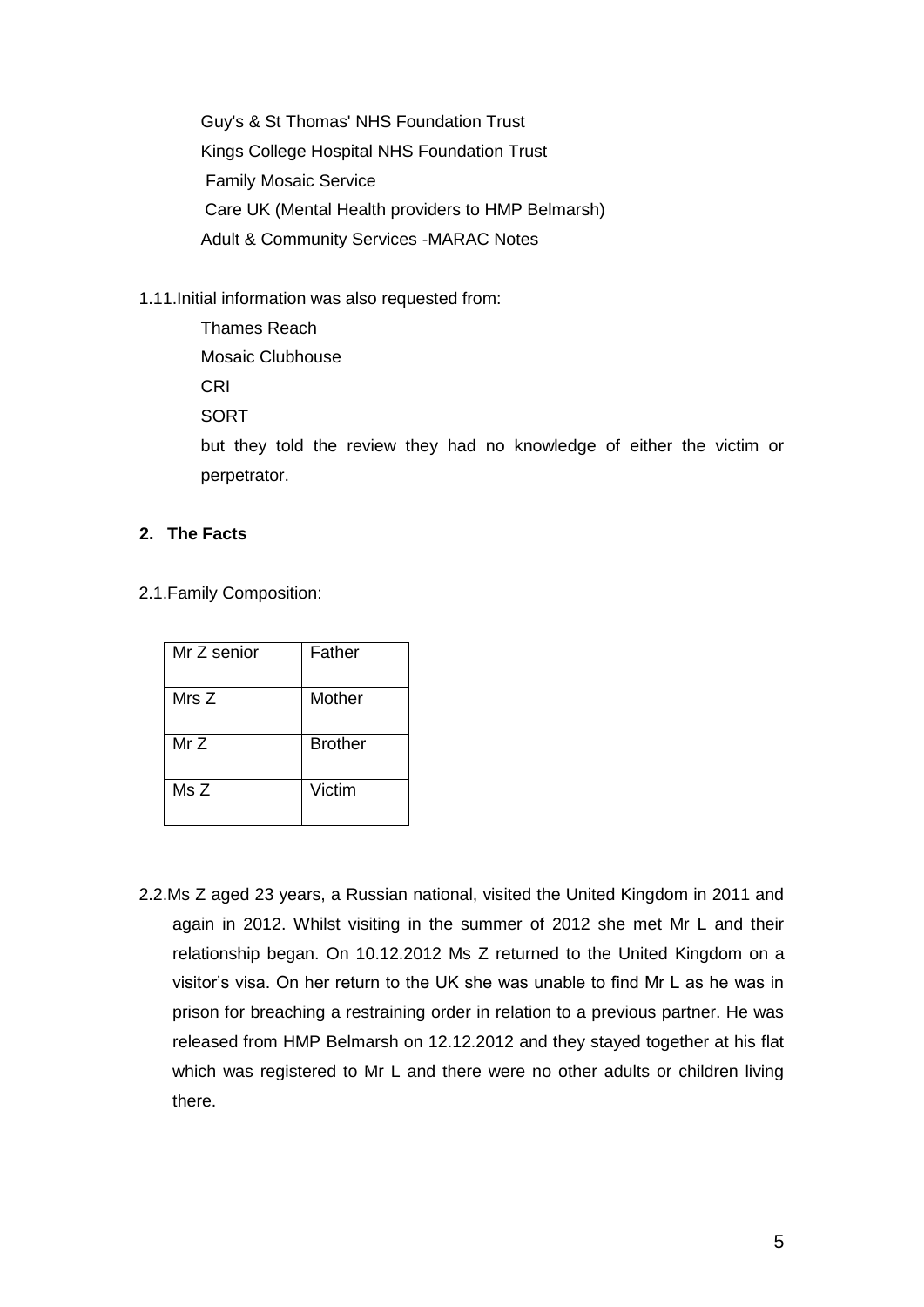- 2.3.Ms Z had known Mr L for approximately 6 months and had been living with him on this occasion (it is not known if she stayed with him during her summer visit) for less than 3 weeks.
- 2.4.Ms Z had a mother, father and brother living in Russia, she had no children.
- 2.5.On 06.01.13 Mr L bumped into a mutual friend and informed him the relationship was over and he hadn't seen Ms Z for a month. After speaking by phone to Ms Z's brother in Russia the mutual friend reported her missing to the Police on 06.01.13. The Police forced entry to Mr L's flat early on 07.01.13 and found Ms Z's body in the lounge, she had been dead for a period of time and her body had been severely assaulted.
- 2.6.A Post Mortem was held on 08.01.13 and the preliminary conclusion was that the death was caused by blunt trauma to her head, face and neck. She had a crushed thyroid cartilage indicating that she may also have been strangled.
- 2.7.Mr L was arrested in Kent on 09.01.13 after being stopped in response to a burglary and after a check on the Police National Computer (PNC) showed he was wanted on suspicion of murder. He was charged with the murder on 12.01.13 and pleaded guilty to manslaughter on 18.11.13. He was ordered to serve a minimum term of 7 years and three months. The Judge also made a hospital limitation order under Section 45a of the Mental Health Act, meaning he will be detained at a secure hospital for treatment but if deemed well enough to leave hospital before his minimum term of detention is complete he will be transferred to a prison for the remainder of his sentence.

#### **3. Narrative Chronology of Events**

 $\overline{a}$ 

3.1.Mr L was picked up on a Section 136 Mental Health Act (MHA) 1983<sup>1</sup> having been found wandering at Gatwick Airport, seeming confused and hearing voices. He was admitted to the Lambeth Early Onset (LEO) unit of SLaM on 18.08.2005 and after stabilising and responding to medication he was discharged on 12.10.05.

<sup>1</sup> If a constable finds in a place to which the public have access a person who appears to him to be suffering from mental disorder and to be in immediate need of care or control, the constable may, if he thinks it necessary to do so in the interests of that person or for the protection of other persons, remove that person to a place of safety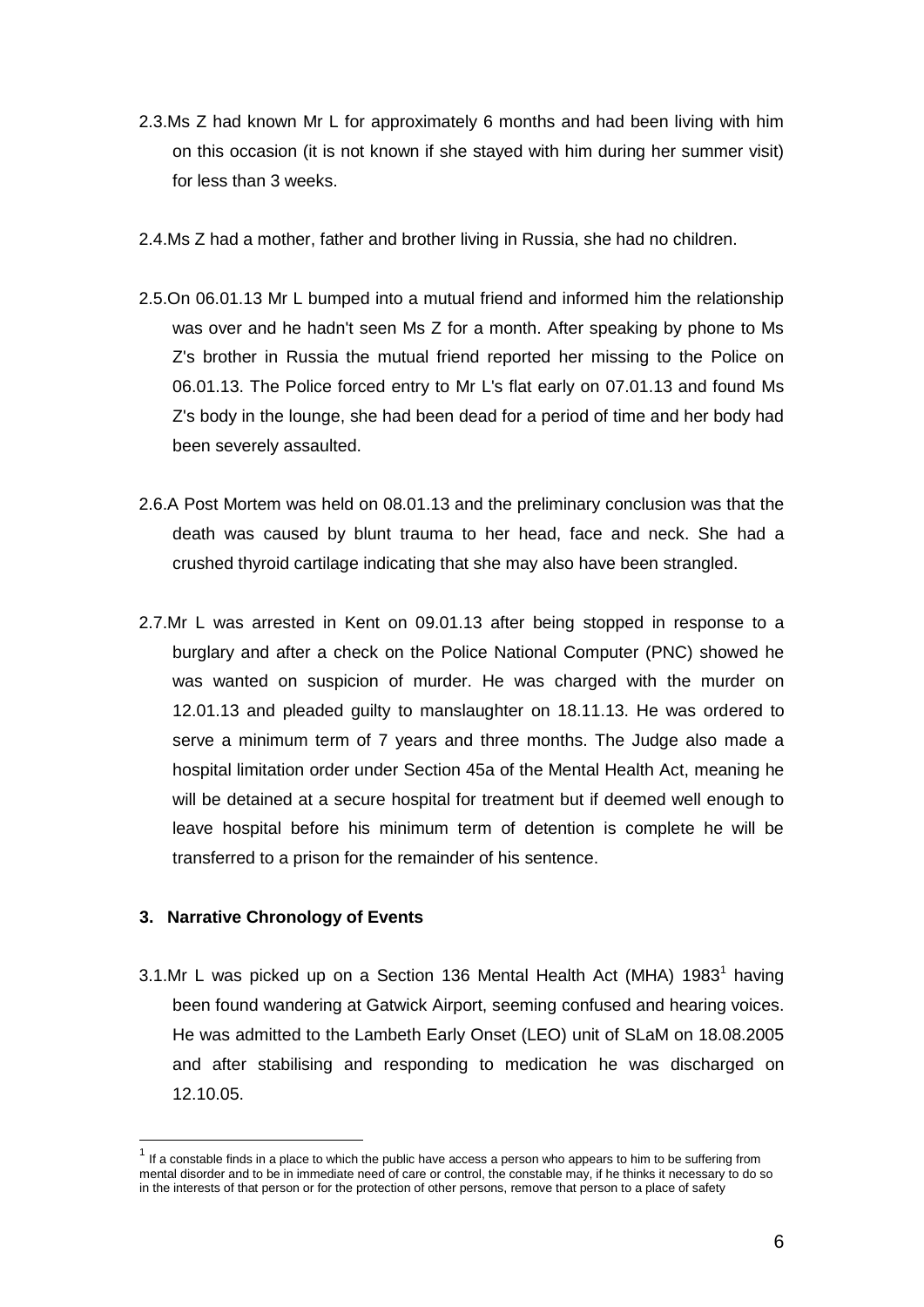- 3.2.On 28.11.05 Hampshire Police were summoned to a domestic incident where Mr L was arrested and interviewed under caution for an assault on his mother who is said to have intervened in an argument between her 2 sons, she was struck with a meat tenderiser. No further action was taken, as his mother did not wish to substantiate the allegation.
- 3.3. On 18.03.06 Essex Police were called to the University where Mr L had been staying with Ms X who was a student there. He had started an argument and Ms X asked him to leave, college security had dealt with it and Mr L had left before the Police arrived. She was offered a "help leaflet" which she declined and no allegations of offences were made. The incident was recorded on PROtect<sup>2</sup> and there was no further action.
- 3.4.On 04.04.06 Mr L presented as homeless to Lambeth Housing Services, initially he was refused accommodation. He started contact with the Lambeth Early Onset Service (LEO) on 21.04.06 who provided community treatment and support to help him be accepted as statutorily homeless. He became more thought disordered over the following weeks including on 05.05.06 claiming to have become a Muslim the day before and attributing some of his thoughts of persecution to this. He was technically accepted as homeless on 27.07.06 though because he failed an appointment the next day he was "de-authorised for housing". On 03.07.06 he again became an inpatient with SLaM and was eventually discharged on 25.07.06. By then he had been offered temporary bed and breakfast (B&B) accommodation in Lewisham through Lambeth Council whist his homelessness status was reviewed. During this time he was reported as being supported by his girlfriend Ms X.
- 3.5.Mr L then had a stable period whist in B&B, co-operating with the LEO team and his medication. On 18.09.06 he failed an appointment with his LEO psychiatrist and didn't respond to a duty officer contact the next day. There is no other LEO team note until 31.10.06, which is after a second encounter with the Essex Police on 25.10.06 when he was cautioned for shoplifting; this was his first convicted offence. When reviewed by a LEO doctor on the 31.10.06, he had some presenting symptoms and admitted he had not been taking his medication

 $\overline{a}$ 

<sup>&</sup>lt;sup>2</sup> An Essex Police data base re Domestic Violence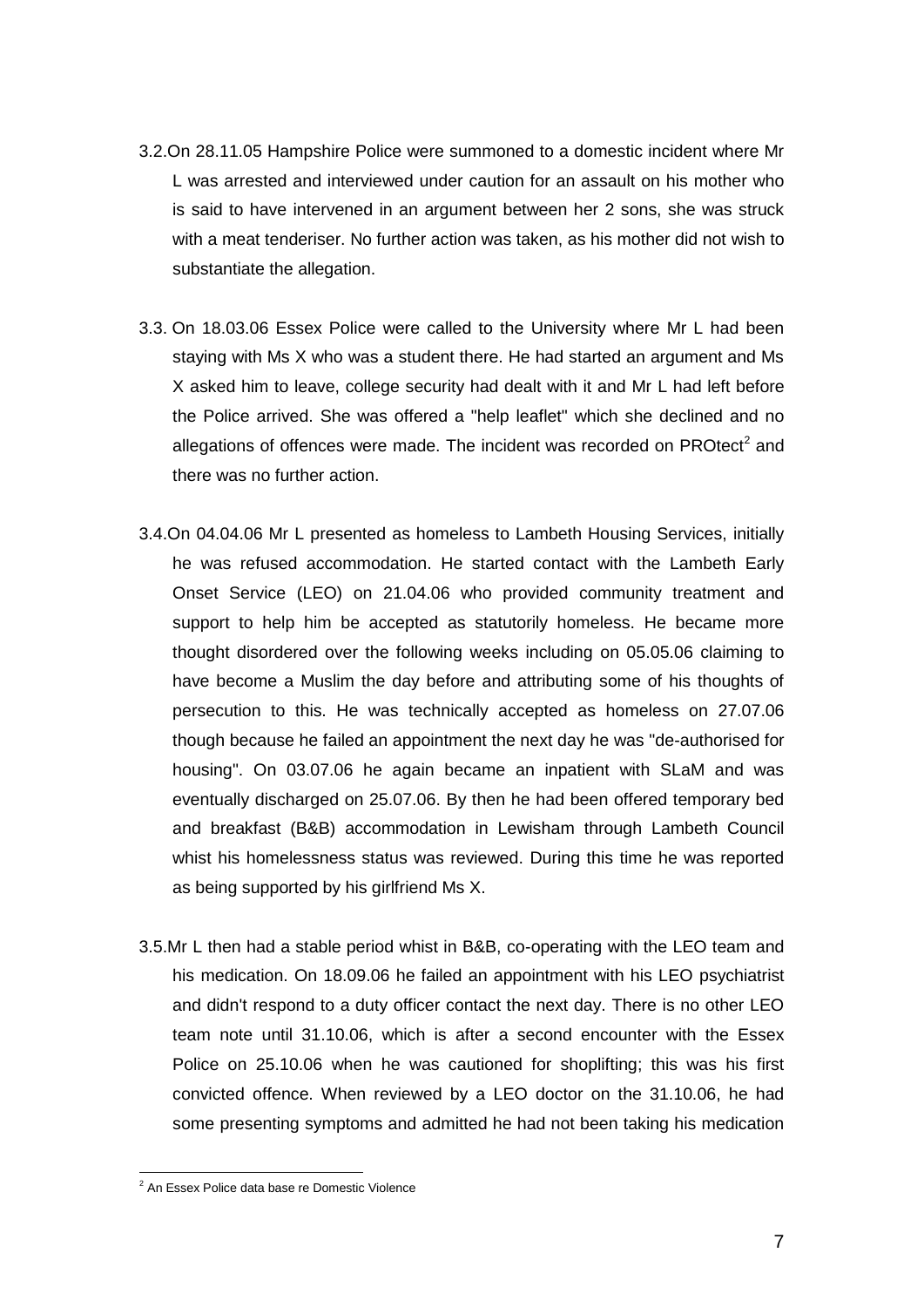for a number of weeks and to some cannabis use. Attempts by the LEO team to contact Mr L in November failed.

- 3.6.On 04.12.06 Essex Police were called to a domestic incident at an address in Colchester. Ms X and Mr L had argued and Mr L kicked Ms X in the stomach and punched her in the back and leg. The incident was recorded by the attending officer as a crime of common assault by a stranger and filed without Mr L's name being recorded. The relevant paperwork was completed and filed on PROtect.
- 3.7.On 06.12.06 Mr L attended the LEO team base but did not wait until he could be seen by a clinician. He was seen on 13.12.06, didn't appear to have psychotic symptoms but was "flat" with some psychomotor retardation, he hadn't been taking medication for a number of weeks and was still living in B&B.
- 3.8.The LEO team made unsuccessful attempts to contact Mr L during the rest of December and January. He was reviewed by the Consultant on 02.01.07 in his absence, where it was noted that he was "poorly engaged" and that he was "doing very little and not making an effective recovery". He was seen irregularly though efforts were made to keep in touch even though he had been out of the team's geographical area for some months. They were looking to transfer him to a more local service but Mr L had not registered with a GP and was still in temporary accommodation so they continued to support him.
- 3.9.On 12.03.07 Mr L was offered permanent accommodation back in Lambeth, he gave his next of kin as his mother living in Southampton, but no address was given. He moved in on 19.03.07. This address enabled the LEO team to continue to support him.
- 3.10.At a "settling in" visit on 02.04.07 Mr L told a housing officer that he had mental health problems and had been hearing voices, the housing officer made a referral for tenancy support. On 10.04.07 a near neighbour made a complaint about "nuisance" from Mr L's flat, no further details are recorded.
- 3.11.On 11.04.07 the LEO team received a call from a police constable in Kennington who had arrested Mr L on suspicion of assault, he was presenting bizarrely and she wondered about his mental health history. He was subsequently admitted to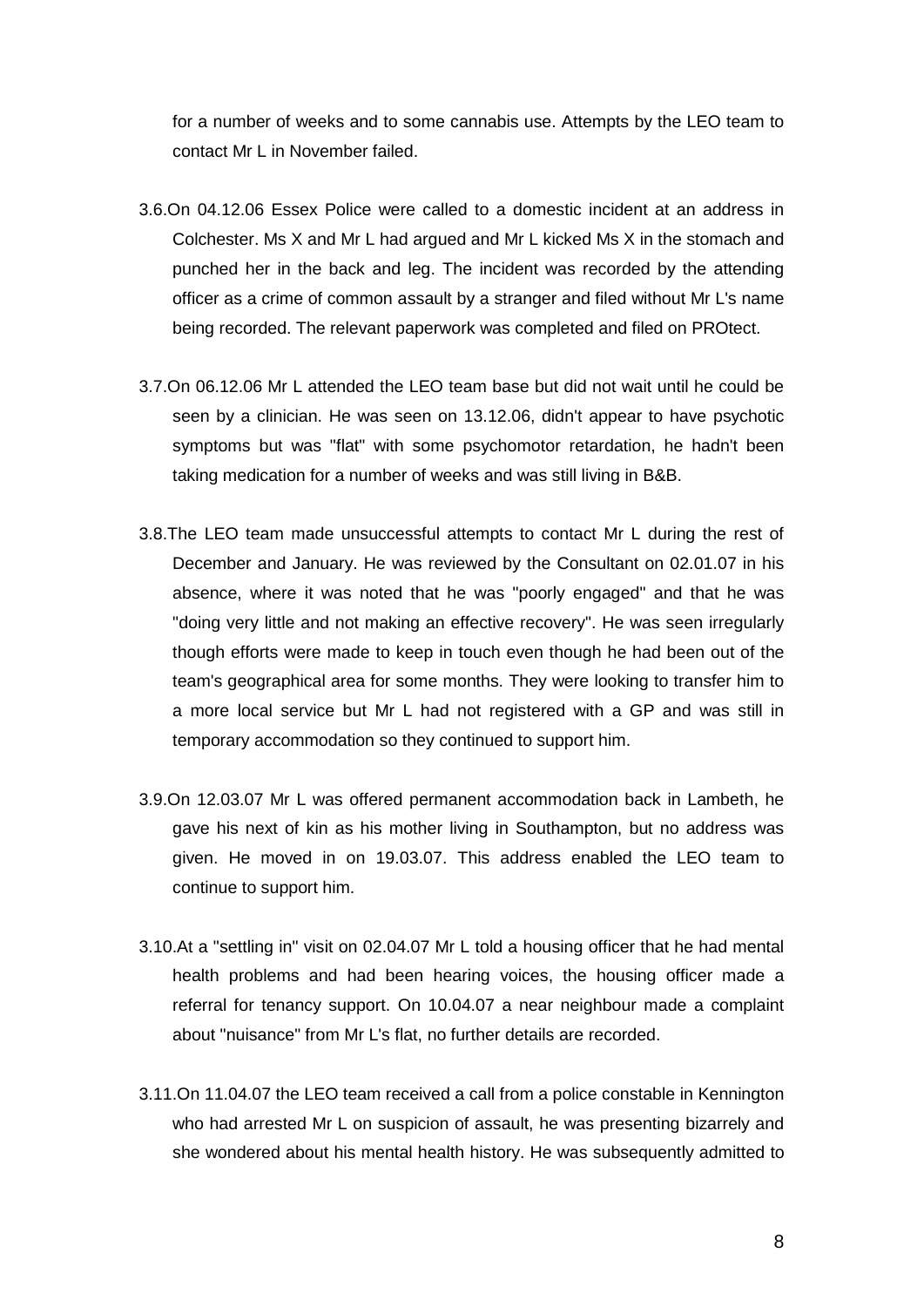hospital under Section 2 (Mental Health Act  $1983$ )<sup>3</sup> where he remained until his eventual discharge on 12.06.07. with aftercare from the LEO team.

- 3.12.During his time in hospital Mr L was at times very unwell with often aggressive, paranoid and chaotic behaviour. He had stored knives under his bed to "protect himself" and acquired other implements that could be used such as forks and razors. His admission included a period in the Psychiatric Intensive Care Unit (PICU). During his stay he had a large number of visitors including his mother and a woman described variably as his "ex girlfriend" and his "girlfriend" on one occasion becoming very aggressive when she visited. He also believed that the man he had hit in the cafe (which led to his admission) had caused the breakdown in his relationship. He displayed very mixed emotions towards the (ex) girlfriend including "I think she is a witch" and "my girlfriend was a very bad woman, she wanted to poison me. She wanted gay man to fuck me in my ass, sorry for my language. She does voodoo magic. Magic works because it says so in the Q'uran". On another occasion it is recorded that: "He says that he is in love with a woman outside. Says that he was about to marry her that she was his soul mate". When he was reviewed by the Consultant on 14.05.07 he initiated a Section  $3<sup>4</sup>$  assessment noting: "Remains unwell and not engaging. At serious risk of violence if discharges himself." Ultimately the assessment for Section 3 was halted as Mr L began to improve.
- 3.13.Following discharge on 12.06.07 the LEO team provided information to Lambeth Housing indicating that Mr L had a high level of violence (including possession of knives) when unwell. He was referred to the Family Mosaic Housing Association (specialist tenancy support for people with mental ill-health) on 28.06.07.
- 3.14.Mr L was accepted for tenancy support and initial contact was made and a meeting with Mr L held on 17.07.07 where an assessment and support plan were agreed. Because of an impending holiday this was to commence mid- August. However from that point he did not re-engage and after several failed appointments Mr L said on 20.09.07 that he no longer wanted or needed their help. The case was formally closed on 05.11.07.

 $\overline{a}$ 

 $3$  Section 2 (s2) allows a person to be admitted to hospital for an assessment of their mental health and receive any necessary treatment for up to 28 days.

Section 3 (s3) allows a person to be admitted to hospital for treatment. It must be necessary for the person's health and safety or for the protection of other people that the person receives treatment and it cannot be provided unless (s)he is detained in hospital.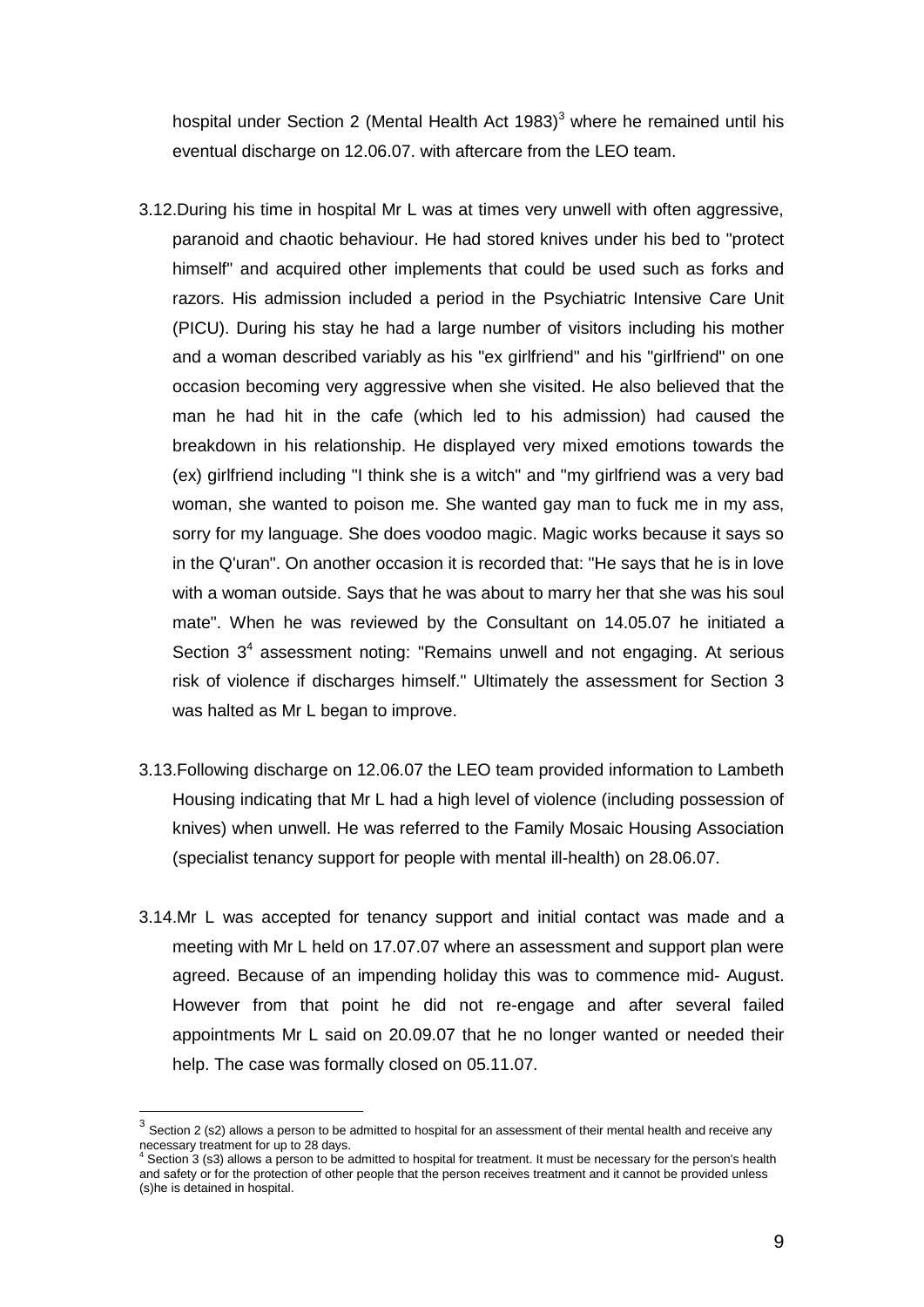- 3.15.At a clinical review with the LEO Consultant Psychiatrist on 13.07.07 Mr L informed the doctor that he was living with his girlfriend at his flat and was about to go to Portugal for 2 weeks holiday. The same doctor reviewed him a month later 10.08.07 when he was still reported to be living with his girlfriend, but also that he was bored. The doctor had some concerns he was becoming depressed "Given the mood component to [Mr L's] psychotic illness I would like to keep a watchful eye in the next few weeks to make sure he is not becoming depressed." This doctor had been one of the doctors completing the section 2 in April.
- 3.16.On 13.09.07 the Police were called to Mr L's address by a neighbour, who had heard sounds of a domestic disturbance. Ms X and Mr L were present and no criminal allegations were made by either party.
- 3.17.Over the following 10 weeks Mr L engaged intermittently with his mental health team and was erratic with his medication. He informed them his girlfriend was studying in abroadSpain; this caused staff some concern as it increased Mr L's potential for isolation. By 04.12.07 he was causing concern and displaying overt paranoid symptoms particularly in relation to a neighbour. The process was started to assess for a Section 3 but shortly after, better contact with the team was established, the assessment for Section 3 stopped and relatively close contact was maintained. On 27.12.07 Mr L visited the LEO office and was recorded as having his girlfriend with him.
- 3.18.On 09.02.08 the Police were called to Mr L's flat about a domestic incident. Mr L had become angry about a telephone and began smashing property in the flat cutting his hand in the process. He was taken by ambulance to St Georges Hospital. No criminal offences were disclosed.
- 3.19.Mr L attended the LEO offices on 11.02.08 for help with a GP registration form, scratches to his forehead and hand were observed but he would not say how they had happened. His contact with the team for the following 6 months was largely on Mr L's terms. He missed planned appointments but called unplanned for his medication and particularly when he wanted assistance with practical things such as his freedom pass application or to use the phone to contact Lambeth Living over repairs.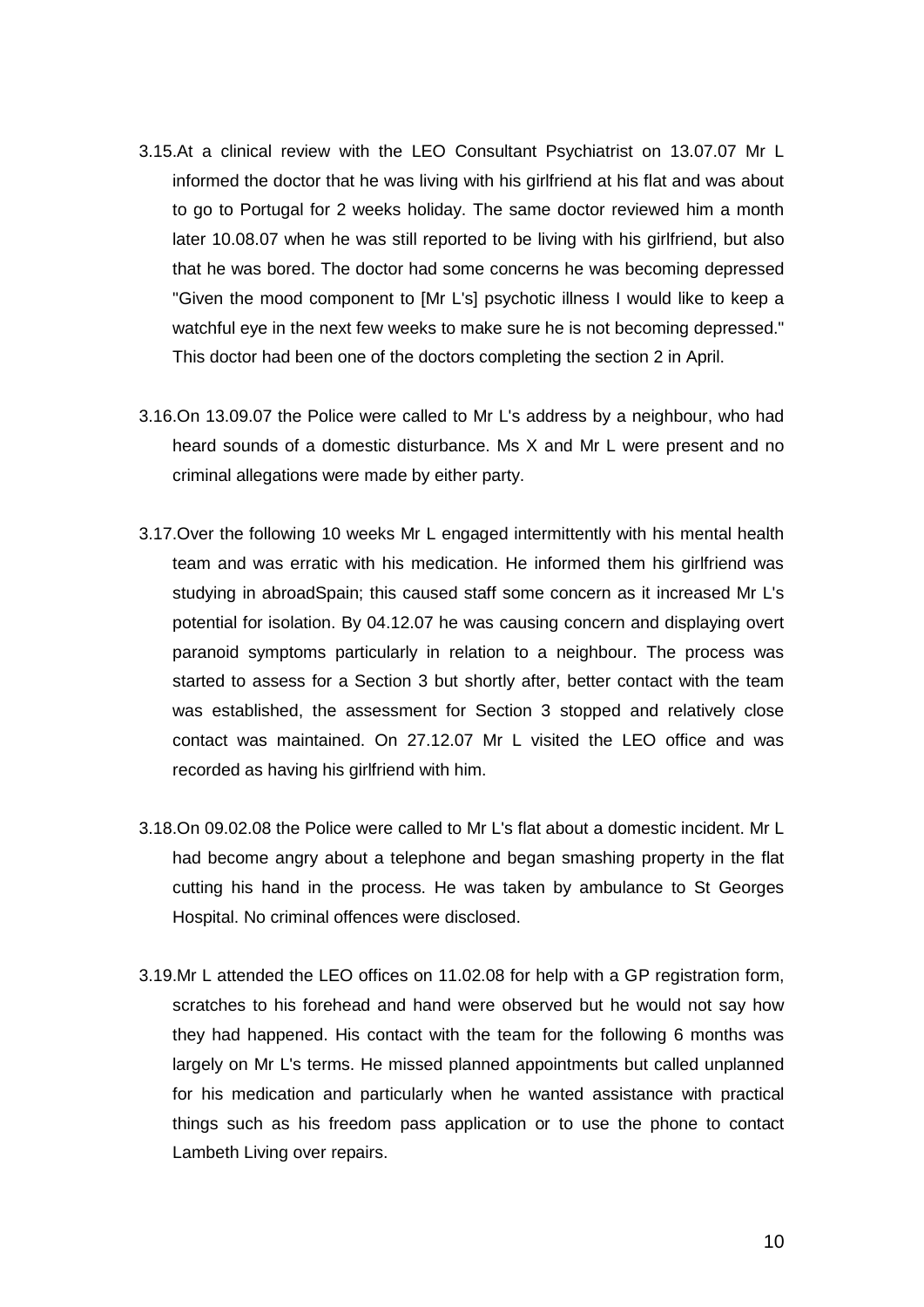- 3.20.On 24.08.08 the Police were called to Ms X's address she and Mr L were outside and Ms X was tearful. They both reported an argument that had got out of hand and apologised for involving the Police. The Police record states they were separated for interview but individually, each was reluctant to speak to the police. Mr L is recorded as voluntarily returning to his own flat.
- 3.21.On 05.09.08 Mr L made an unplanned visit to the LEO offices dressed in an Islamic kameez and explaining he had converted to Islam 2 years previously. (Whilst very ill as an inpatient in 2007 he had believed he was Muslim and had been born a Muslim called Abdul Rahman). He denied any relapse symptoms, he used the phone re a faulty light, and no other reason for his visit was recorded.
- 3.22.The following day (06.09.08) the Police were called again to Ms X's address Mr L had forced his way in through the back door to argue with her about the breakup of their relationship, he had smashed her phone and held a knife against his throat whilst demanding to know why she had ended their relationship. He was arrested at the premises and removed, at interview he admitted kicking open the door but "only so he could sleep with [Ms X]." Ms X was reluctant to pursue a complaint, as she believed he needed mental health treatment. He was given an adult caution for criminal damage.
- 3.23.On 11.09.08 the Police attended Mr L's address. Ms X explained that their relationship had been splitting up over the past two to three weeks. She stated that they had met the previous day and whilst sitting in her car he had become angry and kicked the windscreen causing a crack. This was not reported to police at the time as he had agreed to repair the damage. She had returned to his address on this day in order that the windscreen could be repaired. An argument had ensued and he pushed her onto a mattress and head butted her. He had then left the address got into her car and drove it around the car park. She was then able to telephone police and Mr L was arrested for assault and criminal damage. In interview, he denied the allegations and he was bailed. The matter was discontinued by the Crown Prosecution Service (CPS). The Police appealed this decision, it was reviewed by a different CPS solicitor and the decision was upheld and the matter discontinued on "public interest grounds". (see below 3.25).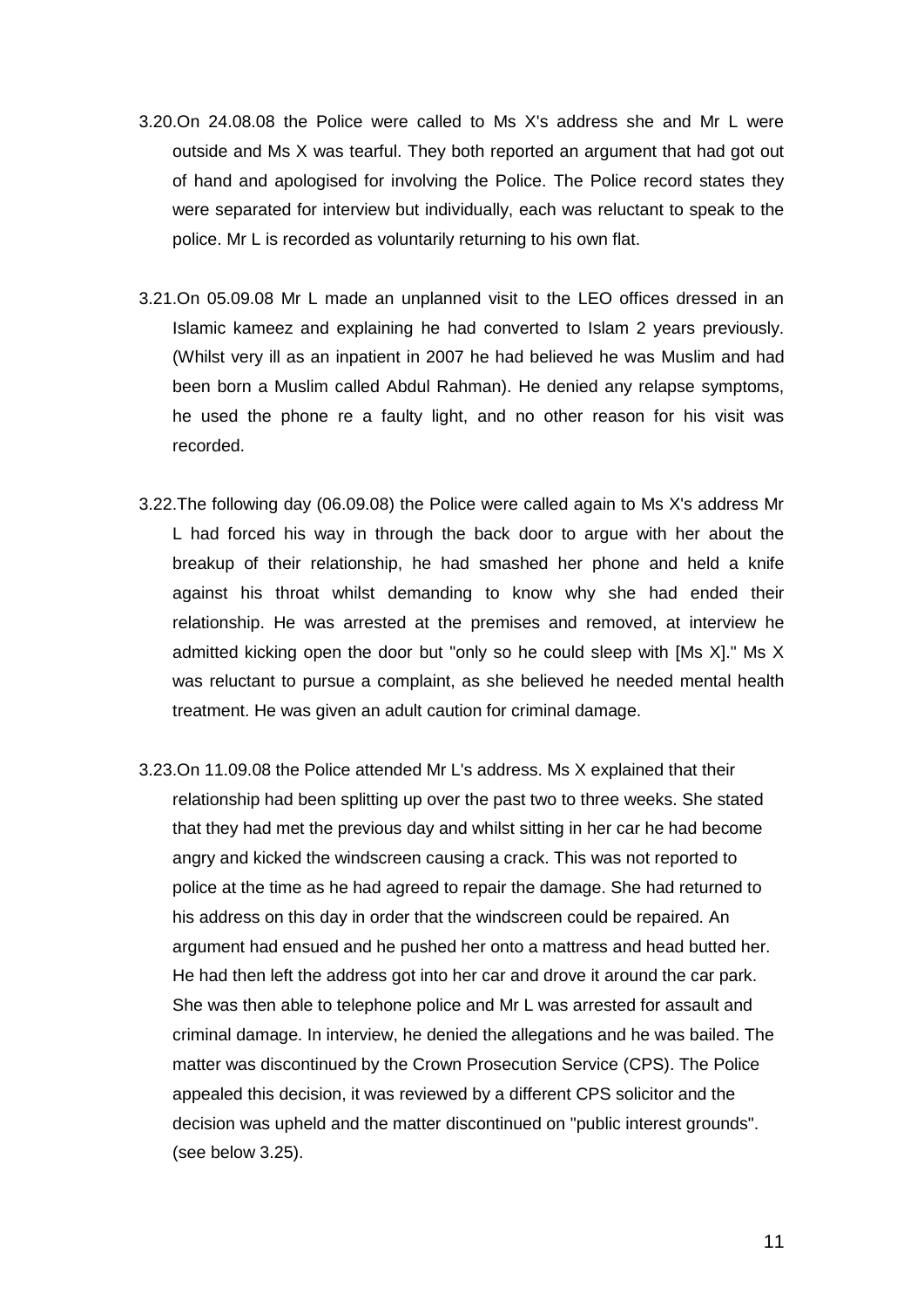- 3.24.On 21.09.08 the Police were again called to Mr L's address. Ms X and Mr L were sitting in her vehicle outside his address discussing their relationship. Ms X had wanted to terminate their relationship, as she believed Mr L had cheated on her. Whilst sitting in the vehicle she tried calling a friend, Mr L believed that she was calling the police and tried to grab the phone. He then pushed her and squashed her against the driver's door and head butted her in her cheek. After the assault she was scared of what else could happen and therefore agreed to go into his address to put ice on the swelling. Once inside the address he refused to let her leave. He became more aggressive and head butted kitchen units. After a couple of hours following a telephone conversation with her friend she was able to leave. She was followed by Mr L but whilst in her car managed to telephone the police. She had bruising and swelling to her cheek and he was arrested for assault and interviewed with an appropriate adult. He made no comment during his interview. He was charged with common assault and remanded in police custody to Camberwell Magistrates Court where he was bailed until 14.10.08.
- 3.25.By the time the CPS reviewed the police appeal on the incident of 11.09.08, Mr L had been convicted of a different assault on the same victim. This assault had occurred on 21/09/2008 (as detailed above); this had taken place after the incident being reviewed. The following remarks were recorded by the CPS reviewing lawyer - 'Based on the level of assault I do not consider that it is in the public interest to proceed to charge in this case based on the fact that [Mr L] has been convicted of a subsequent assault on the same victim. Had this matter proceeded at the same time I do not see any likelihood of an increase on sentence. As the matter will not proceed on PI grounds the matter can be used as bad character for any future incidents'.
- 3.26.Lambeth Police referred Ms X to the Refuge's Independent Domestic Violence Advocacy (IDVA) service on 24.09.08 in relation to the assault by Mr L on Ms X that took place on 21.09.08. The Refuge IMR shows this as having taken place on 23.09.08 but the description confirms this is the same incident and a clerical error is assumed. The refuge established contact the same day as the referral.
- 3.27.The pre-sentence report prepared for the hearing for the assault on Ms X on 21/09/2008, assessed his risk of serious harm towards his partner as "medium" and risk of reconviction within 12 months as "low". These were made using the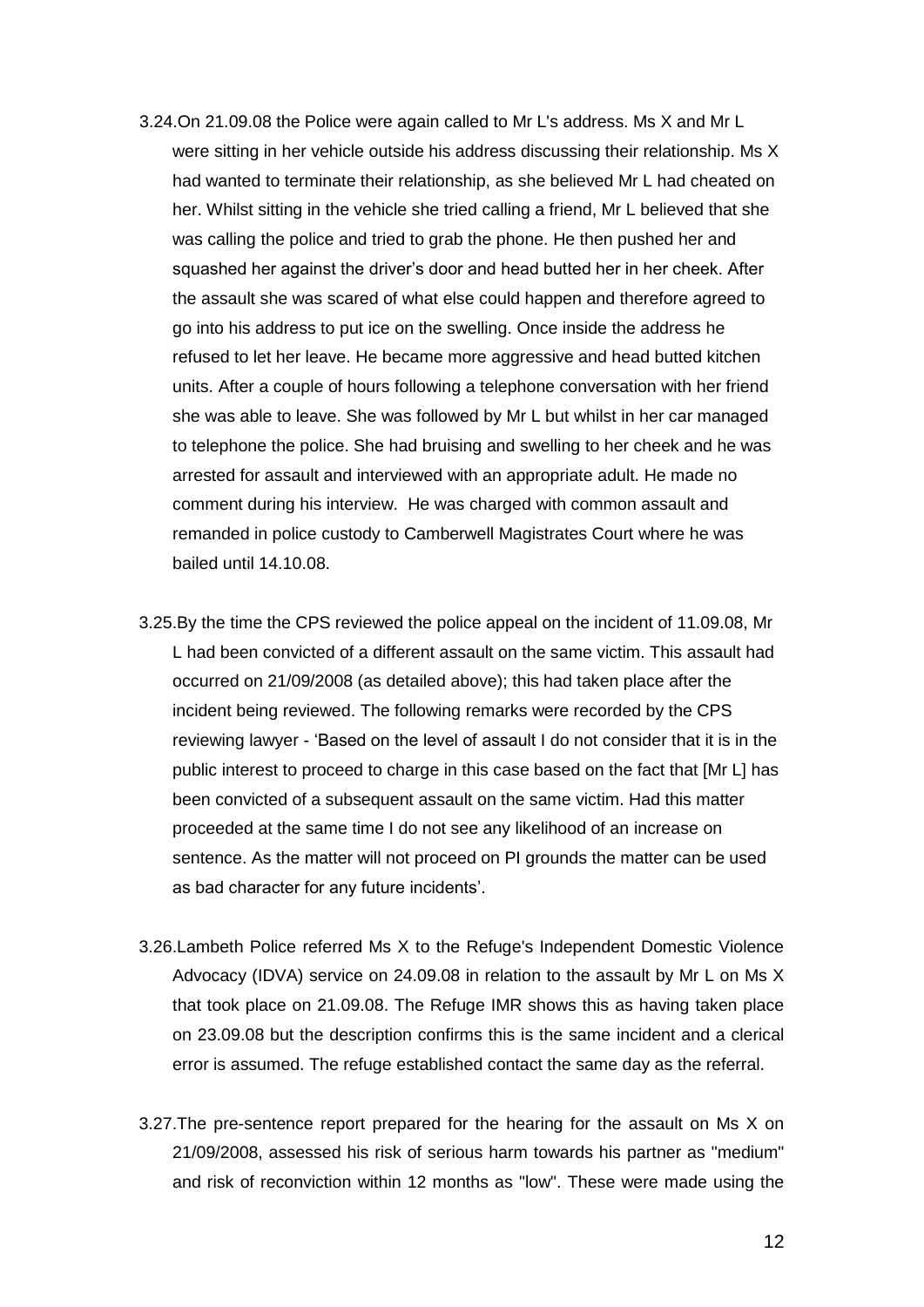standard Probation risk assessment tools of Offender Assessment System (OASys) and Offender Group Reconviction Scale. The report did acknowledge concerns re Mr L's minimising of the offence and putting the blame for his anger on his victim and proposed how these could be addressed in a community order.

- 3.28.The next contact with the LEO team (since 05.09.08) was on 29.09.08 when Mr L's care co-ordinator saw him by chance. He talked of the "physical altercation" and impending court hearing, quickly said it was nothing to do with his illness but blamed the victim who he said "would go out clubbing" and would "return home late at night intoxicated and he would be at home worrying about her". The following day an Appropriate Adult form was faxed to the Team detailing Mr L's arrest and charges. Mr L was clinically reviewed by the Team's Specialist Registrar (SpR) on 09.10.08. The notes of this session summarise much of his psychiatric history, they also acknowledge the assault and forthcoming court appearance and say that Mr L is "clear in his mind that this incident did not relate to any symptoms of mental illness, and may be explained as an episode of domestic violence". It is noted that the Team has been offering follow up for more than the expected 2 years and that transfer to the South West Recovery and Treatment Team (SWT) should be effected.
- 3.29.Mr L appeared at Camberwell Green Magistrates' Court on 14.10.08 and was sentenced to a 2 year community order subject to probation supervision, 120 hours of unpaid work and to participate in an Integrated Domestic Violence Programme (IDAP). He was designated a Tier  $3<sup>5</sup>$  offender, that is a case presenting a medium to high risk; requiring a high level of integrated supervision; where personal change is the priority; where the offender is vulnerable; and where mishandling could have serious consequences. The plan was to:
	- Refer FL to probation's ETE (Employment, Training and Education) officer if required;
	- Check monthly with police / local Community Safety Unit for intelligence updates;

 $\overline{a}$ 

<sup>&</sup>lt;sup>5</sup> Tiering is part of the NOMS Offender Management Model. It provides a nationally consistent way of giving operational effect to two of the principles in the Offender Management Model – "resources follow risk" and "least necessary1". It factors together the main risks, needs and complexities which drive the minimum necessary resourceallocation for cases and breaks the whole offender caseload into four tiers. See also Probation Circular PC08/2008 – NATIONAL RULES FOR TIERING CASES AND ASSOCIATED GUIDANCE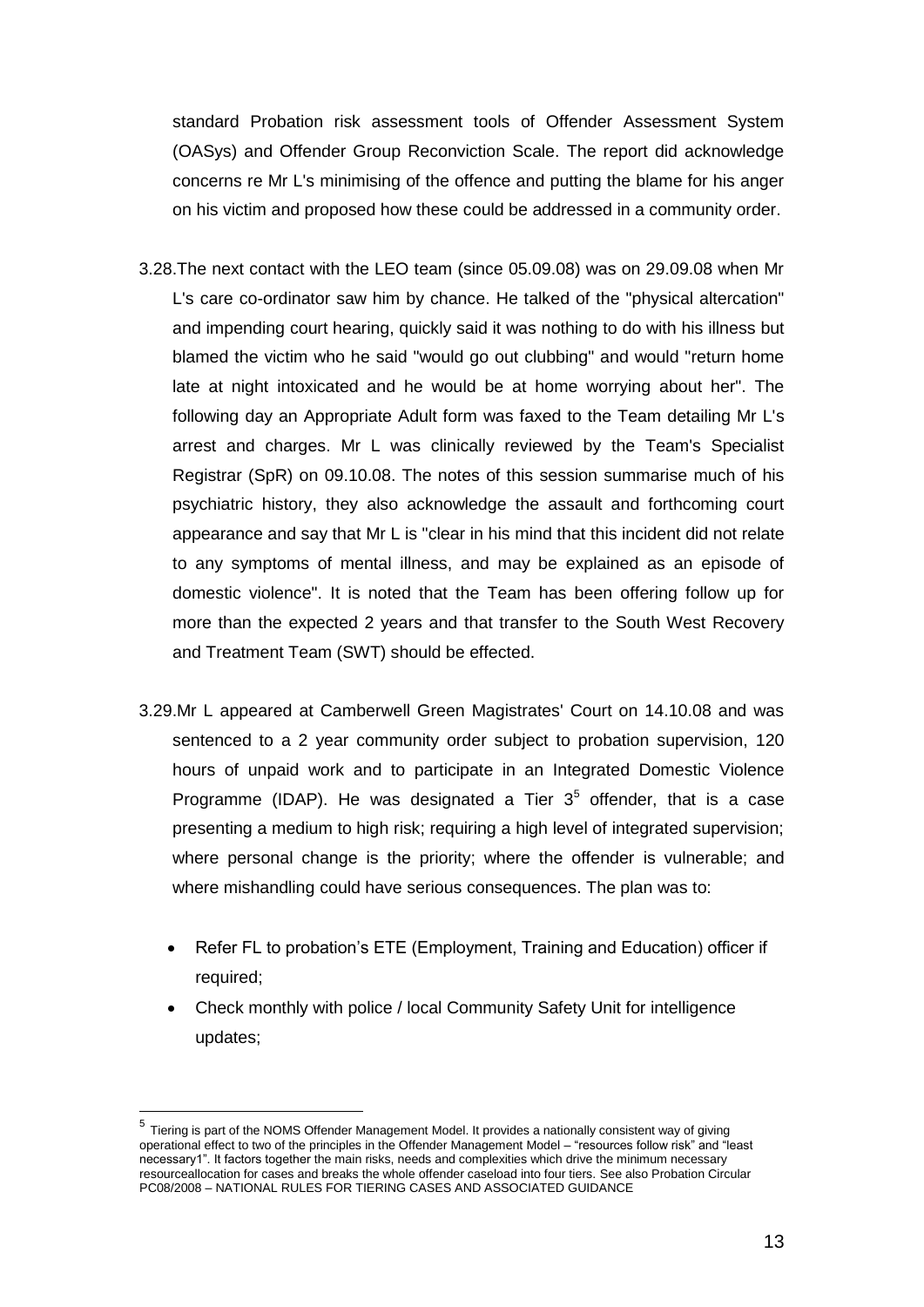- Liaise with the WSO (Women's Support Officer) re information / support for the victim;
- Refer FL to MAPPA Category 2, Level 2 to support exchanges of information; and
- Maintain contact with the mental health team treating FL.
- 3.30.The Refuge's IDVA attended court and contacted Ms X to inform her of the outcome on the same day. The following day a Multi Agency Risk Assessment Conference (MARAC) meeting was held in relation to Ms X as the Police contacts had reached the threshold for MARAC consideration and appropriate actions agreed were:

[Lambeth Police] to liaise with Crown Prosecution Service regarding prosecution of outstanding criminal case.

[London Probation] to advise supervising officer that case is subject to Lambeth MARAC and to highlight domestic violence risk concerns.

[Refuge IDVA] to provide support to victim.

[Refuge IDVA] to liaise with [London Probation] with regards to providing a support service to victim

[Lambeth Police] to put special scheme on address.

[Lambeth Police] to alert safer neighbourhood team.

- 3.31.On 21.10.08 Essex Police were called to the University Campus by a member of staff reporting a man attacking a woman in a car park, who it transpired were Ms X and Mr L who during an argument had grabbed Ms L causing scratches to her neck then punched and smashed the window of her car. Mr L was given a caution for a section  $39^6$  assault and criminal damage. According to the Essex custody record this was given "with the agreement of [Ms X]". The note does not state under what condition this "agreement" was sought.
- 3.32.The following day on 22.10.08 the IDVA made a failed follow up call to Ms X and on 27.10.08 a successful contact, where Ms X stated she was fine, at University in Essex, did not need a non-molestation order and had not been contacted by Mr L. She was advised that the refuge would be closing the case and she said that she was fine with this.

 $\overline{a}$ <sup>6</sup> Section 39 of the Criminal Justice Act1988 provides: Common assault and battery shall be summary offences and a person guilty of either of them shall be liable to a fine not exceeding level 5 on the standard scale, to imprisonment for a term not exceeding six months, or to both.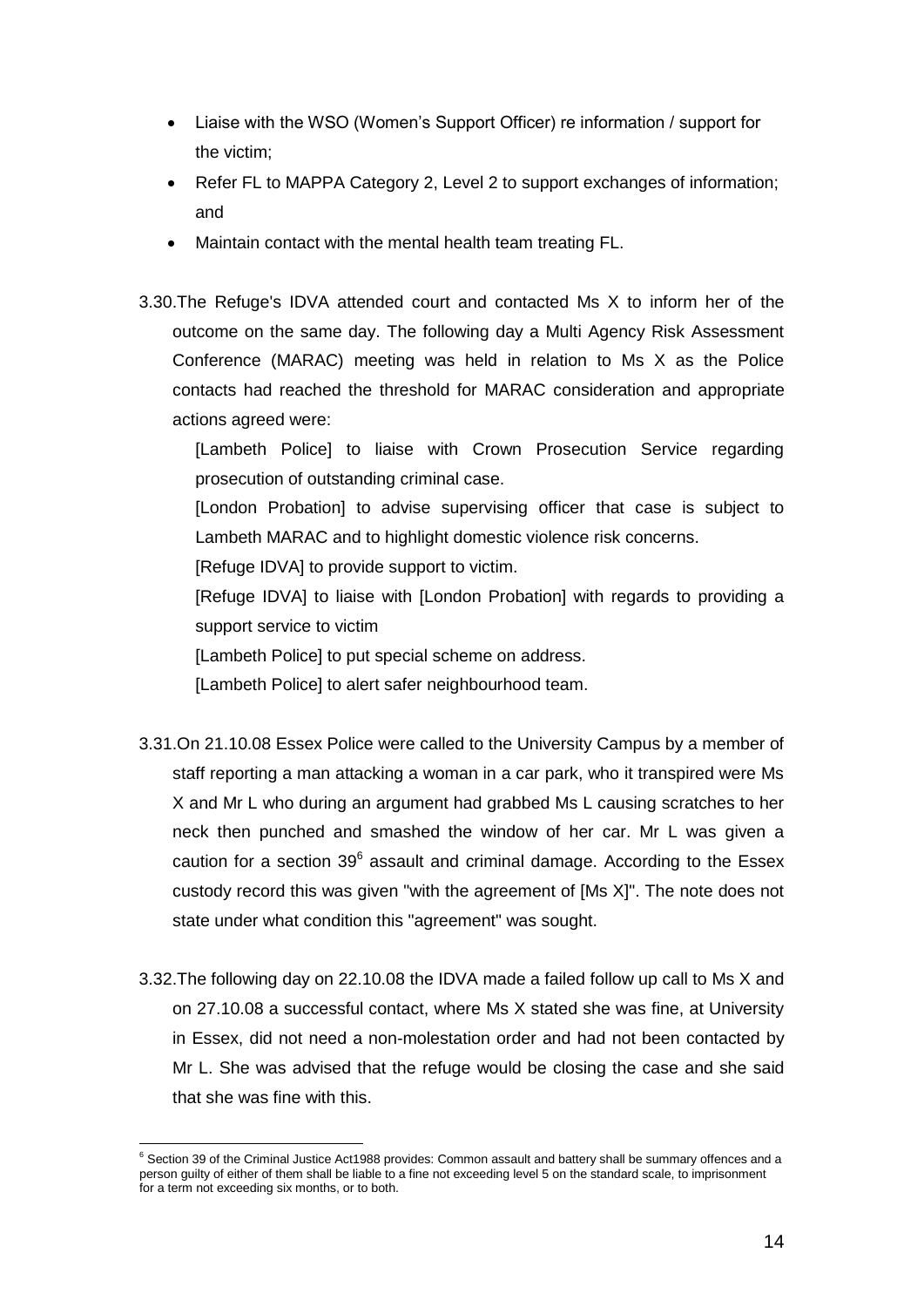- 3.33.Between 16.10.08 and 12.11.08 Mr L had erratic contact with the LEO team not attending planned visits and calling unplanned for practical help, he had a bailiff's notice for a £3000 debt, apparently relating to previous rent arrears. His attendance at his probation appointments was also erratic at this time with his Offender Manager (OM1) noting 4 missed sessions.
- 3.34.Mr L visited the LEO offices on 24.11.08 agitated and stating he had received a letter from Probation saying he was to return to court as he was in breach of his order having failed to attend his community service. He was observed to be showing signs of relapse (arousal/agitation) and an appointment was made to see the doctor the following week. A clinical review between team members the next day discussed Mr L's behaviour and possible relapse.
- 3.35.OM1 noted similar erratic behaviour and at an interview on 25.11.08 when informing him that he had breached his community order conditions, he blamed his "girlfriend" for keeping him up at night, accused her of "stealing his sperm" and made threats to hit/kill her. OM1 amended her risk of serious harm assessment to "high" as a consequence of that meeting. OM1 obtained details of his victim (Ms X) and passed these to the Women's Safety Officer (WSO) on 12.11.08. On 27.11.08 OM1 contacted the Police MARAC link officer at the Community Safety Unit (CSU) re her concerns for the Victim's safety and was told they had no current plans re Mr L but would pass her concerns to MARAC.
- 3.36.OM1 made contact with CC1 on 27.11.08 and shared her concerns. OM1 was concerned for Ms X's safety and also stated her intention for a "mental health requirement" to be attached to Mr L's order at the breach hearing. CC1 agreed to try and assess him that day, which after several attempts to contact Mr L he did, who agreed to attend the LEO base. As well as concerned about his debt he presented as "agitated, identifying his ex partner as the cause for his trouble - his admission in 2005, and his current probation order due to domestic violence. Described her as driving him mad, coming to his home or calling him all the time and reported frequent arguments. Feels she has stopped him getting employment, as currently he has to attend probation and community service limiting his chance to get paid work. Used expletives and derogatory descriptions of her throughout. Reports that he is no longer going to see her and he had to focus on the future." The notes state that he was strongly advised to avoid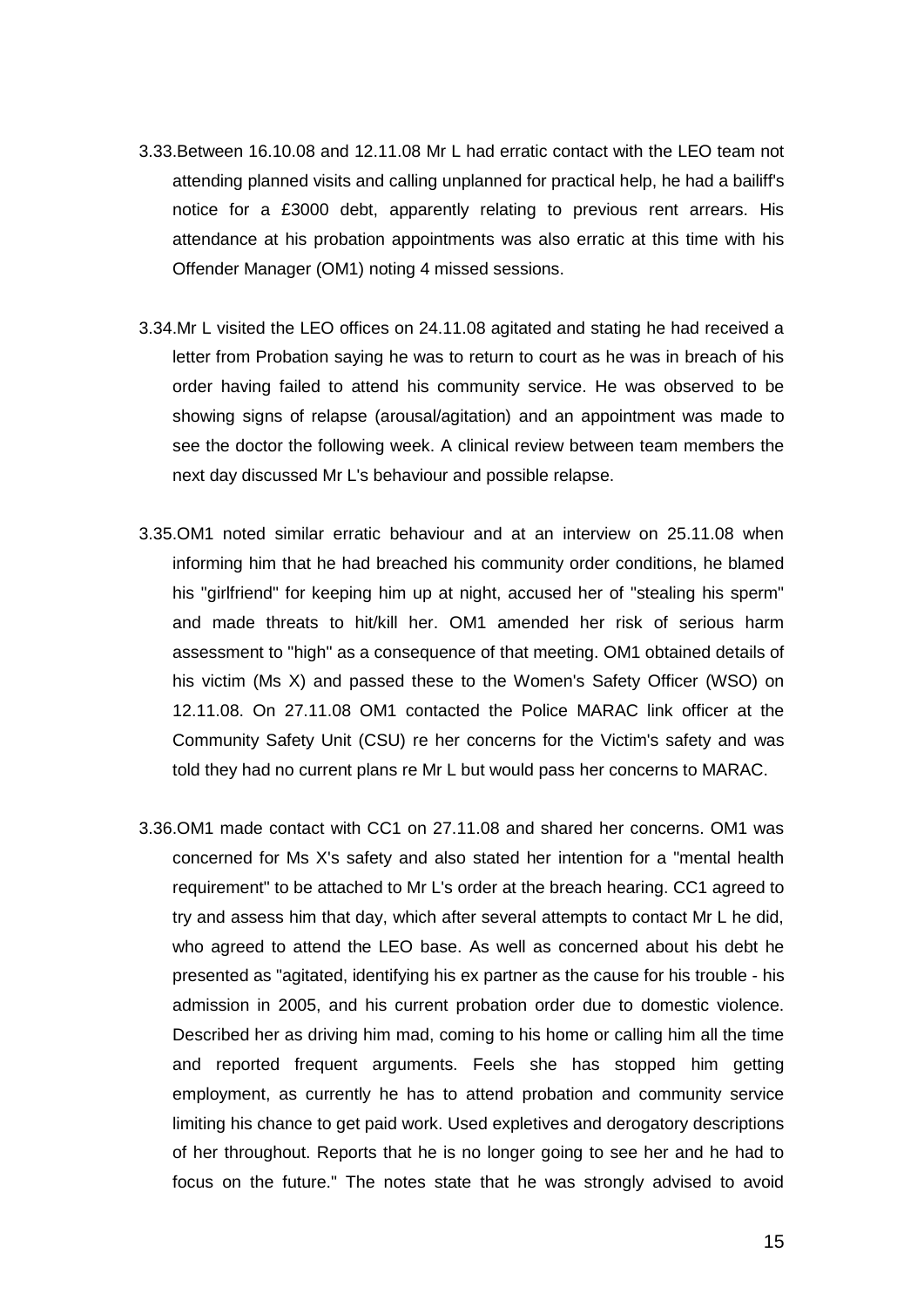contact with her and that there was a high risk of violence towards her if they remained in contact. Mr L was then seen together with the SpR who confirmed the clear signs of deterioration and possible signs that thoughts about Ms X were part of his paranoid delusional system.

- 3.37.On 28.11.08 CC1 contacted OM1 re the above and stated that the risks were too high for no action and that a mental health act assessment was to be initiated. OM1 also contacted the Police MARAC liaison officer again discussed concerns re risks to Ms X and recorded that she was told "there was action in hand to protect the victim".
- 3.38.Mr L was seen by a number of the LEO team over the next few days including the Consultant Psychiatrist who had known him since first referral to the LEO team. The on going concerns that he was relapsing remained, though his presentation was more controlled and less erratic, the Consultant raised a plan that involved contacting Ms X or her legal representative to not to have contact with him. To ascertain whether she had recently visited, as he had claimed and to check with the Police if they had been called by Mr L re Ms X, as he had also claimed. As a consequence the Mental Health Act assessment was suspended for a period both to monitor him and establish the collateral information.
- 3.39. OM1 began preparing Mr L for participation on IDAP on 09.12.08, he was described in this session as "emotional and angry towards ex-partner/victim. Did not like her mixed heritage." He had some but irregular contact with the LEO team failing planned appointments. A home visit was carried out by his CC1 on 19.12.08 due to concerns re his non-attendance, though at his flat Mr L only spoke from the window as he said someone was with him and he agreed to attend the LEO offices on the 22.12.08 to collect his medication, nothing remarkable was noted.
- 3.40.On 25.12.08 the Police were called to Mr L's premises, he and Ms X were spending Christmas together, she had been sleeping when she was awakened by him slapping and punching her face. He bit her on her chest and punched her body. Whilst she was on the floor he kicked her and pulled her back onto the bed by her hair. He then hit her with a belt. She also reported that he had been holding a knife. She managed to get out of the bedroom and sought safety with a friend who was also at the address. The friend calmed Mr L down which then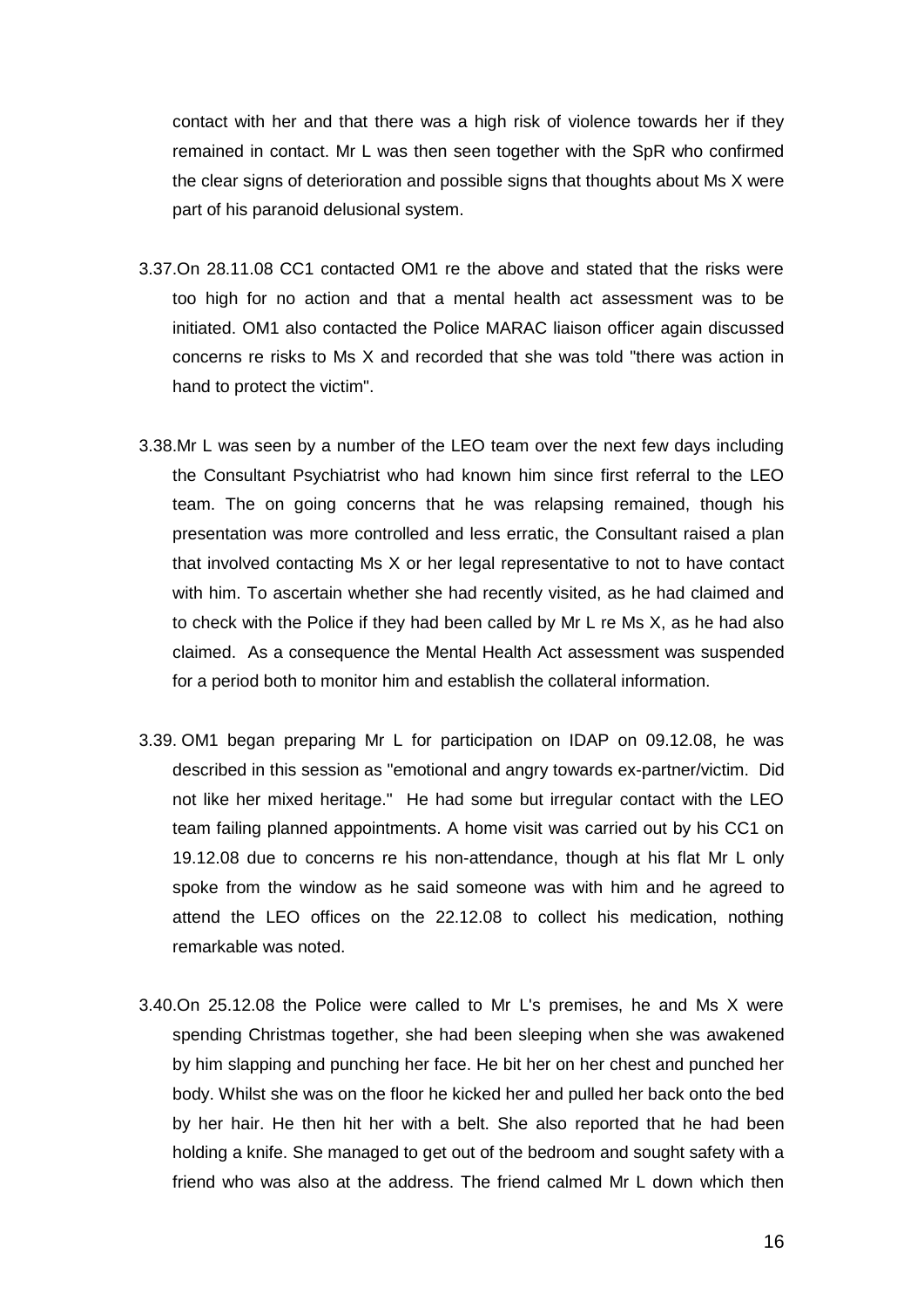allowed Ms X to leave the address. On leaving the address she reported the assault to the Police. At the time of reporting the assault she also said that he had damaged her IPod in a separate incident that had occurred at his address a few weeks prior to this incident. Mr L was arrested for assault and criminal damage. He appeared in court on 29.12.08 and was bailed until 09.02.09 with conditions that required no direct or indirect contact with Ms X.

- 3.41.Lambeth Police made a second referral to the Refuge IDVA service about Ms X on 29.12.08 who re-established contact with her that day. Mr L saw his CC1 (unplanned) on the same day. He reported that he had been bailed at court that day following a further argument with Ms X. CC1 obtained details from the CSU. Mr L failed a couple of subsequent planned appointments but was reviewed by the Consultant with CC1 present on 05.01.09, the resulting plan was to continue with medication and regular reviews, liaise with Probation and Police, and set up the Care Programme Approach<sup>7</sup> (CPA) with Probation and family. Mr L attended 3 unpaid work sessions and 3 supervision appointments with Probation between 30.12.08 and 13.01.09.
- 3.42.On 14.01.09 Mr L called at the LEO offices and his presentation was noted as quite strange and caused concern. A medical review with the SpR was arranged for the next day and attempts were made to contact him to remind him but he did not attend. Concerned at the history and of recent presentation the SpR recommenced arrangements for a MHA assessment on 16.01.09. However he was told that the South West Sector's Duty Team were unable to accept the assessment referral and that he should "call back on Monday am."
- 3.43.Lambeth Living received a report on 19.01.09 from a neighbour advising that the tenant at no. 2 was mentally ill and had been shouting and screaming and putting his clothes outside, he believed he needed help. CC1 tried to contact him that day but failed, then again on 20.01.09, which also failed. He contacted OM1 who had seen him that day and he had presented as paranoid, thought disordered and intimidating. She reported that he has presented like this previously, and recognised that his mental state not only fluctuates from appointment to appointment but will fluctuate during an appointment. This appears on the LEO team notes but the Probation record for that visit shows no

 $\overline{a}$ 

 $<sup>7</sup>$  The Care Programme Approach (CPA) is the national framework for mental health services assessment, care</sup> planning, review, care co-ordination, and service user and carer involvement focused on recovery.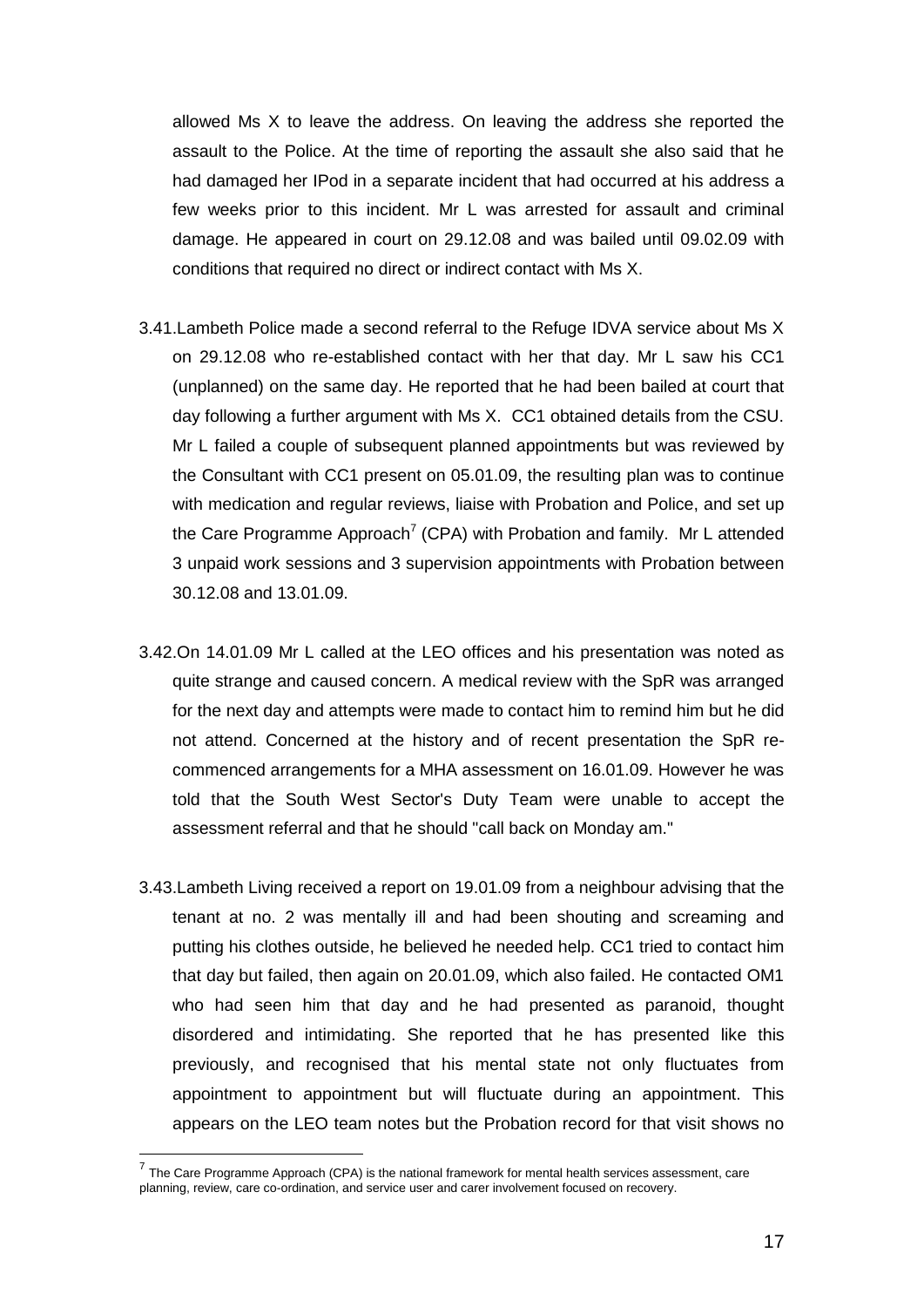recording. CC1 contacted the CSU for updates and was advised of a MARAC meeting re Ms X on 21.01.09 and invited to attend. He contacted the AMHP team re the MHA Assessment and was advised they were on their way to court and would call back. A discussion with the Consultant Psychiatrist confirmed the need for a MHA assessment as soon as possible given his deteriorating mental state and associated risks, particularly toward Ms X.

- 3.44.On 21.01.09 the Consultant and CC1 managed to see Mr L. The notes record extreme preoccupation with Ms X and that again she was part of his paranoid delusional system. A section 3 of the MHA was formally initiated and the need identified for the second opinion doctor and AMHP to complete their aspects of the assessment within the next 2-3 days, police assistance was likely to be needed. He refused informal admission or the support of the Home Treatment Team (an intensive support service for people in crisis). The medical notes state that "he is quite paranoid, thought disordered and appears to be experiencing intermittent hallucinations. He is quite labile in mood and behaviour, at time confrontational and agitated. He describes a widespread conspiracy involving his ex-girlfriend and believes that people have been taking shots at him and might come to harm him with knives". When the AMHP team were informed that a first medical recommendation had been completed they responded that there were 9 other assessments, which would cause a delay.
- 3.45.The MARAC notes of 21.01.09 show a number of actions, but that most, including the protection of the victim, relied upon the MHA Section 3 assessment and its successful application. Unfortunately this did not proceed in a timely way and although there is evidence of some good co-ordination between agencies following the MARAC meeting, the Section 3 assessment remained the main protection tool. SLaM records show the CC1 and the team's Social Worker making efforts to get a MHA assessment completed during 28.01 and 30.01.09. A visit to Mr L's address with the appropriate professionals required to undertake a formal assessment took place on 30.01.09 but Mr L was not at home. The Probation record shows Mr L as having attended for his unpaid work and supervision sessions on 27.01.09 and that he attended court on 29.01.09 re his breach of the community order conditions. For the latter he was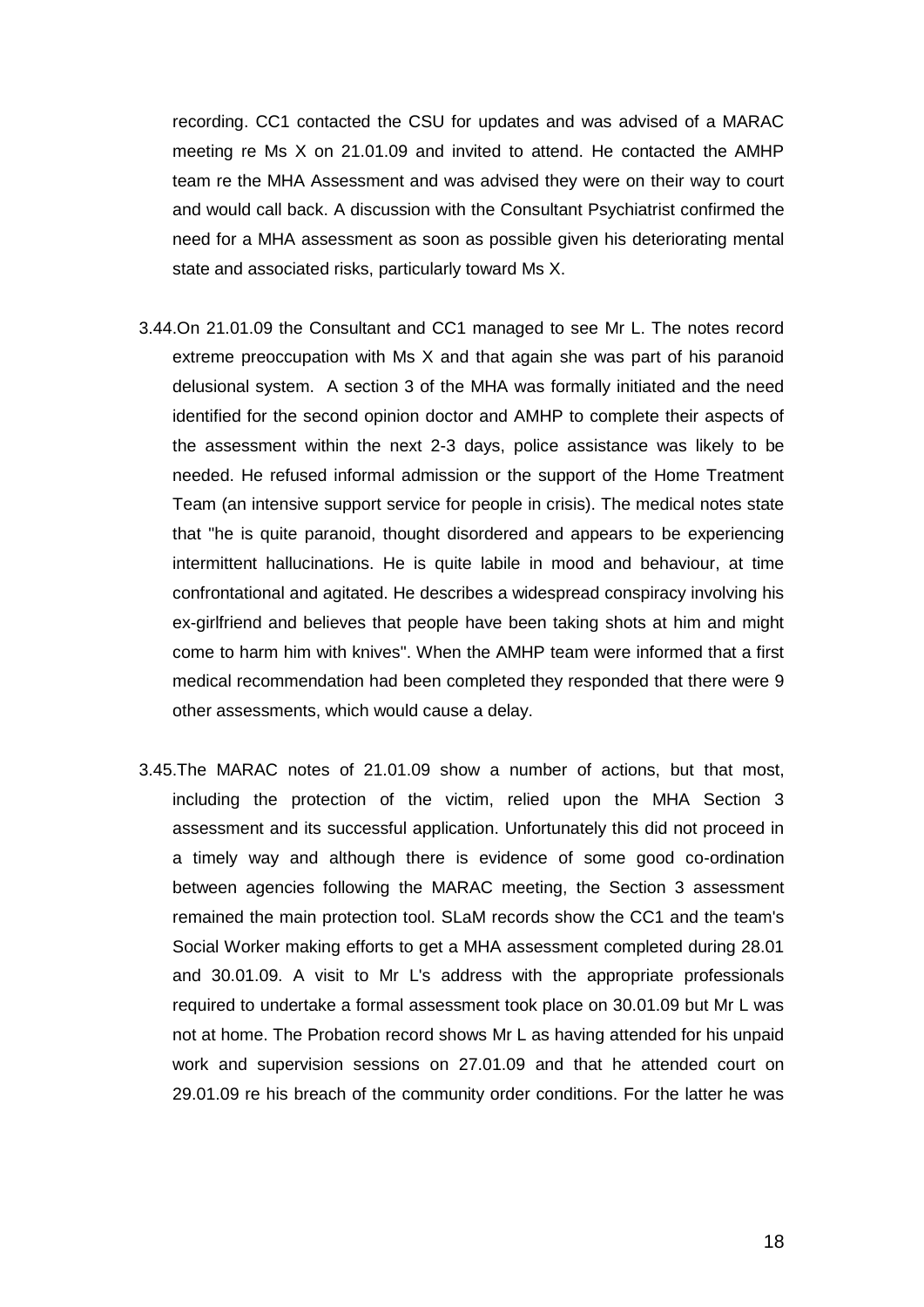given a Mental Health Treatment Requirement<sup>8</sup> (MHTR) to run alongside his community order. This was relayed to the CC1 on 30.01.09.

- 3.46.Mr L presented himself at the LEO offices on 03.02.09 and was stressed and tearful, he admitted paranoid thoughts and being frightened of perceived threats towards him. He had an impending court hearing on 09.02.09. He agreed to an informal admission and was hospitalised straight away. The following day a Section 3 MHA assessment commenced due to concerns about the extremely volatile nature of his condition. He was subsequently transferred to the PICU on 16.02.09.
- 3.47.During Mr L's admission his court hearings were adjourned and the refuge kept in contact with Ms X. The Probation records show his missed appointments as "acceptable" as he was in hospital. On 19.03.09 as Mr L was starting to improve the notes state that an application for a Community Treatment Order (CTO) $9$  was commenced by the Consultant Psychiatrist because of the " Very high risk of relapse and needs better safeguards in place (given co-morbid complex needs) with CTO given the serious risks of violence". The CTO application was mentioned again on 09.04.09 but there is no further mention in the records. His discharge planning meeting was held on 20.04 09 and he was discharged the same day with follow up by the LEO team. Neither the Section 3 detention or CTO application are referenced in the SLaM IMR, nor is the legal framework of section 117 aftercare referred to though aftercare was clearly planned.
- 3.48.Whilst Mr L was in hospital the refuge continued contact with Ms X and the court hearing was severally adjourned. The Probation Service put his IDAP attendance on hold and "re-tiered" him to a T4 in terms of risk because of the high risk of harm to a known adult. Mr L's new care co-ordinator (CC2) with the LEO team contacted OM1 2 weeks after his discharge to inform her of his discharge. A 3 - way meeting was held between Mr L, OM1 and CC2 on 14.05.09, the note states that his "Risk of Harm" is recorded as high and "risk of re-offending" as medium/high. It also states that the victim is known to contact him. He was re-referred for IDAP but postponed for 2 months for additional

 $\overline{a}$ 

 $8$  Mental Health Treatment Requirements were implemented in 2005 as part of the Criminal Justice Act 2003 and can be attached to Community Orders by Courts during sentencing.<br><sup>9</sup> Community Tractagest Orders was interdependent Navardage

Community Treatment Orders were introduced in November 2008, by new sections [17A-](http://www.mentalhealthlaw.co.uk/S17A)G being inserted into the Mental Health Act 1983 by the Mental Health Act 2007.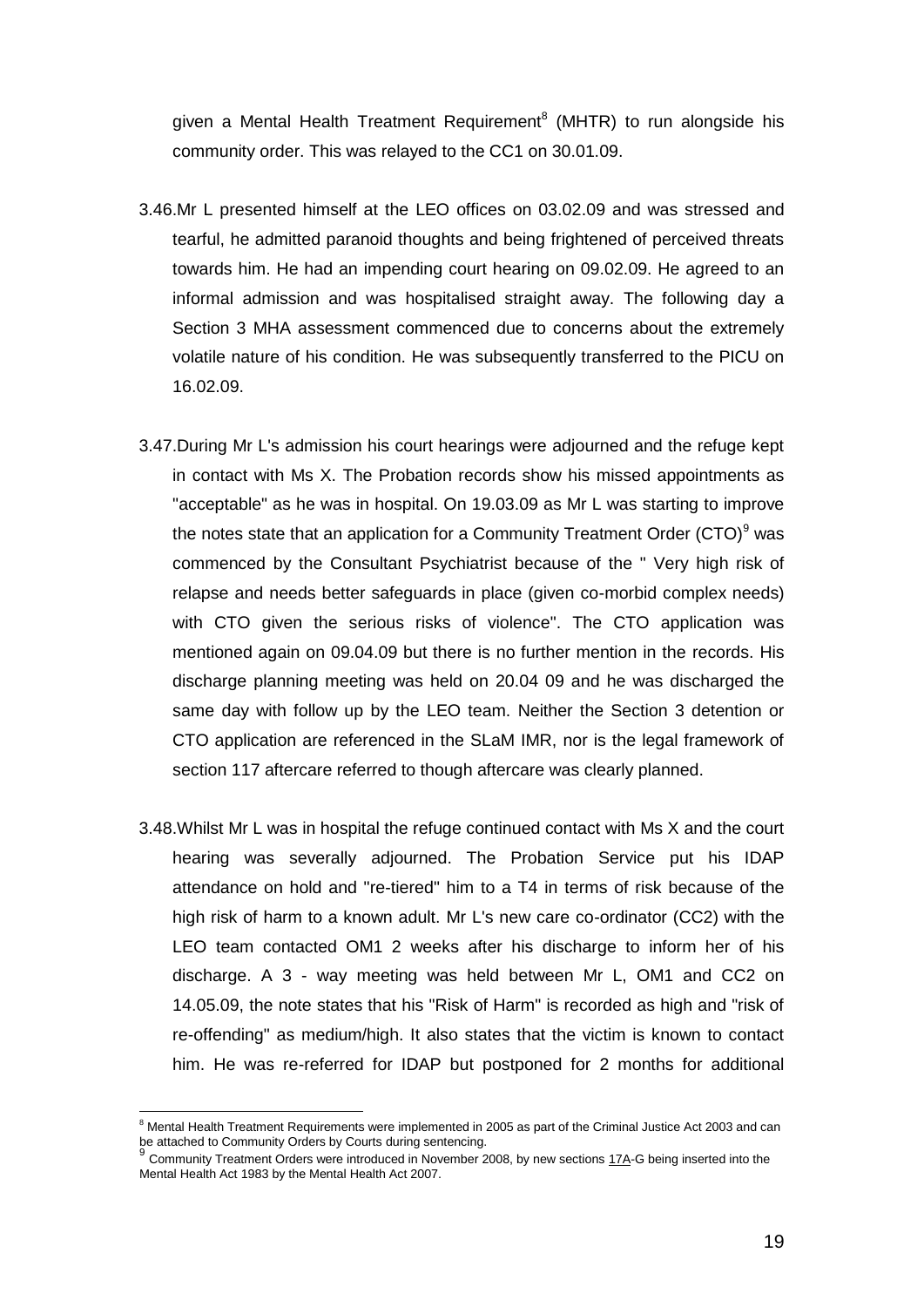preparation work "given no requirement to take medication and can get aggressive". The case was transferred to a new Probation Officer (OM2) on 26.05.09 and on 09.06.09 his court hearing was committed to crown court, Mr L had entered a not guilty plea. He started on the IDAP course mid June and gave conflicting information re any contact with the victim, explaining to the IDAP worker that he was still seeing the victim and that he had had mental health problems at the time of the offence. He was still claiming to OM2 that he was not having contact.

- 3.49.He continued with his probation supervision and IDAP and the fact that he and Ms X were living together became known to both the Probation workers and LEO team. The Probation WSO informed the refuge worker of this. Living with Ms X was in breach of his bail conditions and though he pleaded guilty at the next court hearing on 21.07.09 the Judge was unhappy with this information and adjourned for a pre-sentence report. His probation risk "tier" was changed by OM2 from T4 to T3 on the 22.07.09, the notes give no reason for this. OM2 registered Mr L as a level 2 MAPPA $10$ , it is presumed because OM2 thought there would be greater oversight as a consequence though did nothing to make this happen. Some months later the registration was rescinded as Mr L's offences and penalties did not in fact, reach the MAPPA level 2 criteria and registering him as such was an error.
- 3.50.The Refuge worker assisted Ms X to secure independent accommodation based on the fact that she was homeless and at risk of domestic violence and this enabled her to move out of Mr L's flat. Probation and the LEO team remained in contact monitoring Mr L's condition, he was sporadically attending his unpaid work requirement, missed a couple of supervision sessions and continued with IDAP. The records suggest that contact with the LEO team during the remainder of 2009, was mainly on Mr L's terms, collecting his medication though often late and often not attending for medical reviews, when seen for his medication he was noted as seeming well. The Crown Court hearing was adjourned twice more for psychiatric reports on 30.09.09 and 09.10.09.

 $\overline{a}$ 

<sup>&</sup>lt;sup>10</sup> Multi Agency Public Protection Arrangements. is the name given to arrangements in England and Wales for the "responsible authorities" tasked with the management of registered sex offenders, violent and other types of sexual offenders, and offenders who pose a serious risk of harm to the public. Level 2 is for all offenders who have received [a custodial sentence](http://en.wikipedia.org/wiki/Custodial_sentence) of 12 months or more in prison for a sexual or violent offence and whilst they remain under Probation supervision.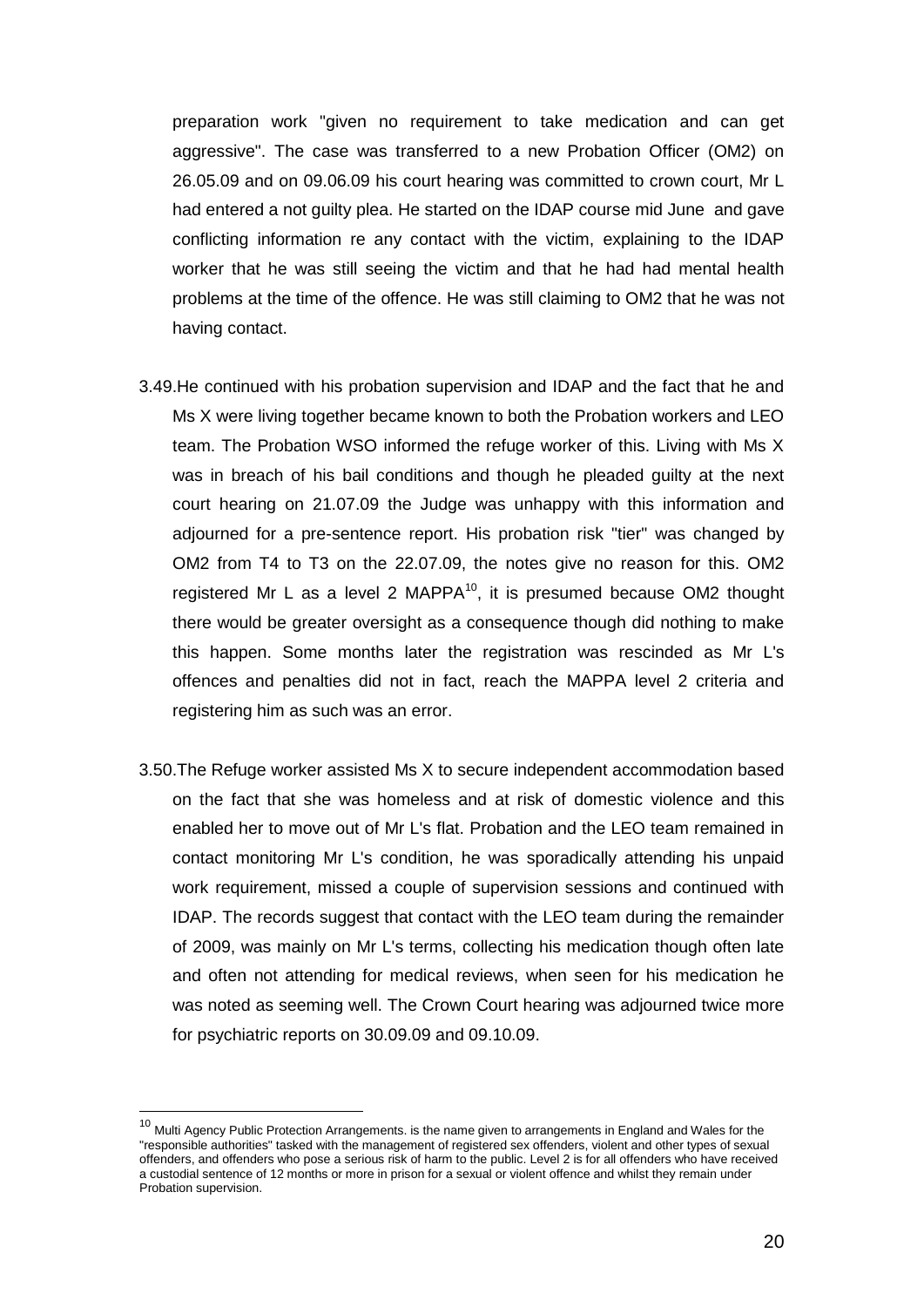- 3.51.In early October Mr L was suspended from his unpaid work due to smoking cannabis, OM2 was informed and the notes are clear she was aware that this can precipitate a rapid relapse in his mental health and notified CC2 at the LEO team and made the Court aware. The outstanding court case was finally concluded on 25.11.09 Mr L was given a suspended sentence order of 18 months, custody was suspended for 24 weeks and an 18 month Mental health Requirement was made. His probation "tier" was moved back up from T3 to T4 the reason given on the record "instructed by SPO" (Senior Probation Officer).
- 3.52.Probation supervision and IDAP attendance continued uneventfully into the new year, when "victim empathy work" was scheduled to start. Mr L completed his IDAP sessions on 17.02.10 where he was noted to have contributed well. There was no record of his victim empathy work beginning. His probation supervision continued with little to note other than he was in need of purposeful activity. The record states that until this achieved he would need to stay on weekly supervision and if he achieved this, his reporting would be reduced. He failed to go to a work project but the following week's notes state " Needs to stay on fortnightly until finds more positive things to do." Similarly nothing has changed when the notes state 2 weeks later "Can reduce to monthly reporting". and an entry the following day (31.03.10) shows the reasons as: "Finished IDAP, treatment fine, reduced to Tier 3, not seeing victim, apathetic but not a risk."
- 3.53. 06.04.10 Mr L's psychiatric care was transferred to the South West Recovery and Treatment Team (SWT) and had a new Care Co-ordinator (CC3). During most of 2010 he continued contact, sometimes erratically, with both the SWT and Probation. He gained some employment and then lost it during the summer.
- 3.54.On 15.09.10 Mr L admitted to OM2 that he had seen and texted Ms X though on 13.10.10 he claimed he had not had contact with the victim. Mr L's original community order expired on 12.10.10.
- 3.55.On 16.11.10 he attended the SWT base for a medical review. The notes state that his mental state appeared stable and well but he complained that he was sleeping too much and felt he was taking too much of one of his medications. The notes say that he told them his "girlfriend visits every now and then".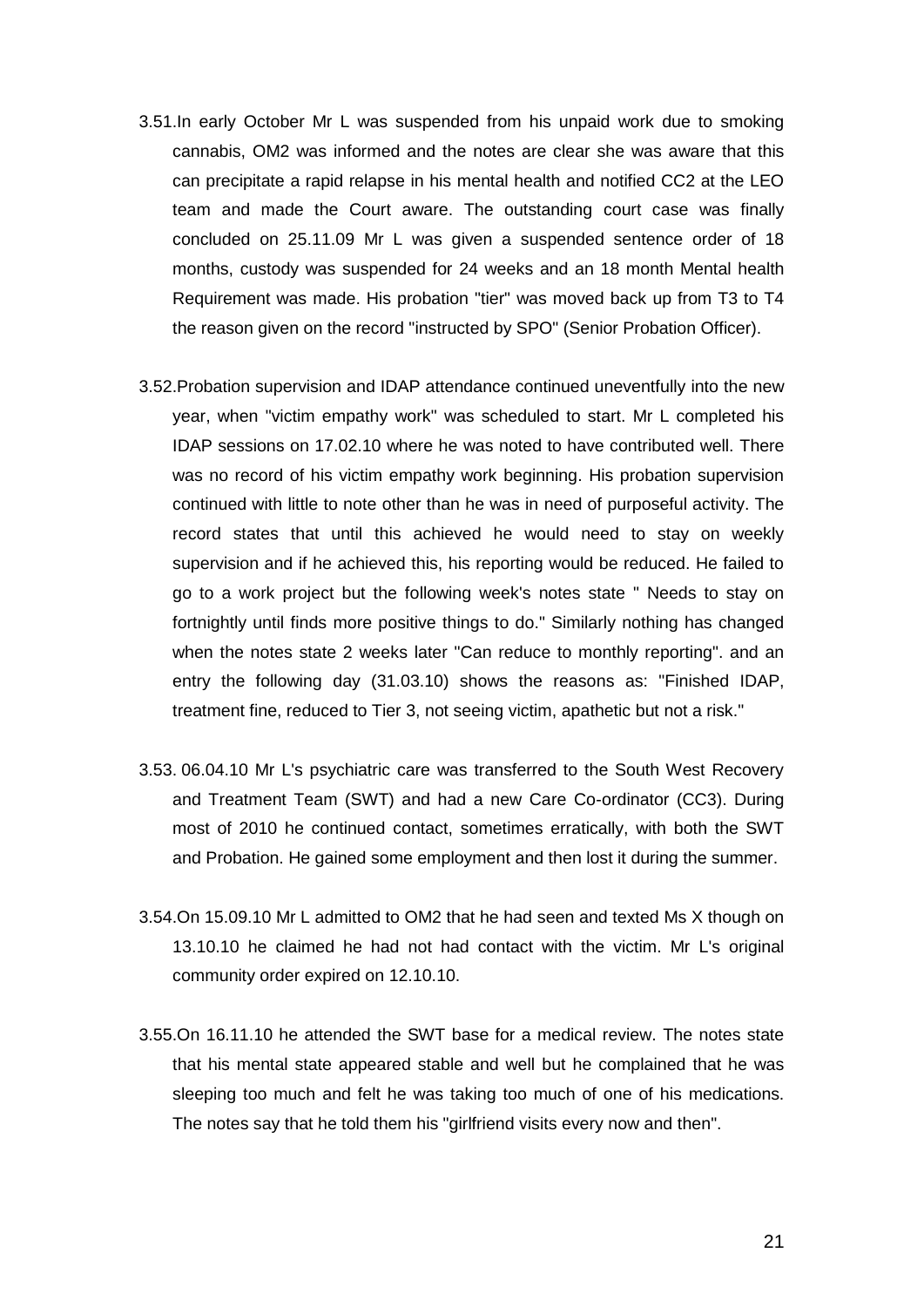- 3.56.On 07.12.10 CC3 presented Mr L's case at a team review with a view to stepping down his care to a medication clinic or discharging to his GP. It was decided that based on his history of non-compliance and substance misuse, it will be wise to keep him with the medication clinic but get his GP to prescribe his medication while his mental state is being monitored by the medication clinic. A plan was also made to do an unannounced visit to his flat as it was recognised that Mr L kept professionals away from it, also to ascertain if his rent was up to date. There is no note of the latter being established and a home visit did not take place until after OM2 had contacted CC3 on 28.01.11 to express concerns re Mr L's recent presentation. The home visit was attempted on 31.01.11 but access not gained. On 01.02.11 OM2 had written formally to the SWT informing them that Mr L was claiming not to be taking his medication. The Team responded that they would review his mental state but this did not happen and he began evading contact. OM2 contacted CC3 again on 22.02.11 to express further concerns about Mr L's mental state and was told he was due for review the following day. He did not attend.
- 3.57.Mr L visited the SWT offices to collect medication on 28.02.11 and was noted to be "guarded and slow " and "shabbily dressed", he again expressed concerns about being over medicated. CC3 informed of a plan to undertake a joint home visit with OM2 and that his was a requirement of his community order, if he was not there to let them in he would be in breach of his order. The joint visit took place on 09.03.11, he had a dog on a chain in the kitchen, the flat was reasonably clean with signs of someone staying, which Mr L denied. He wouldn't let them see the fridge to ascertain his eating (he was noted to be looking thin) but didn't display any overt psychotic symptoms. He attended a day early for his medical review on 10.03.11 and agreed to return the following day, which he didn't. He did attend for a blood sample to check his medication levels on 21.03.11 and again on 24.03.11 for his medication. His presentation on that day was thought disordered and he accused the Team of covertly increasing his medication and became angry when this was denied. CC3 tried to get him to see the crisis doctor, which he agreed to. The crisis doctor refused to see him saying " that he should be given an appointment to see his regular doctor instead of just turning up to inform the team that he has stopped taking his medication."
- 3.58.On 31.03.11 Mr L was taken to St Georges A&E by ambulance escorted by the Police. Neighbours called the Police after noticing a broken window; they found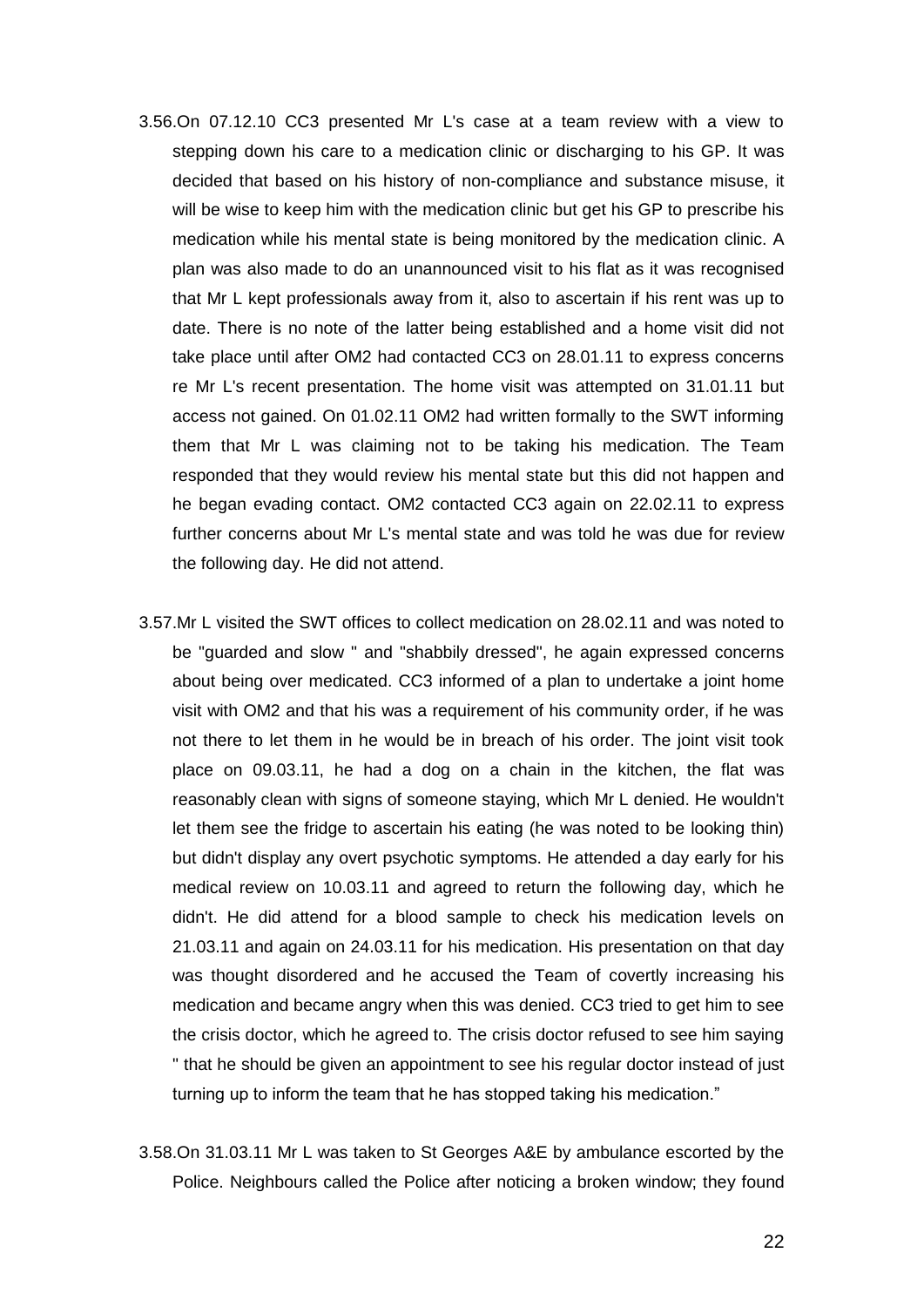Mr L on the floor, dishevelled and blood stained. A comprehensive assessment and history was undertaken and recorded by the Home Treatment Team at A&E and Mr L was admitted to a psychiatric triage ward under Section 2 (MHA) his behaviour was volatile and a PICU referral considered but not made. On 02.04.11 he was transferred to another ward. Apart from the nursing and medical observations and many notes about the location and wellbeing of Mr L's dog there is a note on 08.04.11 to say he was visited by "his girlfriend" and again on 10.04.11. Nothing else was noted about discussion with her or possible risks or to identify her. There were also several interchanges with Lambeth Living about the broken window which needed fixing or boarding.

- 3.59.Ms X picked Mr L up from the ward for a planned day's leave to go to his flat on 12.04.11 to have his door and window fixed. Ms X is referred to as both his "exgirlfriend" and "girlfriend" in the notes. Nothing is observed re DV history specifically with Ms X and particularly when ill.
- 3.60.Mr L was discharged on 13.04.11 with follow up provided by the SWT. His final meeting with OM2 was on 18.04.11 when his community order finished. His presentation over the following weeks was very mixed with signs of relapse. He was very focussed on using CC3 to negotiate with Lambeth Living over a variety of housing issues. Repair workers were reported as reluctant to visit due to intimidating behaviour by Mr L.
- 3.61.On 23.06.11 CC3 visited him at home with a member of the Home Treatment Team to assess his suitability for their intensive intervention due to his signs of relapse. He would not let them in as he said he had a friend there with her baby and agreed to attend the SWT offices that afternoon. Contact with SWT remained focussed on practical difficulties including mention of a £3000 mobile phone debt. His mental state varied considerably as did his medication compliance. He had a job for a while but lost it. In October he responded to looking tired by saying his girlfriend was around and he wasn't getting much sleep. This is not remarked upon in the notes.
- 3.62.He was assessed for the first time by a new Consultant Psychiatrist on 28.11.11. He was reported to be in a stable mental state, had recently found another job and had recently finished with his girlfriend. He minimised his history of violence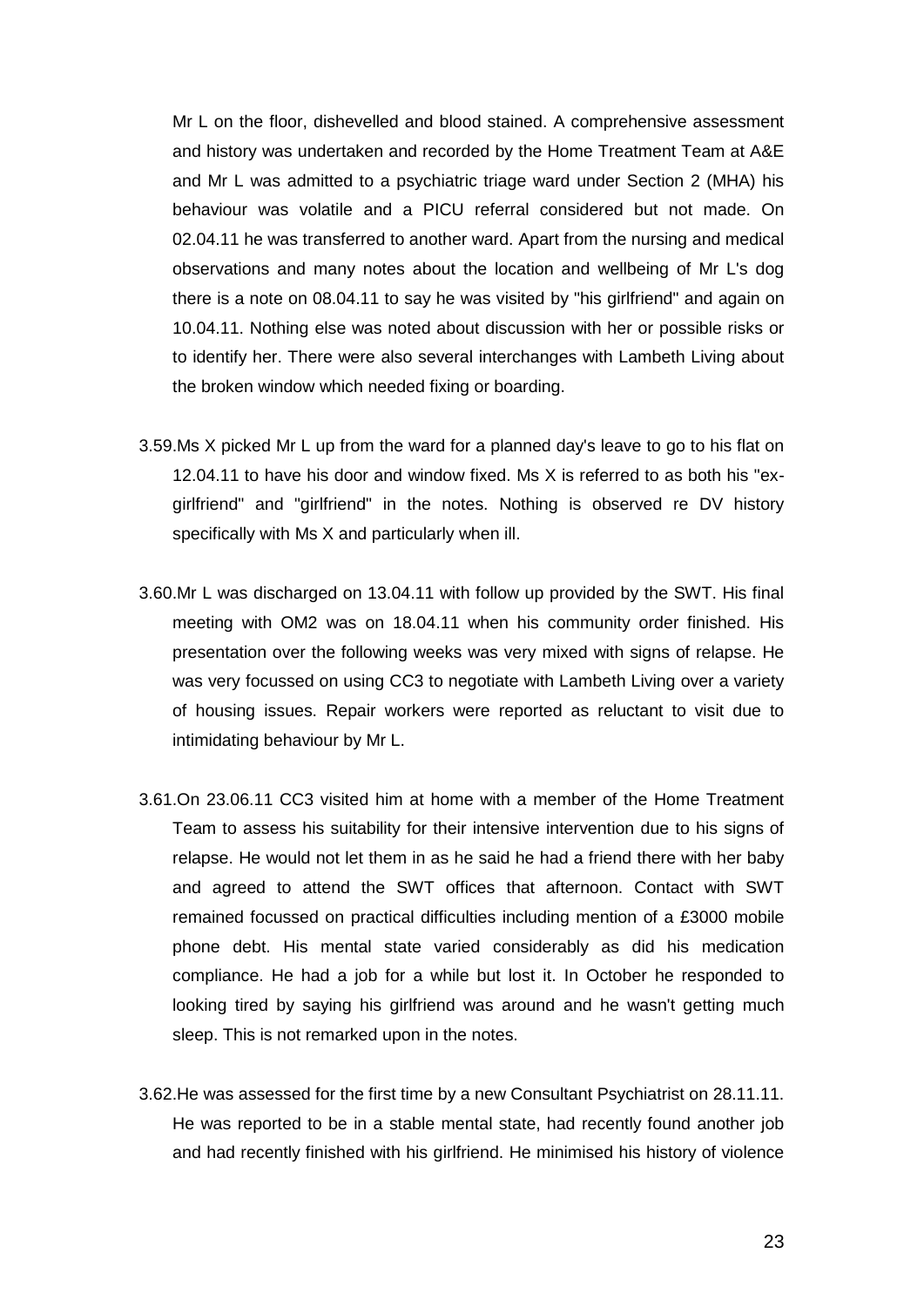when ill. He remained relatively stable though had difficulties with his benefits due to part time work he was undertaking.

On 25.04.12 Lambeth Police attended a domestic incident at Mr L's flat. He was arrested for assault and threats to kill. His girlfriend (Ms Y) was asleep and was awakened by him shouting that he was going to kill her, punched her in the face and kicked her; she later reported that he had used a knife during the incident that had caused a cut to her finger, he denied the assault. The Police referred Ms Y to the Gaia Centre (by then providing the refuge service) on 26.04.12, and contact was made with her.

- 3.63.SWT notes suggest they became aware of this arrest on 03.5.12 when an entry was made stating he had been assessed by the Criminal Justice Mental Health Service at West End Central Police station. That assessment is not available to this review but he was given conditional bail so it is assumed he was not in need of urgent hospitalisation. He was arrested again on 01.05.12 when Ms Y reported that he had breached his bail conditions by harassing her, he had sent 4 texts and left voicemail messages. He was charged with harassment and remanded in custody.
- 3.64.SWT were unaware of his detention in custody and made efforts to locate Mr L concerned he was relapsing and the risk of harm to others was increasing. Contact was made with the police on 22.05.12 to carry out a welfare check. They received a message on 24.05.12 that he was in custody. The team endeavoured to establish which prison he was in and eventually found out he was in HMP Thameside on 28.05.12. Contact was received from Probation on 03.07.12 saying that Mr L was due in court the following day and may be released under Probation supervision. The plan, if released, would be to consider for a depot<sup>11</sup> injection due to non-compliance with medication.
- 3.65.On 04.07.12 Mr L appeared in court and received a six months prison sentence suspended for 12 months with a restraining order and a requirement to undertake 25 days of 1-1 IDAP for battery.
- 3.66.Mr L saw CC3 on 05.07.12 said he had been "on holiday at the Thames", stated he had got into trouble as he had got drunk and got into a fight but did not say

 $\overline{a}$ 

<sup>&</sup>lt;sup>11</sup> Long lasting anti-psychotic medication given by injection.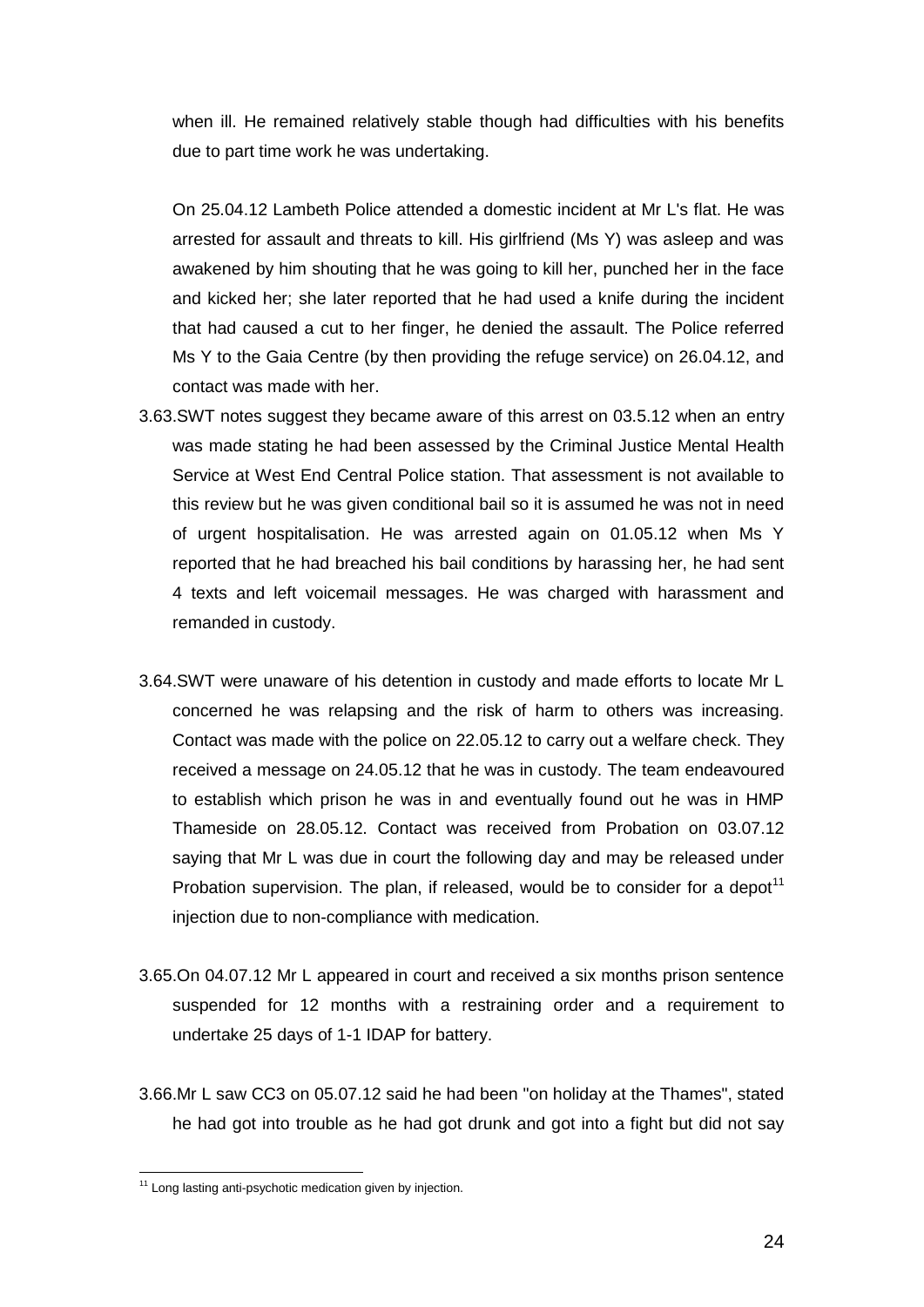who with. His notes from that point on refer briefly to his presentation but are almost always dominated by practical issues such as sorting out his benefits, freedom pass etc. until a Consultant Psychiatrist assessment on 03.09.12 when he said he felt stressed & that he might "lose it" & "do something" because no one is helping him. He claimed not to have had his benefits restored since leaving prison and a whole range of other troubles including smashing up his flat. He admitted using cannabis and cocaine over the weekend. His mental state examination however suggested he was more stable than as initially presented.

- 3.67.Mr L's new probation officer OM3 tried to get grips with Mr L and noted early the links between a deterioration in his mental health and re-offending. She attended a couple of appointments at SWT with him and liaised regularly. She began the 1:1 IDAP sessions on 23.08.12. He disclosed he had met someone who wants to go out with him "Nastasia". OM3 consulted with the WSO for advice about a possible new partner and was advised to try and find out more about her. The IDAP requirements mean partners are contacted by the WSO. OM3 tried to establish more at the next session but he wouldn't give information.
- 3.68.The deterioration in Mr L through September was noted by OM3 as well as CC3 and his psychiatrist. It was recognised that at that time he had a lot of external social stressors relating mainly to money concerns as he was not receiving any benefits and was in arrears with all sorts of payments including rent.
- 3.69.On 10.10.12 the Police received a report of a burglary at Mr L's address with no property stolen but an apparent forced entry. The Police believed it was a forced entry to obtain a crime number to get his door repaired.
- 3.70.On 26.10.12 a referral was accepted by the Single Homelessness Project (SHP) Lambeth tenancy support, due to Mr L's rent arrears and known mental health issues which stated he had a diagnosis of paranoid schizophrenia in 2007. A first contact was made on 08.11.12 and arrangements for a home visit on 14.11.12 though it transpired they had gone to the wrong address. A further appointment was given for 26.11.12.
- 3.71.On 17.10.12 Mr L was arrested for breach of a court order after being called by a member of the public who had seen him arguing aggressively with a woman on the street. It transpired this was Ms Y and on appearing in court on 19.11.12 his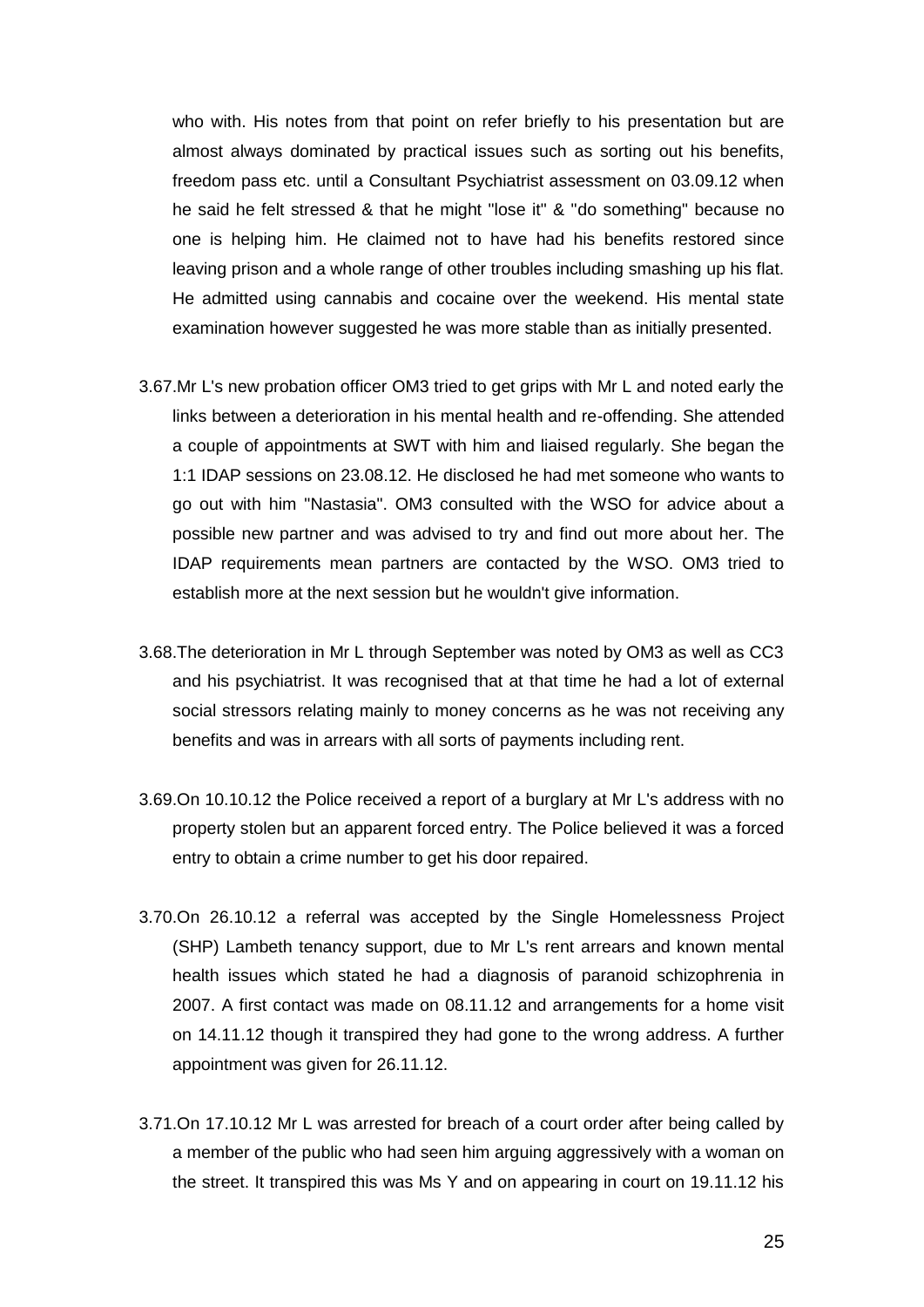suspended sentence of 24 weeks was activated. He was seen by a mental health nurse in custody on 17.10.12 who stated he was difficult to engage but there were no overt psychotic symptoms that would warrant diversion to hospital.

- 3.72.OM3 informed CC3 that the timing of his sentence meant that when he was released in 12 weeks time he would have no order or supervision period left. He was in HMP Belmarsh.
- 3.73.Mr L was admitted to HMP Belmarsh on 19.11.12 and as part of his admission process his contact with the Mental Health Services was noted, as was his psychiatric medication, which he had with him when admitted. He was not referred at this stage to the prison mental health in-reach team. This took place on 3.12.12 when a prison nurse noted this had not happened whilst reviewing his medication and records. A forensic social worker (FSW) from the team was allocated and made contact with the SWT on 6.12.12, CC3 was not available to speak to him, so he arranged to ring again the following day.
- 3.74.On 07.12.12 the FSW spoke to CC3 for some mental health history, management advice and to arrange discharge planning. He was asked to email the request to herself and Mr L's Responsible Medical Officer (RMO) which was done the same day. When no information had been received by 10.12.12, the FSW telephoned the SWT but was told CC3 was not available; he left a message asking her to return his call. She did not.
- 3.75.On 10.12.12 a prescription was prepared in conjunction with Dr F an associate specialist based at Belmarsh and employed by SLaM, which was to be actioned when confirmation was received from CC3 and/or his community RMO.
- 3.76.On 11.12.12 the FSW contacted SWT to say Mr L was about to be released, he was informed CC3 was not in the office so he left a message to that effect. A pragmatic decision was taken by the Mental Health In-reach Team to issue Mr L with 7 days of his psychiatric medication and this was handed to him on release.
- 3.77.On 12.12.12 CC3 made phone contact with Mr L, she arranged to see him the following day and the plan was noted as: to meet with him the following day, encourage him to stay for the Christmas meal, arrange a medical review asap and to arrange a joint home visit. He was seen briefly at the SWT offices the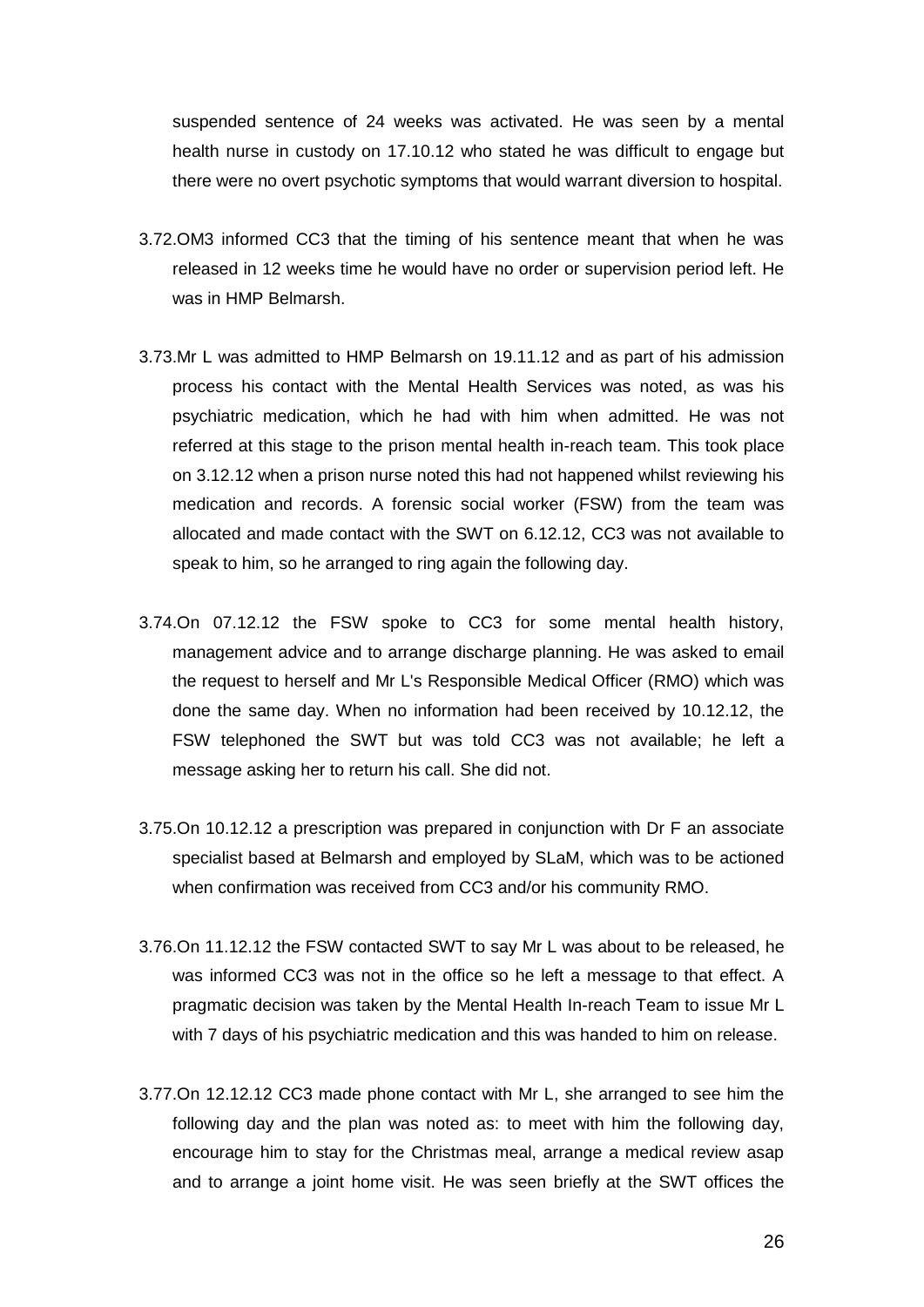following day but left before CC3 could engage with him. He was described by colleagues as incoherent in his speech and confused about why he was there.

- 3.78.On 17.12.12 Mr L was briefly reviewed by the team in his absence, who suggested a referral was made to the Home Treatment Team if he failed to attend the SWT that afternoon which he did. A referral was made to HTT but brief information was given that didn't outline the risk of harm he posed when unwell, the referral was declined.
- 3.79.On the same day the SHP support workers visited Mr L at home and found him in, he seemed to want support but would not give the information needed and every so often would ask again who they were and why they were there. he disclosed he had just come out of prison but not why he was there. A woman was present, who they took to be a girlfriend by their body language and that they seemed excited about Christmas. One of the workers D was concerned about his mental health noting the following behaviour:

-Incongruent mood and speech – laughing at things that were not funny. Becoming very agitated quickly without cause to any concerning subject matter being discussed, changing mood rapidly and to the extremes.

-Thought disorientation: Unable to concentrate for any long period of time. Jumping from old subject matter to new. Difficulty in following conversation at times.

-Paranoia: Mr L said that he was concerned what others thought about him regularly and was very suspicious of staff whilst also stating that he was grateful of help.

-Would not maintain eye contact, and often stared at the wall behind the staff whilst making conversation.

-Mr L asked to read the consent form however, while doing so, he was staring intently at staff when he believed they were not aware of this.

3.80.The Police were called to a domestic incident at Mr L's address on 18.12.12 as neighbours reported sounds of a domestic disturbance. Mr L and Ms Z were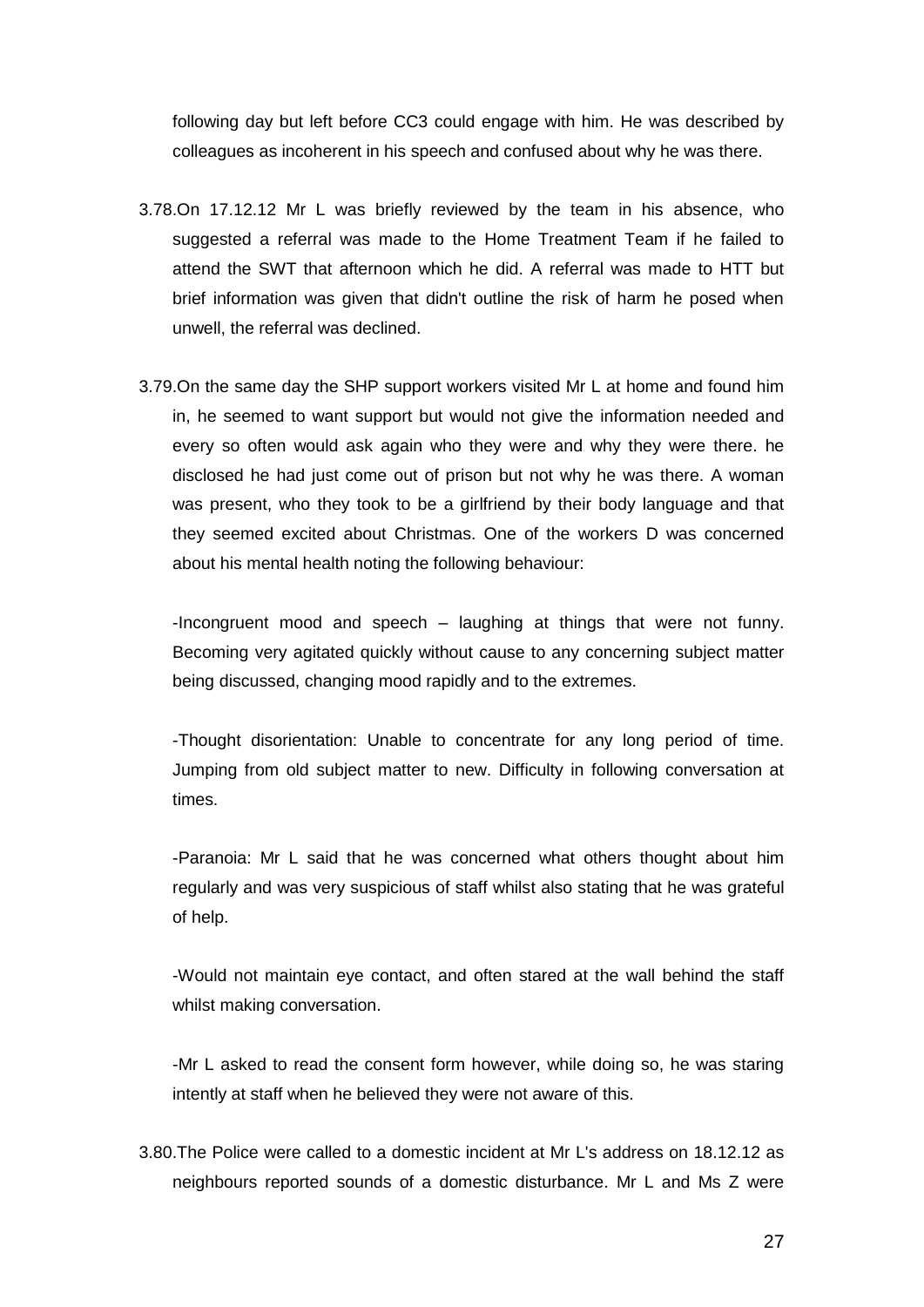present and "safe and well". They were separated and spoken to in different rooms. They independently confirmed that they had argued about Christmas presents, both were described as "tearful" and wanting to spend Christmas together. Both were given a tear out DV advice slip containing details of the National Domestic Violence Helpline and other related organisations. The officers conducted intelligence checks that recorded that both parties had not been involved in any prior domestic incidents with each other in the last 2 years.

- 3.81.The routine supervision of the domestic incident report was undertaken by a DI within the Community Safety Unit at Lambeth. The risk assessment was confirmed as standard and a request was made to ensure that a DV information pack was sent to both parties.
- 3.82.D (worker from SHP) attempted to contact the SWT. She experienced considerable difficulties getting through recorded as follows:

"18.12.12 Phone lines were dead. Tried x 3 D called Lambeth general enquiries number as could not get through to CMHT South. She was given an alternative number to try which was for the older person's team – They were unable to help. D called back general enquiries again and she was given another number. There was no answer and no facility to leave a message, D asked for a manager's mobile number but this was refused.

19.12.12 Phone lines were dead. Tried x 4 D contacted CMHT North by phone and was advised that they have had a few calls regarding CMHT South and there was a problem with the phone lines. D asked if CMHT were able to help her as she had some questions about risk, and gave the clients name. D was advised that they could not help her or give her an alternative number and that she would need to keep trying the CMHT South Team until they answered.

When contact was eventually established with [CC3] on 20.12.12, D reported points 1 – 5 listed above, suspecting that Mr L was unwell. D asked if this was unusual behaviour for him CC3 advised that he could be 'aggressive and vicious' and that staff should not visit him at home alone. She also advised that Mr L has not taken his medication in the past, which could be a risk in the future. CC3 informed D that he had just been released from prison and was convicted of assaulting his partner. DB informed CC3 that there had been a woman present at the flat while she was there.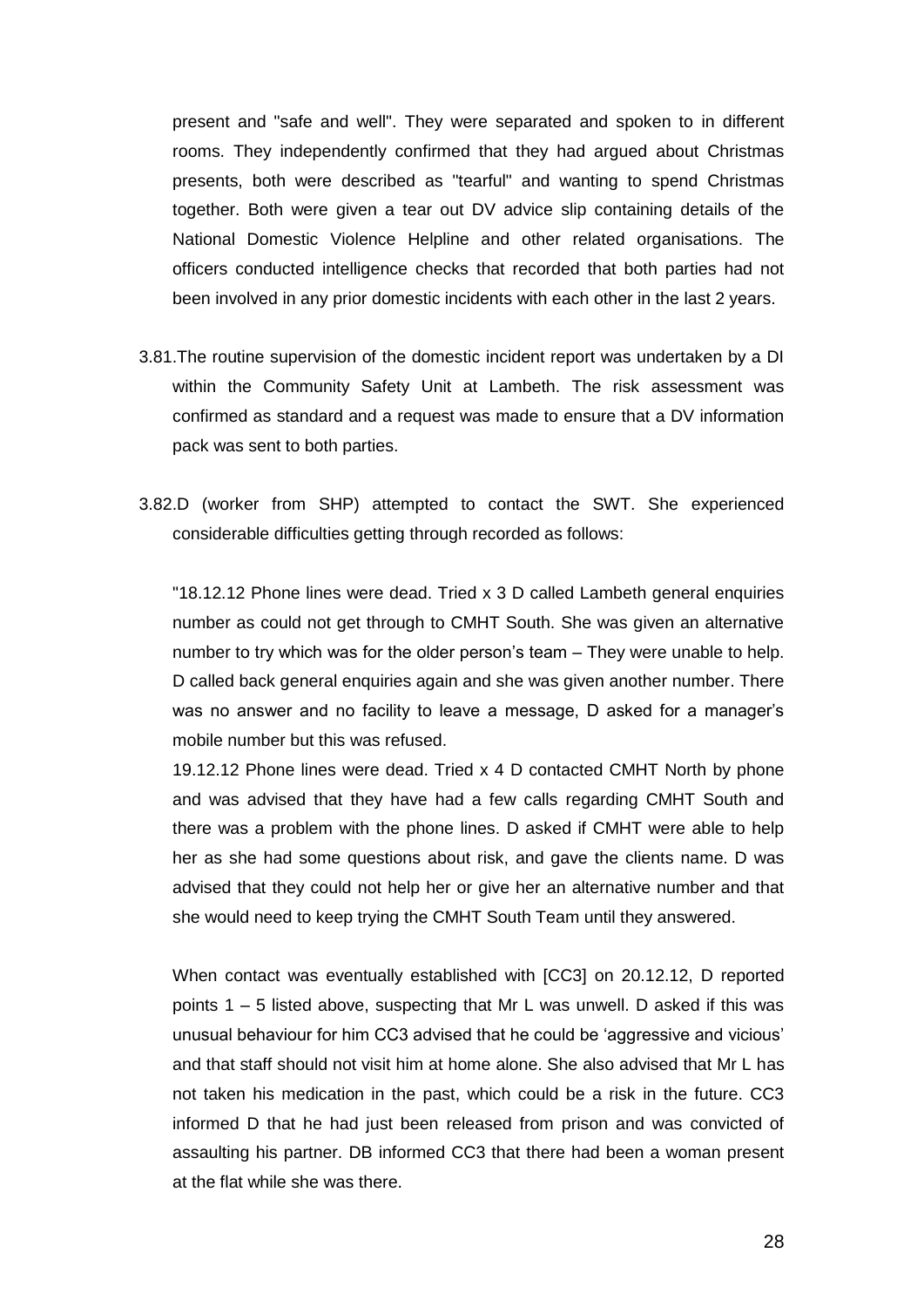The SHIP IMR reports that " [CC3] stated that she sees [Mr L] on a fortnightly basis, and does not feel she needs to make an additional appointment based on the information from D.

The above contact and information was not noted in the SWT electronic record.

- 3.83.On 20.12.2012 Mr L was arrested for shoplifting in Oxford Street, appeared at magistrates court on 21.12.12 and fined £100.
- 3.84.CC3 having failed to see Mr L since 13.12.12 undertook an accompanied home visit on 24.12.12 to deliver his medication, he was not in/answering and she put a crisis advice leaflet through his letterbox. The SLaM IMR says that medication was put through the letterbox but the chronology categorically states not.
- 3.85.On 28.12.12. the Police attended Mr L's address as he had reported being assaulted by his girlfriend. On arrival everything was calm. Mr L said that he had argued with his girlfriend, as she had wanted to stay out in London longer than he wanted. He agreed to leave the flat for the evening and left with the Police saying he would stay with friends in Clapham. When reviewed by a DS within the CSU it was identified that a number of standards had not been met. PNC checks on both had not been made and intelligence checks only went back 2 years. The supervising officer attempted to phone both parties on 29.12.12 but received no reply. A request was made to bring the paperwork up to initial reporting standards, which was done, on 29.12.12 and 02.01.13.
- 3.86.On 06.01.2013 a missing person's report was made by a mutual friend in relation to Ms Z. Police forced entry to Mr L's address at 1.45 am on 07.01.2013 and Ms Z's dead body was found.
- 3.87.Mr L was arrested for the murder of Ms Z early on 07.01.2013.

#### **4. Analysis**

#### Mr L's Mental Health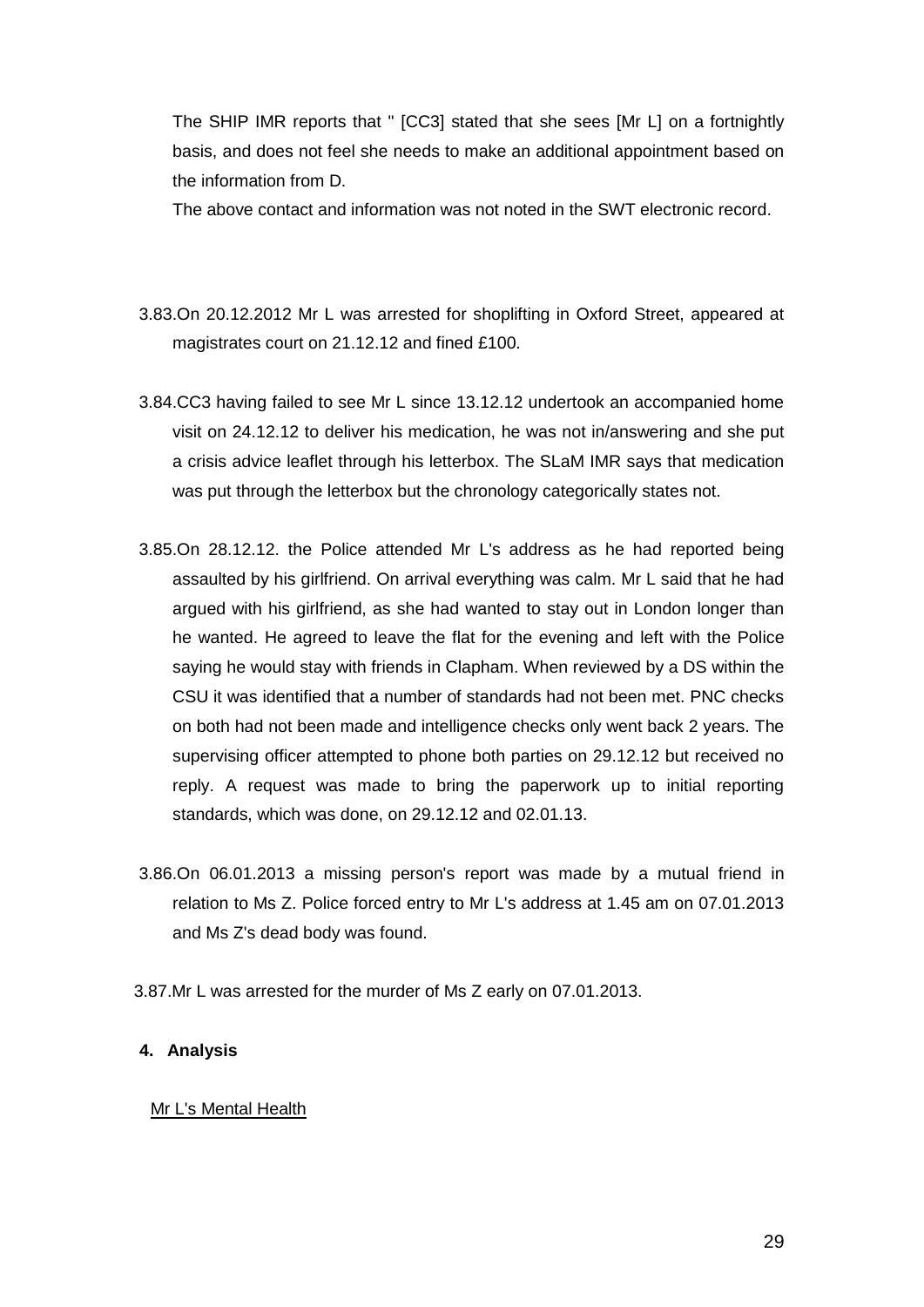- 4.1.Mr L was known to SLaM from August 2005 when his then diagnosis of "acute manic episode with psychotic features" was already linked to cannabis misuse. He became ill again in the Spring of 2006 and was hospitalised in July 06, during his relapse a clear link with cannabis was again established and thoughts that he was Muslim became an expressed part of his delusions.
- 4.2.In Spring 07 Mr L relapsed again and displayed a serious amount of violence and aggression having been admitted after assaulting a stranger, presenting issues around the Muslim faith and very clear evidence of his girlfriend being wrapped into his delusional system.
- 4.3.In September 08 he displayed clear signs of being unwell again e.g. appeared at the LEO offices in Islamic dress and there were 4 call outs to "domestic incidents" within a month that involved Mr L and Ms X. At one, Ms X informed the Police that he had mental health problems and needed help and Mr L was cautioned. Ten days later he was arrested and charged with assault following another incident with Ms X.
- 4.4.A further domestic incident was recorded in Essex in October and his mental health continued to deteriorate as observed by his Probation Officer and the LEO team, a mental health section was contemplated. Police attended another incident on 25.12.08 and Mr L was arrested for criminal damage. Early in the New Year his mental health was such that he entered hospital, was detained on a Section 3 and had to be transferred to the PICU for management of his behaviour.
- 4.5.Some of the medical notes from this period make clear links between his illness and risks to Ms X, as do the notes of the Probation Officer. By this stage if not before, professionals should have known that Mr L's mental health deteriorating was associated with non-compliance with medication, (often manifesting itself at the start of a relapse as complaints about being over -medicated) and the use of cannabis, with the risks to Ms X.

#### Mental Health and Associated Support Services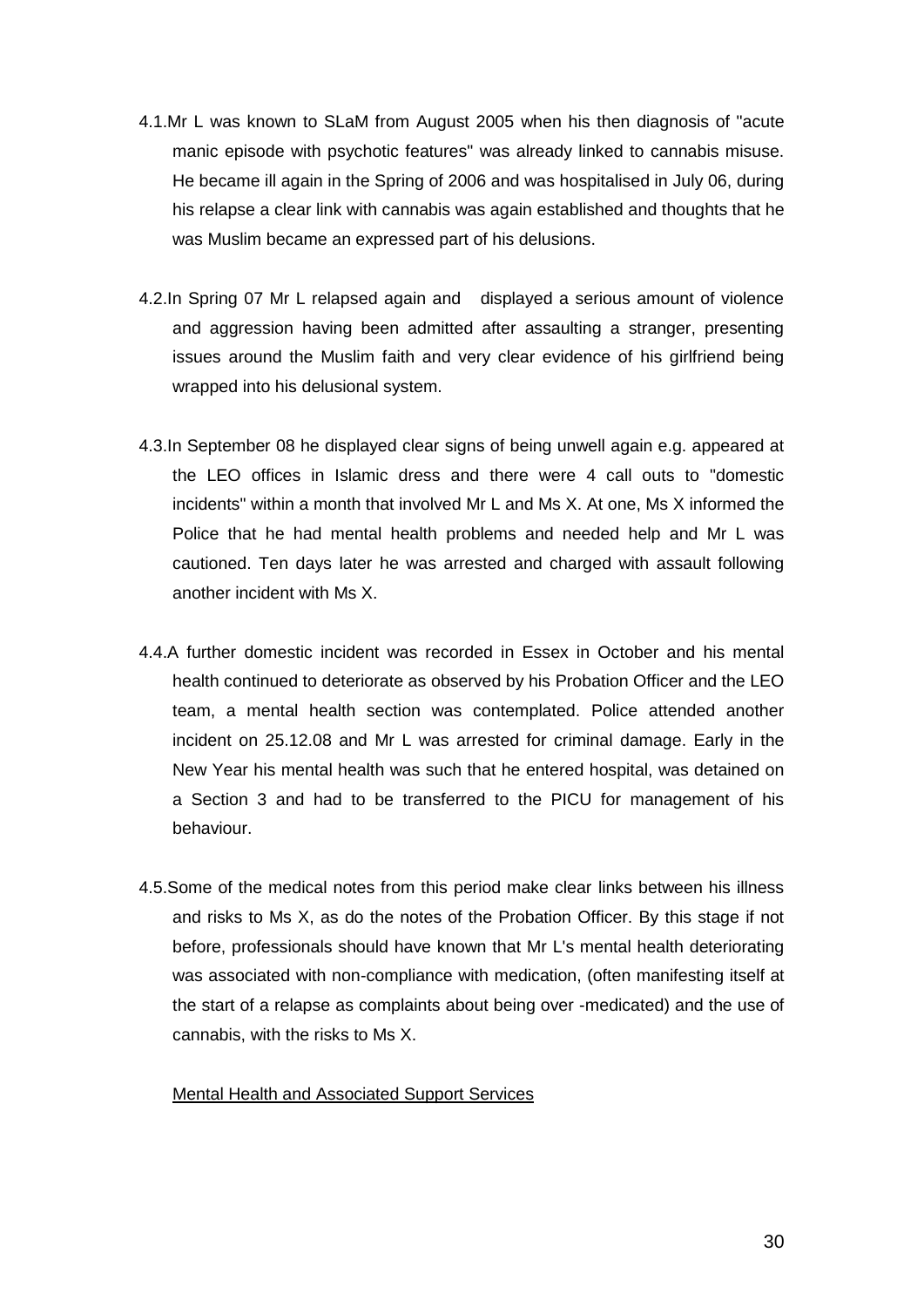4.6.The Lambeth Early Onset team when taking responsibility for Mr L's community care and treatment, overall, provided a good and relatively assertive service. Their function is described on the SLaM website as:

"*The Lambeth Early Onset (LEO) Community Team is part of the LEO Service, which includes the Crisis Assessment Team (CAT) and inpatient Unit.*

*LEO Community Team supports people, aged 16-35, who are experiencing mental illness for the first time. We provide care for people who live in the London Borough of Lambeth.*

*We provide emotional and practical support, education about medication, and psychological therapy, to maintain people's health.*

*We work together with LEO Services to provide the best help and advice in crises, recovery, or hospital."*

- 4.7.The team continued to support him even when he was out of their geographical area for a number of months before returning to Lambeth and beyond a 3rd inpatient admission, to try and offer continuity. They provided appropriate information to the housing support services when the extent of his risk of harm became clear.
- 4.8.For the purposes of this review however, their weaker aspect was not to maintain a consistent victim focus when assessing and managing risk when he deteriorated. For example when he informed them his girlfriend was studying abroad they noted concern that he may become isolated. They saw her at that point only in terms of what she could offer their patient rather than what threat he may pose to her when she was around. Summaries of his history do not adequately reflect on this and indeed one summary after he had been charged with assault recorded that Mr L is denying any link between his mental illness and the assault and that it "may be explained as an episode of domestic violence". Even without considerable circumstantial evidence to the contrary recorded in earlier notes, there is no consideration or recording of what that might mean for his ongoing support and risk management. Later on in his care, after a further admission and more overt evidence of the risks to Ms X it became clear that the relationship had continued. As his health deteriorated further, risks to Ms X were still not discussed, noted or planned for. Whilst he was rightly a patient first to the Team, he was becoming "lost" as a perpetrator of domestic violence in particular and of violence to the public in general.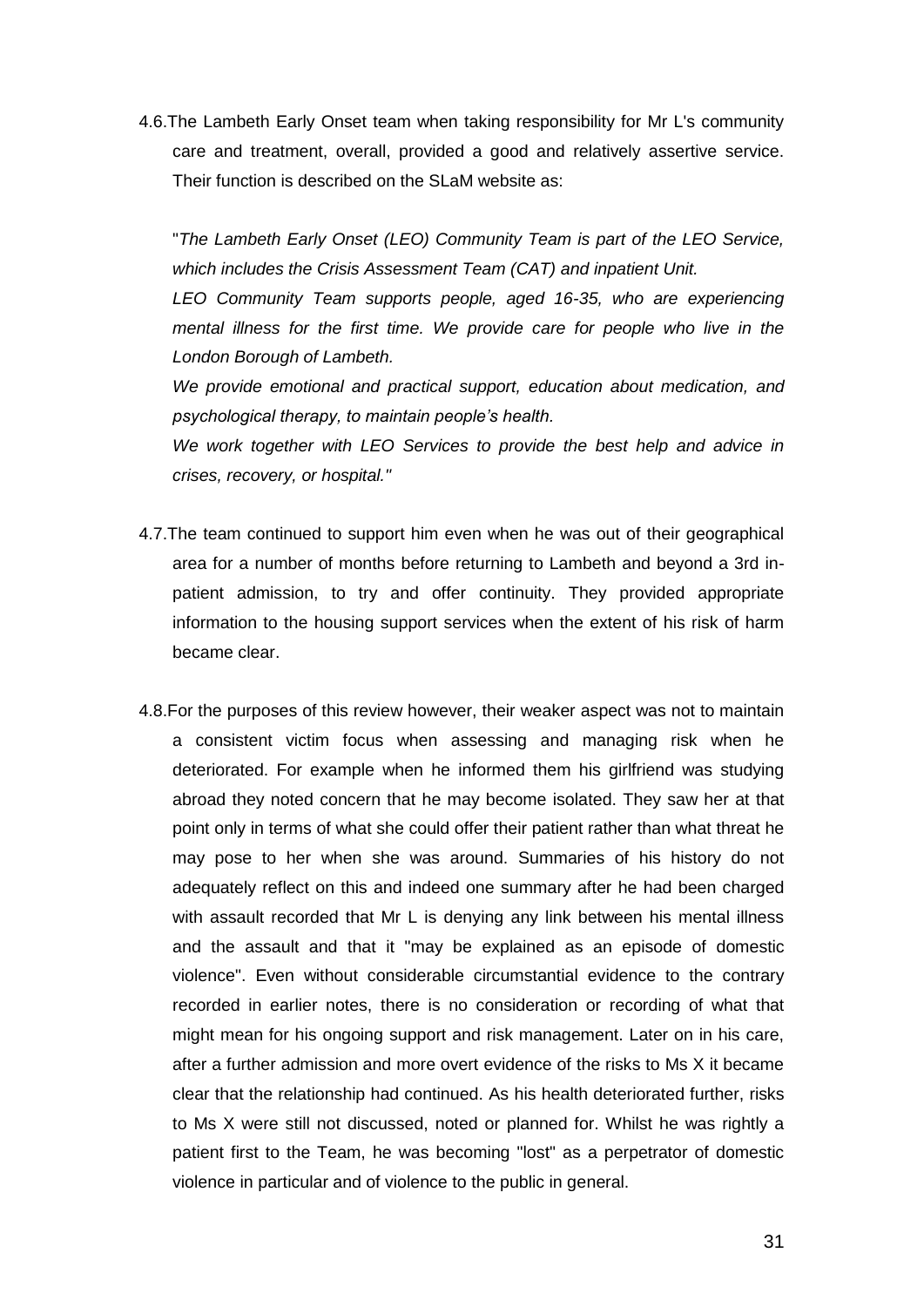- 4.9.Four weeks later Mr L's symptoms were more florid and his risks to his girlfriend more overt. This did give rise to some consideration of her safety in his management plan, but there is no evidence these were followed through. There is an implication within the plan that because Ms X may have visited Mr L during this period it would make the risk assessment less concerning. This suggests a poor understanding of the dynamics involved in domestic abuse.
- 4.10.When his mental health had clearly deteriorated further and Mr L was not cooperating, a Section 3 MHA assessment was considered necessary (electronic patient record 14.01.09) and had not been completed some 20 days later when he was admitted informally (03.02.09) and subsequently placed on a S.3 on 10.02.09. He had expressed very paranoid ideas about Ms X and both the LEO team and the Probation Officer recognised the risk to her. The Team and a MARAC meeting that was held were relying on the Mental Health Assessment to protect her. The delay in getting the Mental Health Act Assessment done was unacceptable in terms of practice, but particularly so when the assessment (and presumed detention) was seen to be the main protective element for Ms X and the public in general. A technical debate can be held about why his admission was delayed. These include an apparent lack of understanding about the "proper process" for initiating an assessment, poor communication between the LEO Community Team and the South West Duty Team providing the Approved Mental Health Practitioner (AMHP) Service, poor prioritisation/undue delay by that service. Even with a MARAC meeting being held during this period attended by all the main professionals involved, the key element of the plan to protect Ms X was the protracted attempt to detain Mr L under the Mental Health Act. The author believes that Ms X was likely to have been at very high risk of harm for a number of weeks between September 08 and February 09 and can find little evidence that she was made aware of that level of risk until the MARAC meeting on 21.01.09 which determined that the WSO and IDVA discuss the "emerging risks" to help her protect herself. There was a remarkable absence of alternative risk management planning by the professionals involved with Mr L when formal detention was not happening. It is understood that the AMHP Service was reorganised in April 2010, to centralise the service so that all referrals are prioritised and if there are delays e.g. for police support or Section  $12^{12}$  Doctor

 $\overline{a}$ 

 $12$  A doctor trained and approved to undertake assessments under the Mental Health Act 1983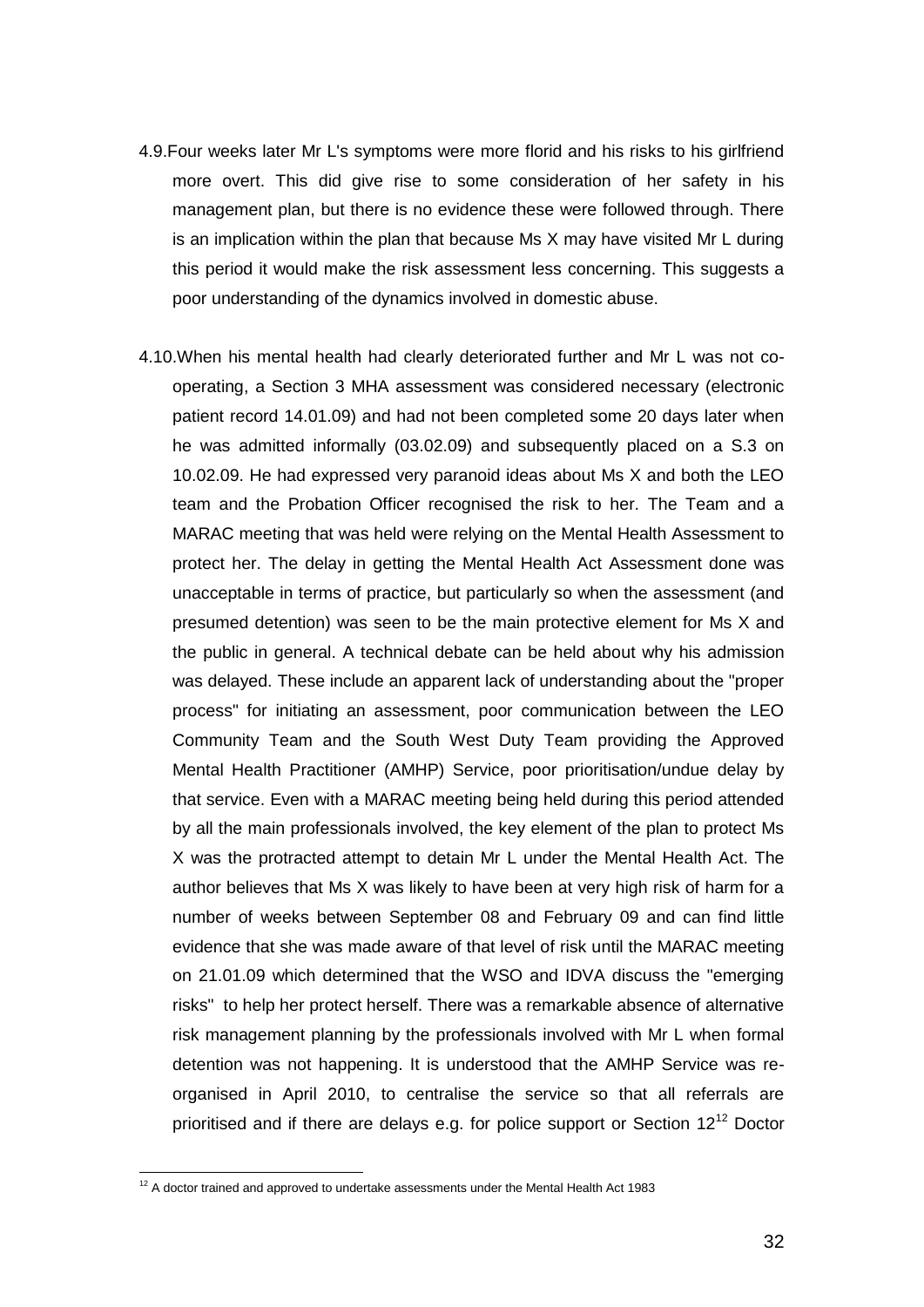availability that is communicated with referring staff so the client can be supported during the delay.

- 4.11.Given a history of non-compliance and risk of serious harm when ill, it is not surprising that the LEO Consultant initiated action for a Community Treatment Order when Mr L began to respond to treatment in March 09 during his compulsory admission. As a plan it made good sense and whilst they were/are still slightly controversial and at that time relatively new, it could have provided a means to stabilise Mr L when living at home. Other than the entry as a plan in his electronic record, there is no further reference to it. It does not appear to have been pursued though no reason is given. This could have been a lost opportunity.
- 4.12.Despite Mr L having had a "Mental Health Requirement " attached to his Probation Community Order, Mr L had been discharged from hospital for 2 weeks when his Care Co-ordinator informed the Probation Officer that he was in the community. This and the records seen, suggest that although they must have been party to its proposal<sup>13</sup>, the LEO team had little understanding of what a "Mental Health Requirement" meant. There is evidence of some communication particularly between OM1 and the Care Co-ordinator but not of a pro-active plan about the strengths and limitations of the requirement and how to use it to best effect. In December 10, after his community care had transferred to the SWT, consideration was given to stepping down Mr L's care to either a medication clinic or GP care. It is not obvious that any consideration was given about how this would impact on the "Mental Health Requirement" or discussions had with OM2. Despite this however, there is one example where the "Requirement" was used positively to enforce a joint visit between CC3 and OM2 in March 11 when Mr L was again deteriorating.
- 4.13.The in-patient episode in April 11 shows no recognition of the domestic violence issues, and Ms X was seen as useful to take him home on a day's leave to facilitate repairs to his flat. There is no record of a risk assessment in relation to

 $\overline{a}$ 

<sup>&</sup>lt;sup>13</sup> The Criminal Justice Act 2003 states that:

<sup>&</sup>quot;A court may not by virtue of this section include a mental health treatment requirement in a relevant order unless the court is satisfied, on the evidence of a registered medical practitioner approved for the purposes of section 12 of the Mental Health Act 1983, that the mental

condition of the offender-

<sup>(</sup>i) is such as requires and may be susceptible to treatment, but

<sup>(</sup>ii) is not such as to warrant the making of a hospital order or guardianship order within the meaning of the Act"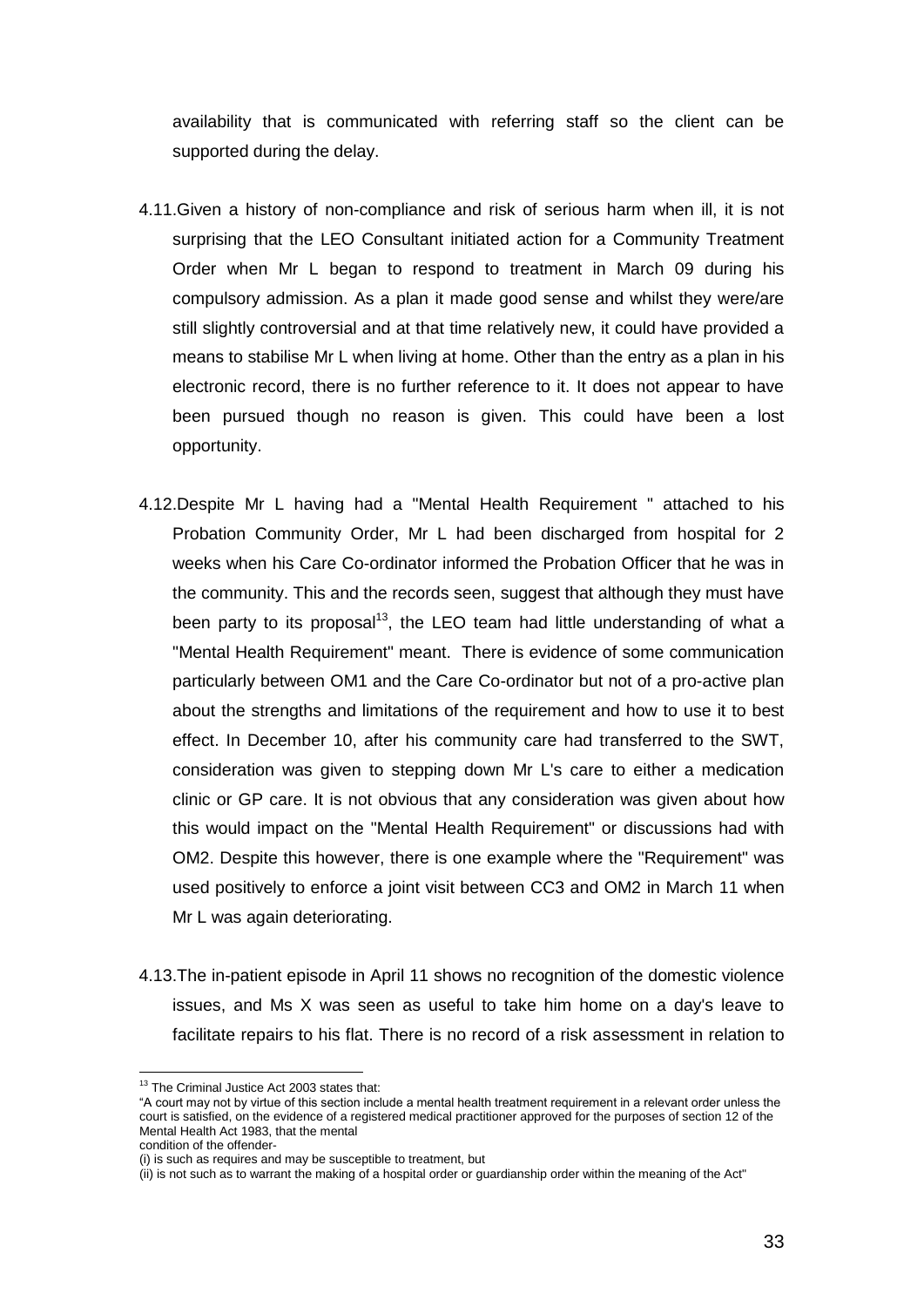that plan or that the ward staff had established how aware Ms X was of the possible risks.

- 4.14.The references to Mr L's "girlfriend" in the records of the SWT suggest that Mr L as a perpetrator of domestic violence, receded even further as did his level of risk when unwell. Early signs of relapse were not responded to assertively and Mr L tended to dictate the terms of his contact. The SLaM IMR recognises the lack of regular and/or effective risk assessment and management and that the team was content to assist with his (genuine) practical and financial concerns. The records show a "brief risk screen" in December 11 and whist 3 of the five risks noted were of violence to others no full risk assessment was ever undertaken whist Mr L was a client of the SWT. As well as contrary to Trust policy this must be considered unacceptably poor practice.
- 4.15.Although there were known risks between Mr L's deterioration and his drug use the SWT did not assertively address his misuse with him. They did no drug screening and didn't utilise the specialist worker attached to the team. As with other areas of his life, Mr L was allowed to deflect any attempts to address this.
- 4.16.The period of imprisonment immediately prior to the homicide and events after his discharge are of particular concern. Unfortunately despite a recognition of his known mental illness on Mr L's admission to HMP Belmarsh on 19.11.12, he was not referred to the Mental Health In-reach Service provided by Care UK until 03.12.12. The FSW made contact with the SWT on 06.12.12 and left a message for CC3. He rang again the following day seeking information, was able to speak to CC3 and followed up with an email the same day, formally requesting the information. None was received and so this was followed up by the FSW again on the 10th but CC3 was unavailable and a message left requesting contact. A further message was left for CC3 on 11.12.12 in the absence of direct contact, informing her of Mr L's release that day. Other than a copy of the email from the FSW placed in the electronic patient notes there is no record of the attempts to liaise. It is unfortunate that it took 2 weeks of imprisonment before Mr L was referred to the Mental Health In-reach Team. It is even more unfortunate that the SWT did not use the opportunity when it did present, to engage in a proper post release planning, given the history and risks Mr L presented and his lack of compliance with treatment, which were well known.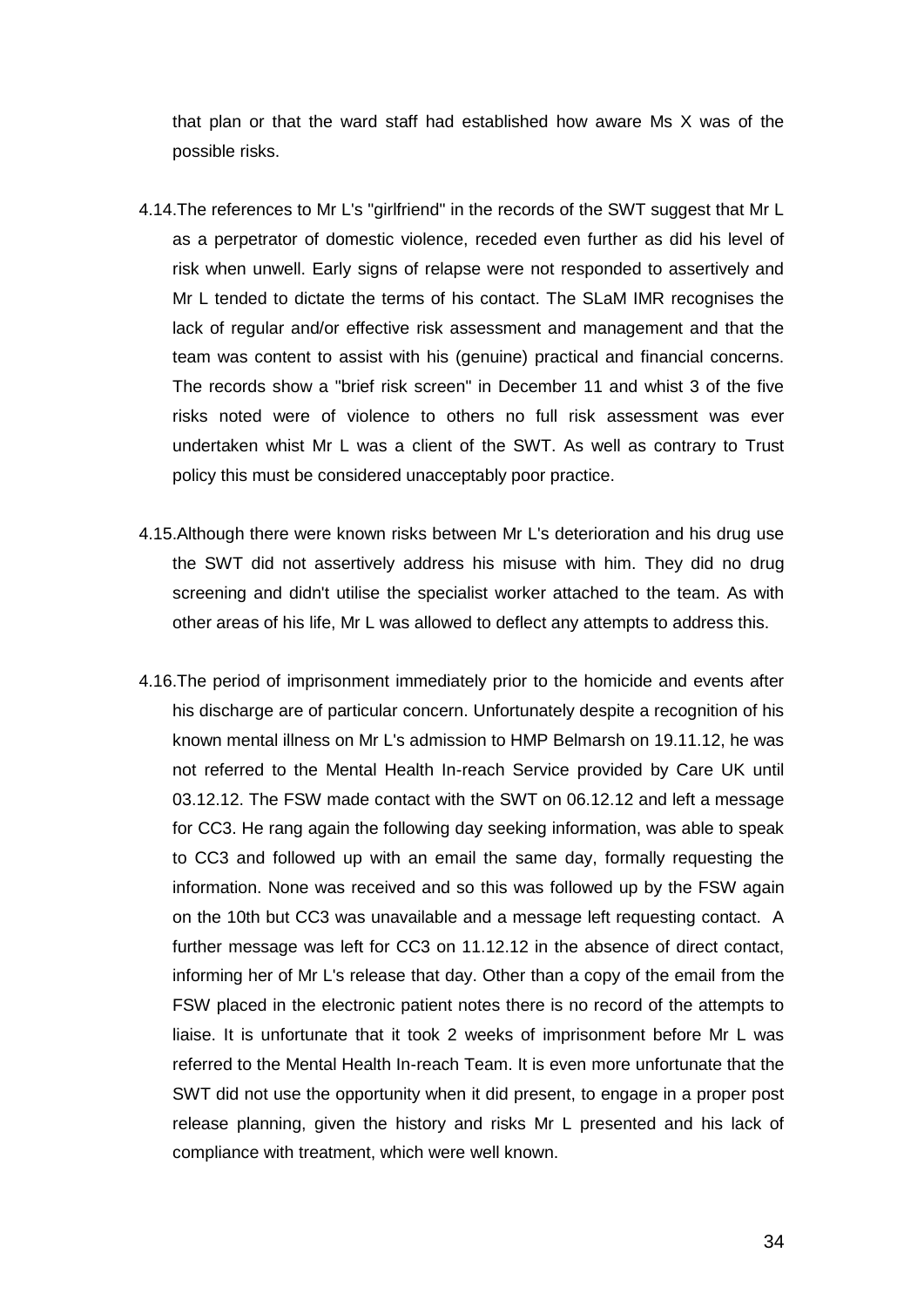- 4.17.A rudimentary understanding of addiction would suggest that Mr L would be likely to seek cannabis and possibly alcohol in some quantity on his release. The lack of urgency and a clear plan to re-engage Mr L at that time is very concerning in terms of practice. That it continued until his subsequent arrest for alleged homicide is worse.
- 4.18.The difficulties experienced by the Single Homeless Project (SHP) in contacting the SWT between 18.12.12 and 20.12.12 were organisationally unacceptable. Communication lines fail, that no backup plan was in place, or others in the wider organisation able/willing to assist, is of concern. If a fellow professional could not get through what were the chances of a relative/carer/client in crisis? Anecdotally the SHP team members suggested this was not an unusual occurrence.
- 4.19.The SHP worker (D) when finally getting through to the team added to the picture of concern re Mr L's mental state, given that D had seen him on the 17.12.12 and CC3 had not seen him since October, it is surprising that CC3 didn't feel the need to see him urgently. It is also noteworthy that the SHP worker informed CC3 that a woman was present at the flat and even though she had explained to D during the conversation that Mr L had just left prison for assaulting his partner, this does not appear to have added to CC3's sense of urgency. It is also of concern that this information was not placed on the client record until 28.12.12.

#### Other issues relating to Mental Health Services

- 4.20.The issue of some agencies shutting down or going into emergency only mode cannot be ignored. There is a clear sense that Mr L's SWT follow up after leaving prison was influenced by the impending Christmas break in terms of time and attention. When the Home Treatment Team would not take responsibility to follow up Mr L there was no realistic alternative plan.
- 4.21.A single but concerning event took place when CC3 undertook a home visit and a woman with a baby was present in the house. Given Mr L's history this should have raised child protection concerns and an alert raised.
- 4.22.As identified in the SLaM IMR, implementation of the Care Programme Approach (CPA) was, particularly by the SWT, weak and not in accordance with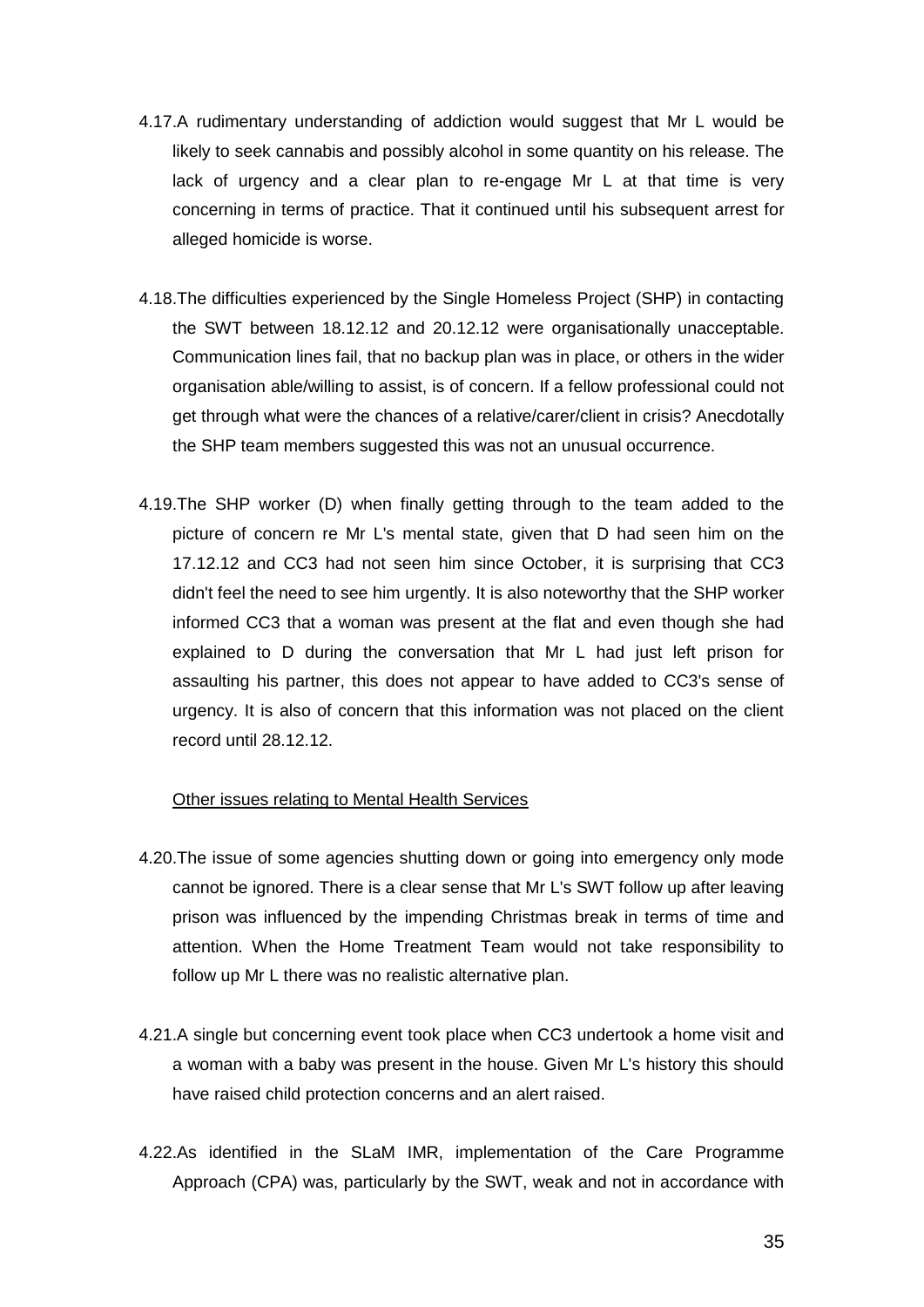Trust Policy or NICE guidelines. Additionally, Mr L had been detained under Section 3 MHA 1983; this in turn would have entitled him to Section 117 aftercare.<sup>14</sup> Neither the records informing the chronology for this review or the IMR, refer to S117 when undertaking discharge or care planning, but neither has there been a formal S117 discharge meeting (which given his lack of recovery would have anyway have been questionable). It could be argued that the lack of holistic care planning and implementation particularly from April 2010 was a breach of Mr L's entitlement.

#### Probation

 $\overline{a}$ 

- 4.23.The early work by OM1 was structured and reasoned, early action was taken to assert the Community Order when Mr L was not co-operating and he was "breached". The intention to breach was discussed with Mr L at a meeting with him prior to sending the formal notification. OM1 did then follow up concerns about the victim because of Mr L's mental ill health and the anger against Ms X that he had displayed, both with the CC1 and Police MARAC liaison officer. OM1 used the opportunity of a return to court to have a "Mental Health Treatment Requirement" added. These had been available since 2005 but their use had been very limited at the point  $OM1$  made the application<sup>15</sup> and this could therefore be seen as at the forefront of practice. It is clear however that both OM1 and the LEO team were unsure of how to use it to best effect. Overall the initial Probation plan was adhered to though the Probation Trust IMR acknowledges a significant amount of inadequate recording. Other than the contact with the Police CSU in late November 2008 there is no evidence of the monthly checks with the CSU that were included in the plan.
- 4.24.OM1 kept a clear victim perspective and liaising sometimes pro-actively, when concerns were presented. After transfer to OM2 victim issues remained an

<sup>&</sup>lt;sup>14</sup> 1)This section applies to persons who are detained under section 3 above, or admitted to a hospital in pursuance of a hospital order made under section 37 above, or transferred to a hospital in pursuance of a hospital direction made under section 45A above or a transfer direction made under section 47 or 48 above, and then cease to be detained and (whether or not immediately after so ceasing) leave hospital.

<sup>(2)</sup>It shall be the duty of the Primary Care Trust or Local Health Board and of the local social services authority to provide, in co-operation with relevant voluntary agencies, after-care services for any person to whom this section applies until such time as the Primary Care Trust or Local Health Board and the local social services authority are satisfied that the person concerned is no longer in need of such services ; but they shall not be so satisfied in the case of a community patient while he remains such a patient.

<sup>&</sup>lt;sup>15</sup> The Community Order and the Mental Health Treatment Requirement, Seymour & Rutherford 2008 The Sainsbury Centre for Mental Health.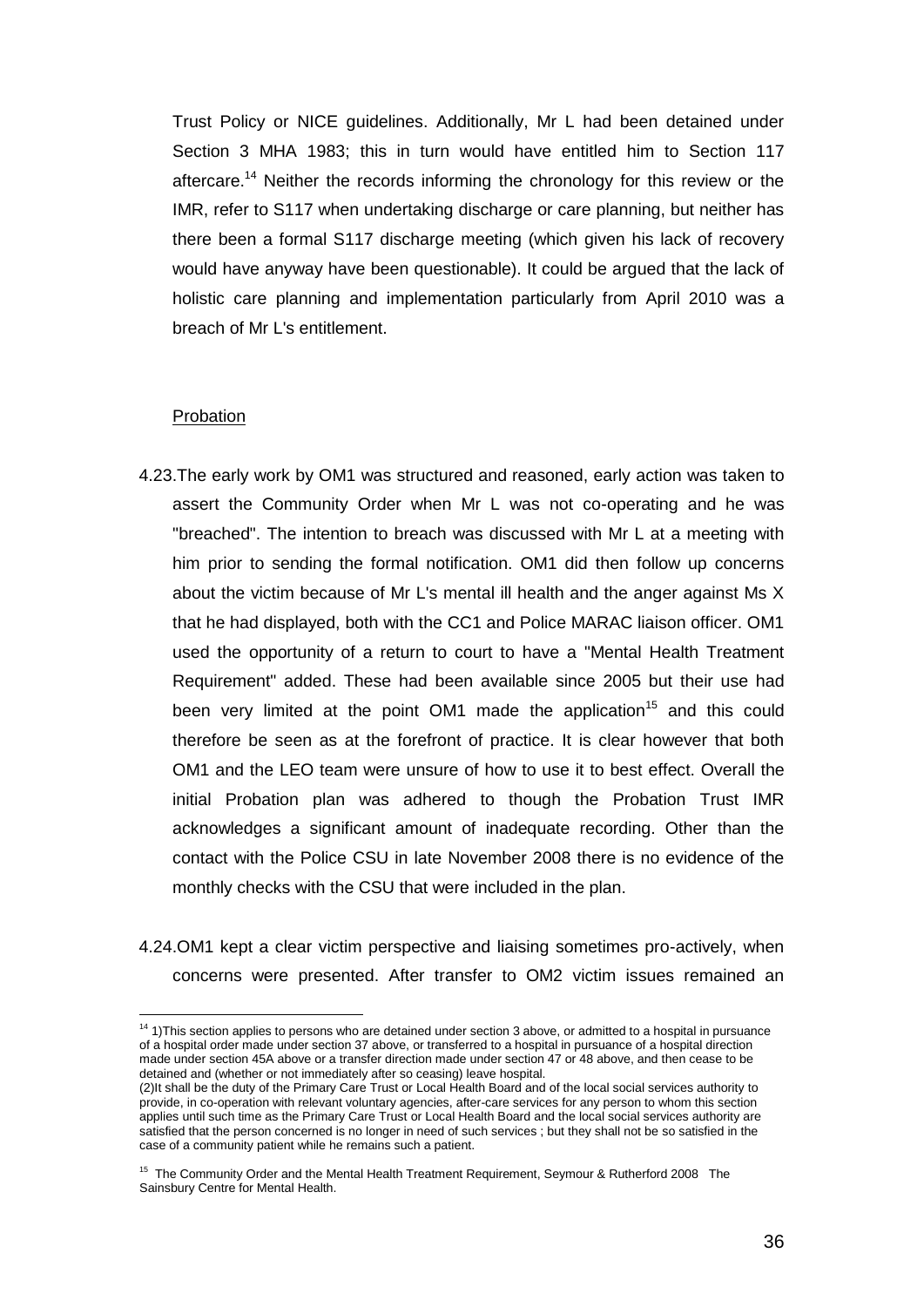appropriate focus in the beginning, though risk assessments and clear structure to the work were less apparent. Mr L's Probation "tiering" changed a couple of times from tier 4 to tier 3 with no clear rationale. On one occasion the reason given was that he wasn't seeing the victim so was therefore "not a risk", which seems rather optimistic and relies on him being honest about contact which must be considered a risky approach in circumstances of Domestic Violence. They were also changed back to tier 4 twice with the reason given as the Senior Probation Officer decision. This suggests the management supervision process was working but questions the practice of the Offender Manager. A further Mental Health Requirement was attached to Mr L's second Community Order (also for domestic violence), this could again be seen as good practice but again was not used to best effect.

- 4.25.OM3 also had a victim focus, and tried to establish good links with the mental health team attending a couple of appointments with Mr L. This suggests she was trying to utilise the MHTR. There is a question about whether OM3 should have breached Mr L for failing to give details about his potential new partner "Nastasia" in August 2012. IDAP requires the Probation WSO to make contact with new partners. The author is informed that technically it is possible to breach an offender in these circumstances but that experience suggests the Courts do not favour such applications and that has become a deterrent. Had this occurred there might have been an opportunity to intervene positively in this emerging relationship, but at this stage this is speculative.
- 4.26.OM3 had less contact time with Mr L due to his imprisonment and the Community Order running out on his release. It may have been helpful if she had made CC3 aware of the 6 month "duty of care" that follows the order expiry, when some help and advice can be sought, however there is little to suggest it would have been used if know.

#### Essex Police

4.27.There were 3 interventions related to domestic violence by the Essex police. The first in March 2006 appears to have been dealt with within the then current procedures.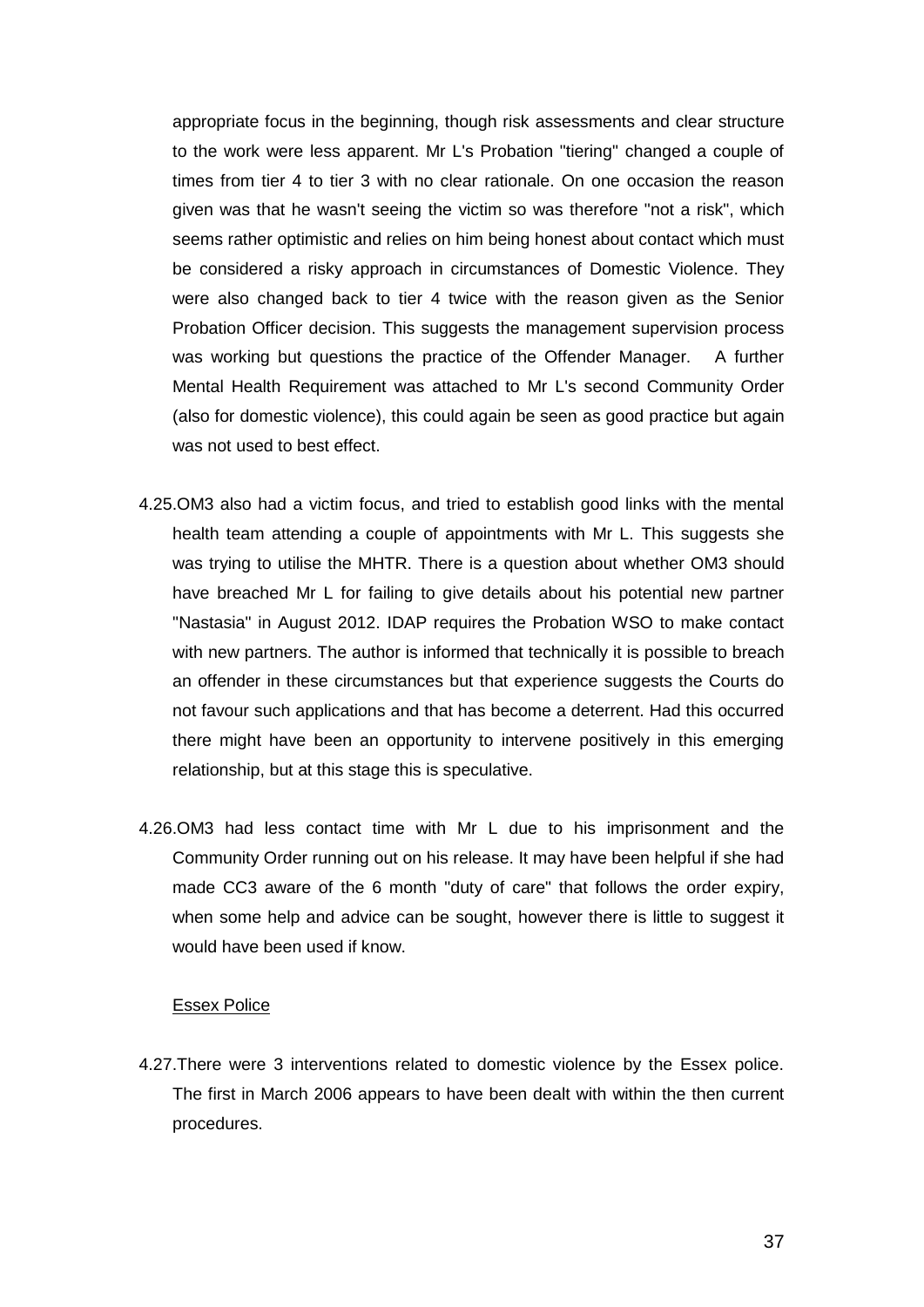- 4.28.The second in December 2006 was not dealt with adequately even within the prevailing procedures. The crime was recorded as common assault by a stranger, so Mr L's name was not placed on the record and it is not clear that a risk assessment was undertaken. The informant suggests that this incident took place prior to increased scrutiny and oversight, which was implemented in July 2007.
- 4.29.The offence in October 2008 was not dealt with in accordance with policy. Mr L was cautioned for a serious assault even though he had been cautioned by the Metropolitan Police approximately 6 weeks earlier and had been convicted for battery a month earlier. The informant suggests that at the time, the officers issuing the caution were probably unaware of these 2 most recent incidents, as at the time entries onto the PNC were not always completed in a timely manner. The author has checked and it has been confirmed that these entries did exist at the time of this offence. This suggests that either the attending officers did not check the PNC or gave a caution in spite of this information. Either action is unacceptable practice.
- 4.30.The DHR Panel is aware of the significant attention that has been paid to improving its response to domestic abuse since 2011 following four domestic homicides that took place between 2008 and 2011. Three of these have been investigated by the Independent Police Complaints Commission and their reports were published in 2012 into the deaths of Christine and Shania Chambers and Jeanette Goodwin and in May 2013 into the death of Maria Stubbings (this followed a re-investigation after concerns expressed by her family into the initial investigation).
- 4.31.An inspection by Her Majesty's Inspectorate of Constabulary has also taken place and published in May 2013. It's conclusions includes the following statement:

*"In conclusion, while Essex Police has made some important changes to improve the way in which it deals with domestic abuse, more still needs to be done to ensure that the risks to victims are adequately managed. HMIC will continue to monitor the force's progress as it works to achieve this vital outcome".*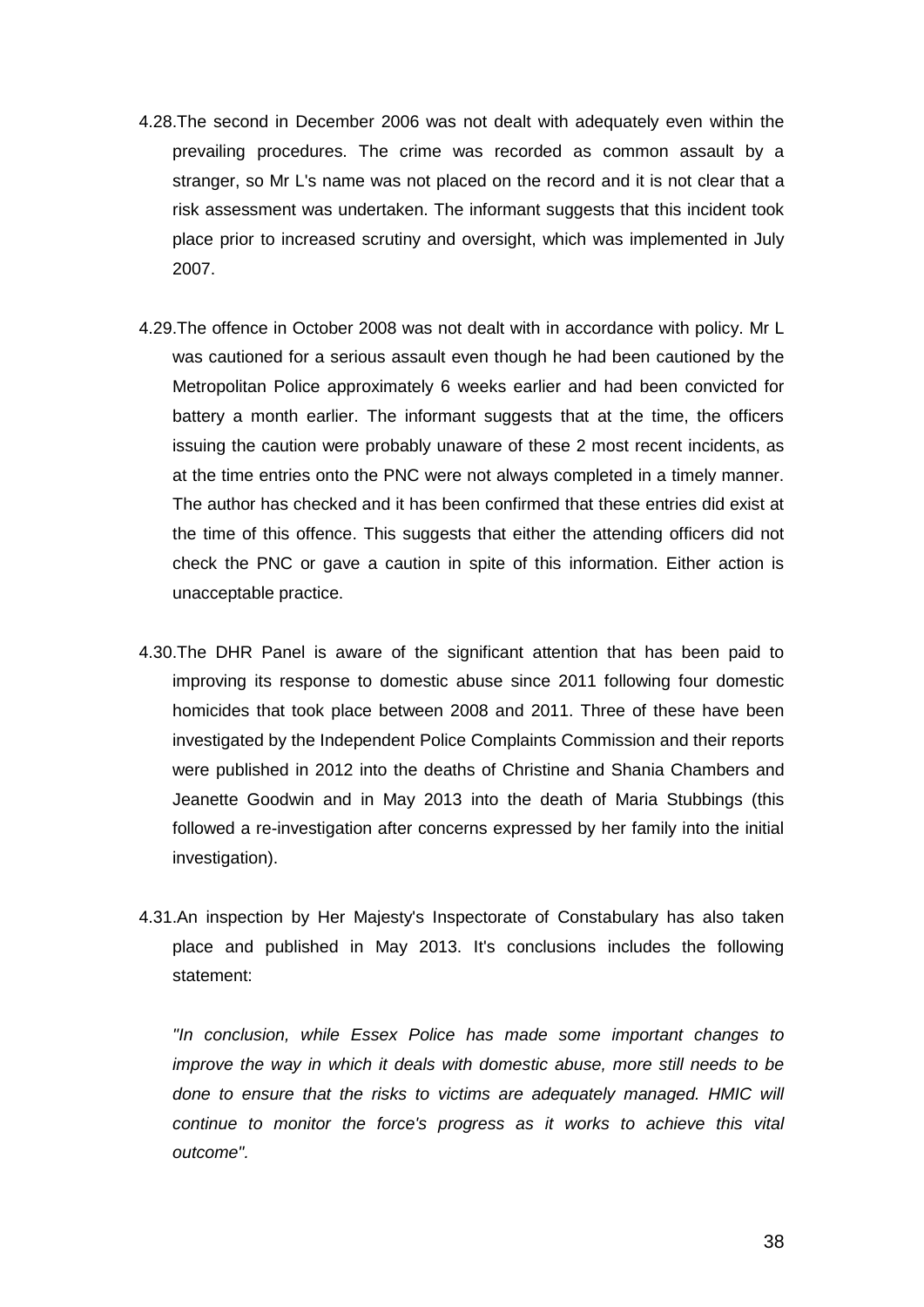#### Metropolitan Police

- 4.32.The Metropolitan Police had 11 interventions for domestic violence with Mr L relating to 3 different women between September 2007 and December 2012.
- 4.33.The most frequent were against Ms X and the Police reports show that they acted appropriately and within the contemporary procedures, this included appropriate referrals to MARAC and to Refuge. The occasion in September 08 when Ms X didn't want a serious assault taken further because she believed Mr L needed mental health treatment was not pursued at that time. In current practice this would have triggered referrals to Adult Social Care and SLaM.
- 4.34.Mr L was interviewed with an appropriate adult present when being charged with offences after his mental health issues became clear.
- 4.35.The offences against Ms Y were dealt with swiftly and on both occasions resulted in Court action. The Police record also shows the investigating officer to have referred Ms Y to MARAC though there is no record of that being received. Further enquiry has revealed that the notification remained in a general police email address and was not referred on to the MARAC Co-ordinator.
- 4.36.The Metropolitan Police attended Mr L's address twice in relation to Ms Z the homicide victim. Both of these call outs took place in December 2012 and the second was the day before Ms Z is thought to have been killed. An assessment was made on the first visit using the current DASH assessment model and was rated as "standard", the parties were seen separately and the tear out DV information advice slip was given to each. The Police IMR suggests that with the information available that was an accurate rating. The report was supervised by a DI and following the sending of the DV "pack" containing information about local resources for anyone experiencing gender based violence, to each party which was in accordance with agreed local DV practice.
- 4.37.On the second call out the couple were not seen separately and that is contrary to accepted practice, there was no record of a PNC check on either party and the CRIS report did not record the risk assessment. Intelligence checks were only undertaken for the previous 2 years not the expected 5 years. There is no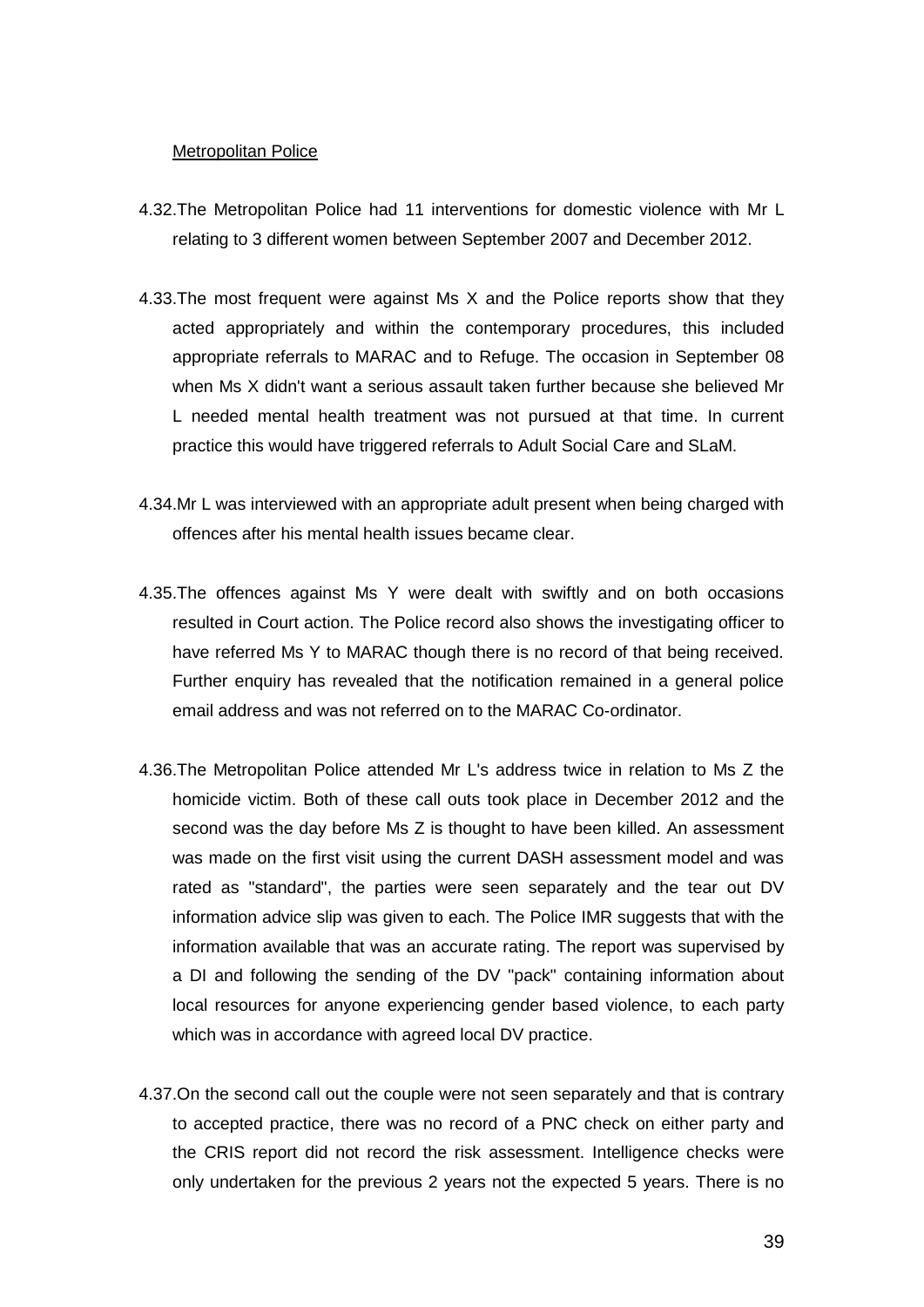evidence that the risk assessment was reviewed in the light of wider information being added.

4.38.On both occasions the assessments focussed on Mr L and Ms Z as a couple for which there was no previous record. An intelligence check on the address would have revealed the fairly extensive history for Mr L with previous partners. An address search would also help to eliminate issues being missed because of an incorrect name spelling or false identity being given.

#### MARAC

- 4.39.In common with many agencies the MARAC systems and processes were/are focussed on tracking repeat victims and not serial perpetrators. The "lost" MARAC referral from the Police about Ms Y may have brought Mr L to their attention as such, but possibly without the tools to deal with it.
- 4.40.Although there is an information sharing protocol, the constituent members of MARAC do not appear to have clarity on what information can and should be shared. This is evident when the concerns about the assessed risk of harm presented by Mr L when ill are shared by SLaM with Lambeth Housing Needs Service but there is no evidence it was shared on as appropriate with Lambeth Living and Housing Support Service providers. This was confirmed at early DHR Panel meetings.

#### **5. Conclusions**

- 5.1.In relation to Mr L's final victim it is difficult to conclude that her death could have been avoided. Her time in the country and with Mr L was very short and it is extremely unlikely she knew the extent of his domestic violence history or the severity of his mental illness. There were only a very few indications to agencies that Ms Z was present in the flat.
- 5.2.It is clear from this case that if a tragedy such as this untimely death of a 23 year old woman who had only been in the country 3 weeks is to be avoided in the future, greater emphasis needs to be placed on tracking and managing information on serial abusers. It then needs to better inform protective and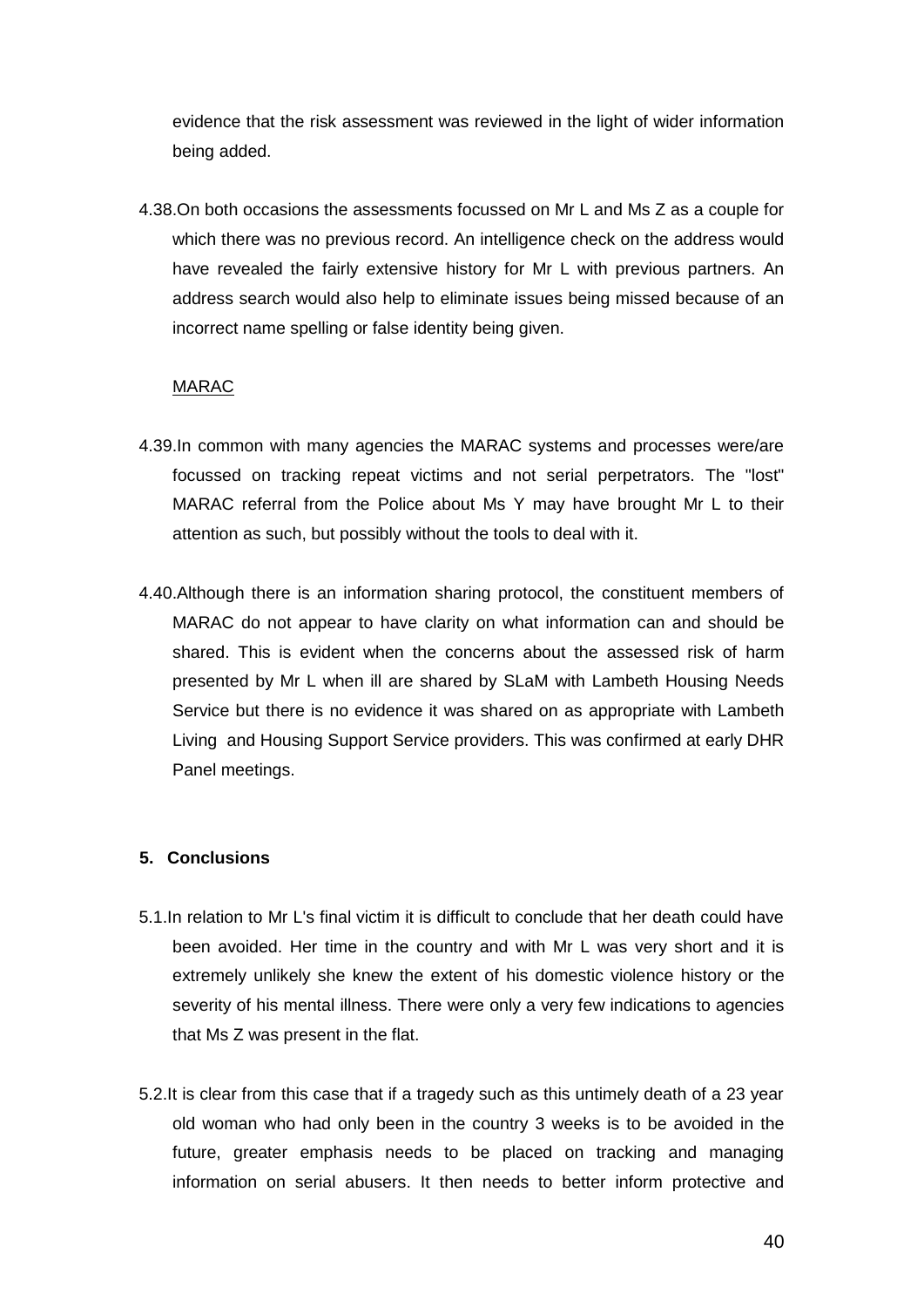possibly discretionary decisions about sharing information with potential victims. It is understood that the Metropolitan Police Service is about to introduce a programme to target DV perpetrators, known as Operation Dauntless, which is to be welcomed.

- 5.3.There appears to be a clear (at least circumstantial) link between Mr L's mental health and his propensity to violence. If Mr L's mental health had been better and more assertively managed in the 2 years before Ms Z's death it is reasonable to assume that the risks he posed when unwell would have been less. Had the South West CMHT acted with urgency and purpose on Mr L's release from prison they may have been able to make a positive impact on his mental health and/or assessed his need for possible compulsory treatment which previous ill health episodes had required. Mr L's mental health needed assertive care management but in the last 2 years at least, he did not receive it.
- 5.4.If the Police officers who attended on the 18th & 28th Dec had had full information on the extent of Mr L's DV history and some of the mental health concerns, they may have intervened more assertively, however without the power to disclose that knowledge to Ms Z, it is unlikely to have altered the sad course of events.

## **6. Good Practice**

- 6.1.The Police appealed the CPS decision not to prosecute following Mr L being charged with assault and criminal damage in September 2008.
- 6.2.The LEO Service followed up and supported Mr L well beyond their stated remit as an early onset team, both in timescale and geography during 2007/8. This was to provide continuity whilst he was in temporary accommodation and hadn't registered with a GP.
- 6.3.Although ultimately not used to best effect, the Probation Trust applying for Mental Health Treatment Requirement attachments to 2 of Mr L's community orders was good practice in seeking to use a newly introduced statutory tool.
- 6.4.The SHP worker made a very determined and persistent effort to share her well assessed and documented concerns re Mr L's mental health and the presence of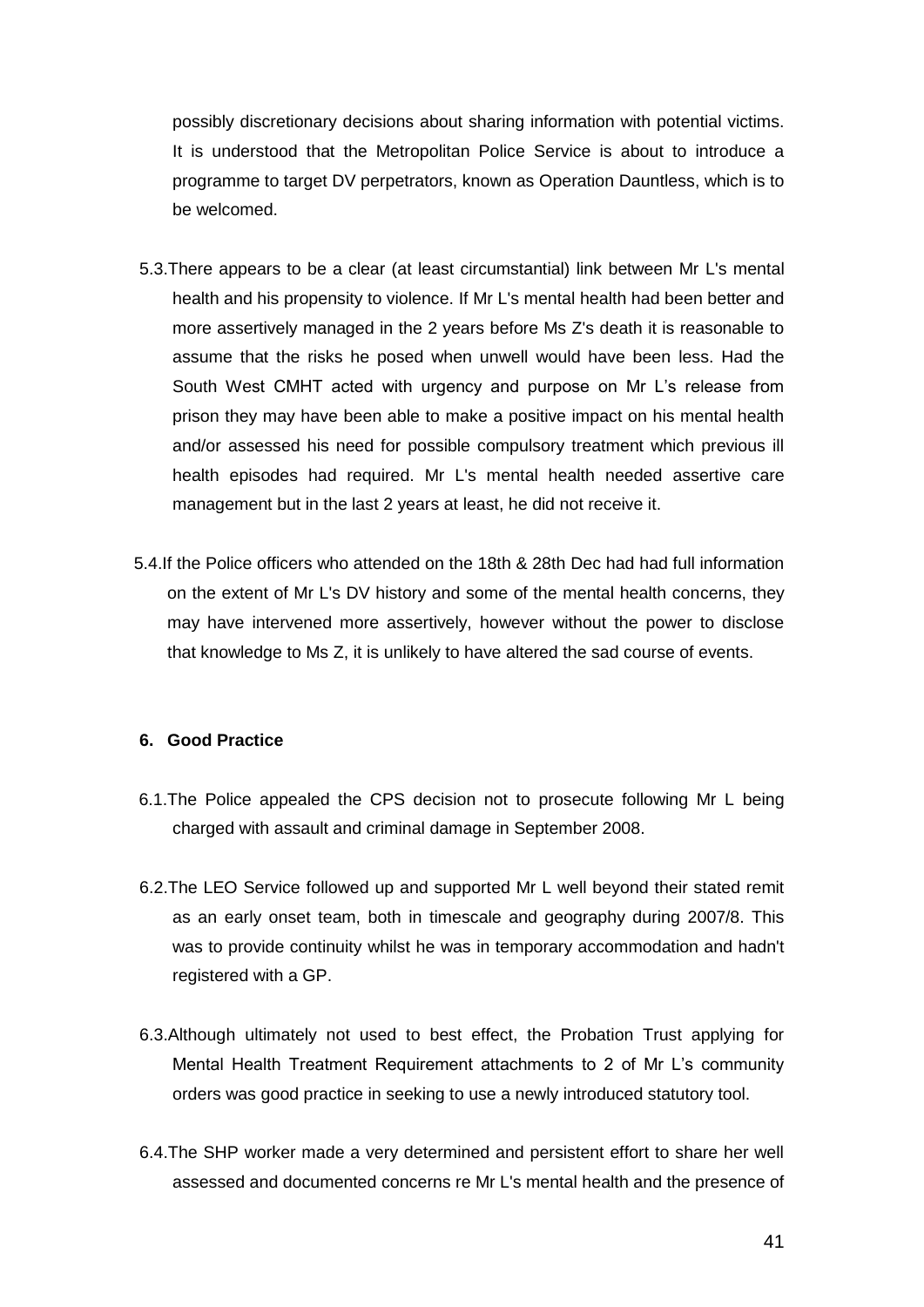a woman at his home with the responsible professional Care - Co-ordinator in mid - December 2012.

## **7. Recommendations**

#### Individual agency recommendations from IMRs

7.1.*South London& Maudsley NHS Foundation Trust*: - since the death of Ms Z SLaM have undertaken a Serious Incident Review, which formed the basis of their IMR. The Serious Incident Review has been presented to the Trust Board and its recommendations supersede those contained within their IMR and are included in full below:

# **Psychosis Community Service (Lambeth South)**

The panel acknowledged that the investigation had highlighted serious concerns in relation to the Psychosis Community Service (Lambeth South). The panel heard that there were a number of serious issues, which had a significant effect on the delivery of the service.

The panel acknowledged reports, from service management team, that work was underway within the Psychosis CAG to improve ways of working within the North and South teams. It was however reported that more focus had been placed on the Lambeth North team.

The panel agreed that immediate action was required to improve service delivery in the Lambeth South team and recommend, due to the severity of the issues raised, that the Psychosis Community Service (Lambeth South) be placed on special measures. It was the view of the panel that this should be led by the Deputy Director of Clinical Delivery – Community, in order to:

Benchmark the quality of care and undertake a review of the patient profile (auditing a sample of cases).

Review skill mix & staff training

Review staff competencies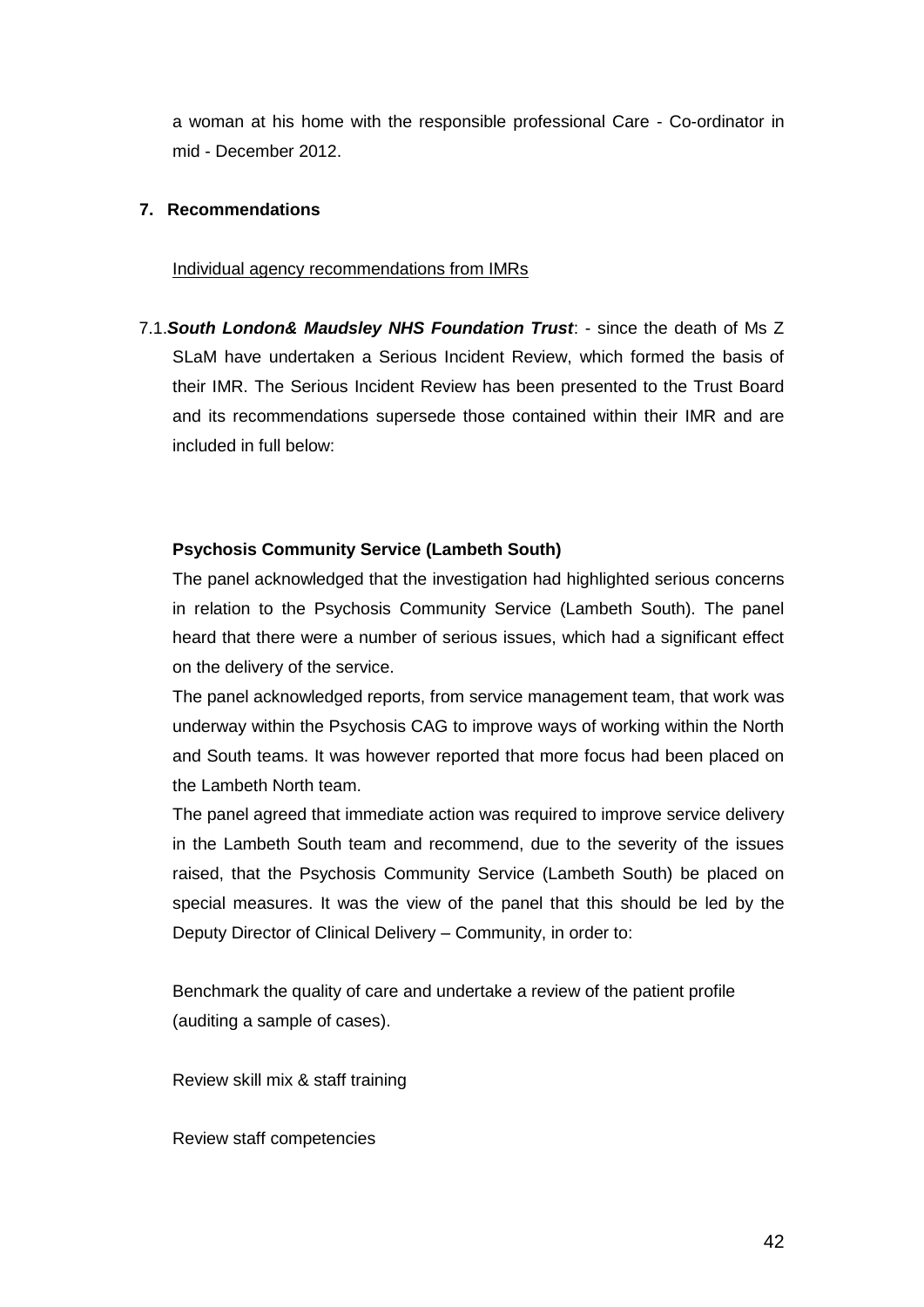#### Review management and leadership

Audit risk assessments and care plans

#### Review caseloads

The panel recognised the impact that placing the team on special measures could have on staff. They therefore concurred with the service management's view that members of the senior management team be present (to provide support) when the amended report is fed back to the team.

#### **Board assurance**

This panel considered and discussed the board level processes that were in place, which provided assurance on the monitoring of teams/service delivery. The panel agreed that Board oversight was required to monitor the progress of any service where significant concerns (or patient safety issues) had been raised and/or where assurance was required on improvements to service delivery. It was therefore suggested that one way this could be achieved was via board to ward meetings. The panel were of the view that an additional recommendation should be made, from the Board Level Inquiry panel, to propose that the new Chief Executive review the peer review mechanisms that were in place for such cases.

#### **Impact of organisational change**

The panel noted that the investigation report had highlighted that the team had been under a lot of pressure, due to organisational change and increased workloads. The panel were concerned to learn that organisation change had impacted upon service delivery and noted that there had been other incidents which had also identified organisational change as a contributory factor.

The panel were therefore of the view that mechanisms should be in place to enable areas of concern, which arose as a result of organisational change, to be addressed. As such, the panel propose that, where organisational change is planned, senior staff within CAGs or corporate services should ensure that monitoring systems are in place to mitigate any impact to service delivery and also respond to any issues that arise. The panel were of the view that an additional recommendation should be included to the report to reflect this point.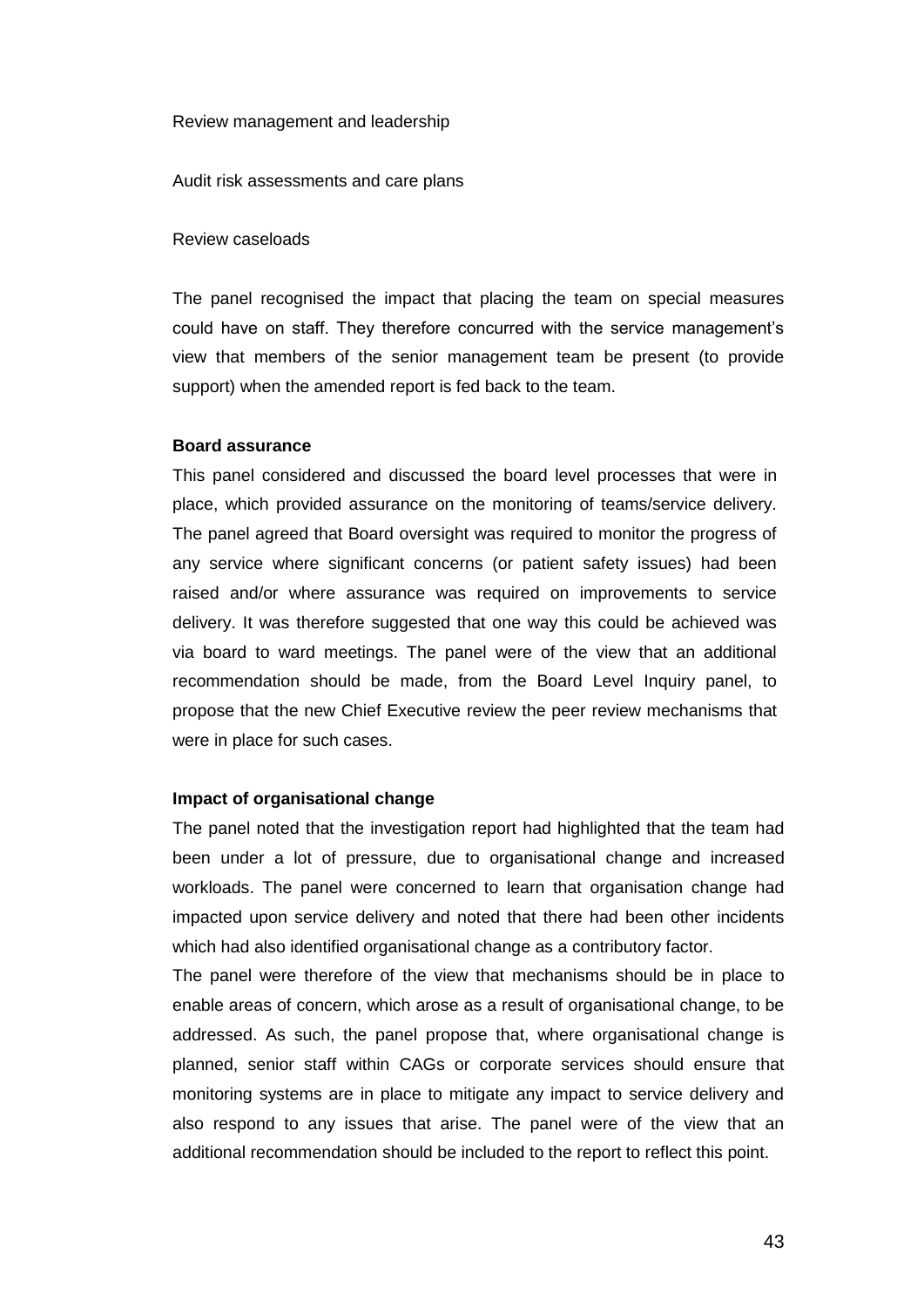#### **SI Report Content**

The panel wished to commend the investigation team on the structured investigation that was undertaken and also on the quality of final report.

#### **Recommendations**

Recommendation 1

*'The Trust to commission a piece of work to address interfaces between services within AMH and between AMH and non-AMH CAG services.'*  The panel endorsed recommendation one.

#### Recommendation 2

*'All Trust community teams to meet with the SLAM Forensic Service to learn and develop a protocol for management when patients are discharged from prison.'*  The panel endorsed recommendation two.

#### Recommendation 3

*'The Psychosis Community Service (Lambeth South) team manager and team consultant to work together to ensure mandatory training in the team is completed and up to date. This will include the following and should be audited to ensure learning is embedded:* 

*-their responsibilities in relation to safeguarding children and adults -risk assessment and escalation of concerns for complex patient with a history of violence, drug and alcohol use and psychosis.* 

*-Clinical documentation, including ePJs, meeting minutes, correspondence between slam teams and external agencies.'* 

The panel endorsed recommendation three.

#### Recommendation 4

*'The Psychosis CAG senior manager team to take up the following areas across the CAG in relation to AMH model work. This will include:* 

*Mental health assessments including history, mental state examinations, formulation and resulting care plans* 

*Drug and alcohol and the use of questionnaires available on ePJs, urinary drug screens, hepatitis B & C and HIV status.*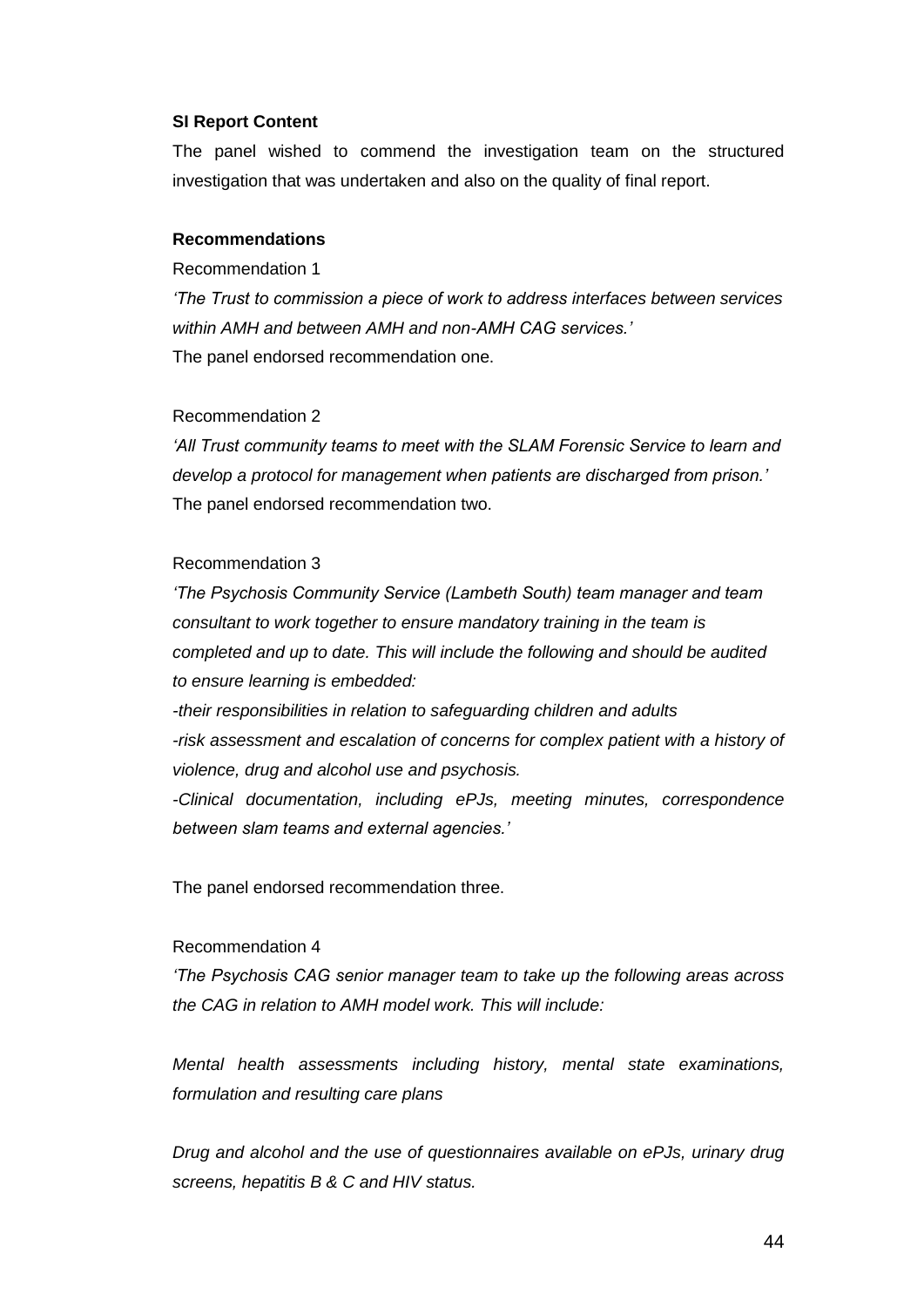*Commissioning SLaM partners to work with the Psychosis Community Service (Lambeth South) team to facilitate team members to work together and develop a vision for the service.* 

*Adherence to NICE Guidelines 120: Psychosis with co-existing substance misuse, March 2011. This includes the provision of the Care Programme Approach to deliver care.'* 

The panel endorsed recommendation four.

# **The DHR makes the following additional recommendations for SLaM:**

DHR Recommendation 1 The Trust audits its clinical staff to establish the understanding of the extent, impact and risk of Domestic Violence and addresses the findings accordingly.

DHR Recommendation 2 The Trust reviews its physical communication systems at Community Team bases and puts in place contingency arrangements in case of failure.

DHR Recommendation 3 The Trust works with the London Probation Trust to develop a working protocol for putting in place and managing Community Order "Mental Health Requirements".

7.2.*Housing Needs Service:* The following recommendations appear in their IMR

Recommendations for action/improvement:-

All staff to be reminded of the importance of making detailed case notes without abbreviations.

Team managers to ensure monthly case audits evaluates the quality of case notes.

7.3.*Single Homelessness Project:* The IMR makes the following recommendations: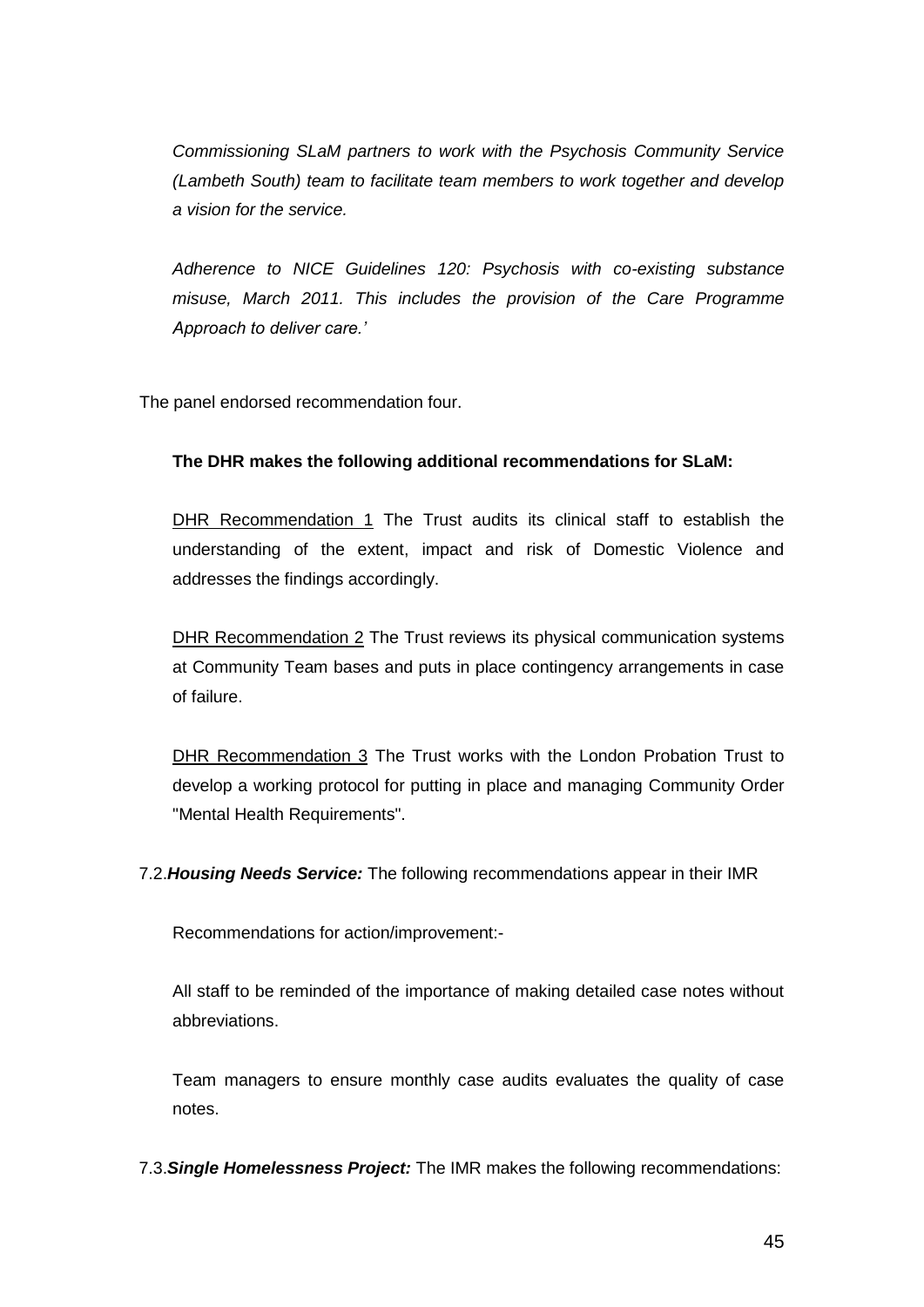-SHP to review the priority and allocations system within the Lambeth Tenancy Support Team

-Review how issues/concerns or incidents concerning client risk are escalated to management level within SHP

# 7.4.*The Metropolitan Police Service:* The IMR makes the following recommendations:

Recommendation 1 Lambeth BOCU

It is recommended that the MPS/Lambeth complete intelligence checks on an address at which a DV incident has taken place in addition to any individual checks undertaken on the individuals involved in the incident**.**

Recommendation 2 Lambeth BOCU

It is recommended that Lambeth BOCU officers are reminded to complete intelligence checks in relation to all Domestic Violence and recorded within the Crime Recording Information System (CRIS). This should include mandatory searches of databases including CRIS, PNC and CRIMINT ensuring that relevant information is recorded within the report.

# **The DHR makes the following additional recommendation for the Metropolitan Police Service:**

#### DHR Recommendation 4

The Metropolitan Police Service gives consideration as to how, within the existing legal frameworks, relevant Police Officers be given discretionary powers to disclose previous acts of Domestic Violence where potential victims are thought to be at risk.

#### 7.5.*Essex Police Service:* **The DHR makes the following recommendation:**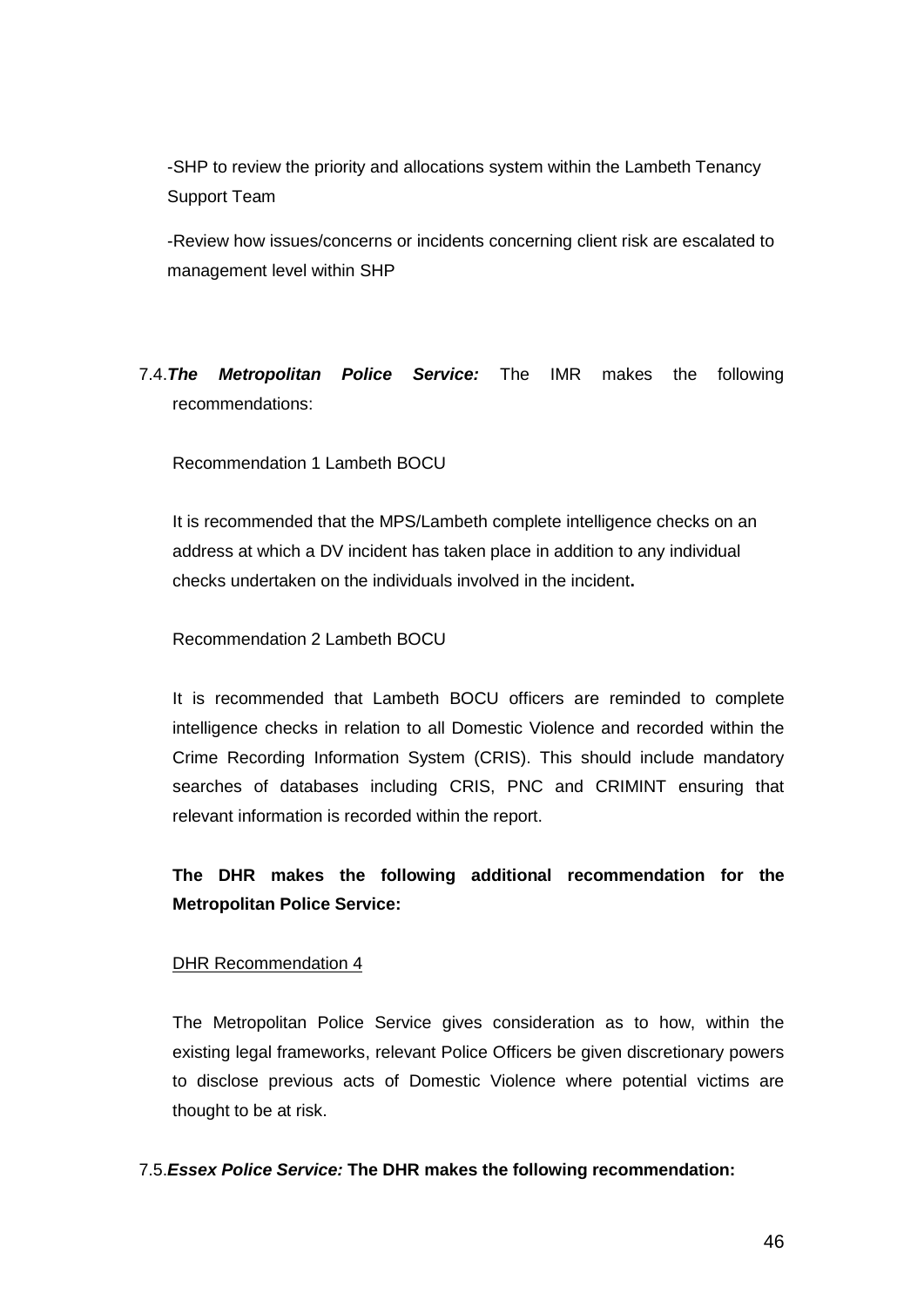#### DHR Recommendation 5

A copy of this report to be sent to the Chief Constable of Essex and Her Majesty's Inspectorate of Constabulary drawing attention to the shortcomings identified in the Essex Police responses contained in it, to ensure they are covered by the improvements already made or planned in Essex.

7.6.*The London Probation Trust:* The IMR makes the following recommendations:

Recommendation 1 It is recommended that the Assistant Chief Officer for Lambeth should be satisfied that tiering decisions across the borough are soundly based.

Recommendation 2 It is recommended that London Probation and Community Mental Health in Lambeth explore how they might work more closely together to promote the effective management and treatment of offenders with offending related mental health issues. Mr L would be an interesting case example for joint study.

Recommendation 3 It is recommended that London Probation explores whether the role of the WSO could be developed to make them more involved in decision making in the management of orders with an IDAP requirement.

Recommendation 4It is recommended that London Probation consider how it can refresh practitioners' understanding of the role of MARAC so that maximum use is made of this resource

**The DHR makes the following additional recommendation to be read in conjunction with 7.2 recommendation 3 and the internal Probation Trust 2nd bullet point (above):**

#### DHR Recommendation 6

The London Probation Trust and SLaM work together to develop a working protocol for putting in place and managing Community Order "Mental Health Requirements".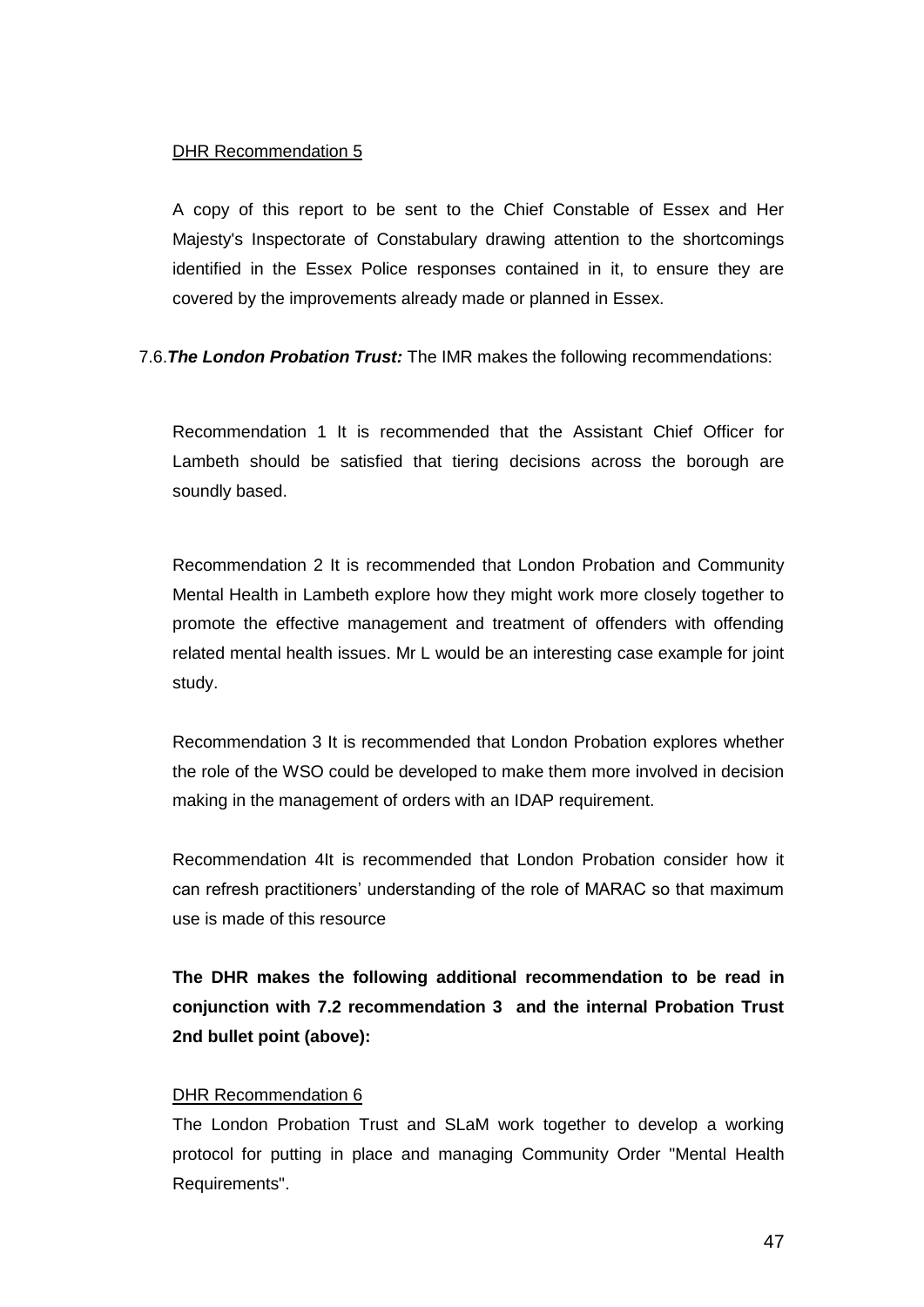7.7.*Refuge* The IMR makes the following recommendation:

Recommendation 1 Refuge to record perpetrators' names on REMIT. Refuge has already implemented this change, in December 2012.

# 7.8.*MARAC* The **DHR makes the following recommendation:**

DHR Recommendation 7 Consideration be given to reviewing the operating protocol to improve the tracking and management of serial offenders. e.g. Item 10 - Referral Criteria point 3 - Potential Escalation should this refer to number of call outs to a victim and/or an alleged perpetrator?

# 7.9.**Safer Lambeth Partnership: The DHR makes the following recommendation:**

# DHR Recommendation 8

Safer Lambeth Chair to forward a copy of this DHR to the Chair and Chief Executive of South London & the Maudsley NHS Foundation Trust for the information of their Board. The Board to consider any further actions required to augment the internal review already presented to them and any necessary additions to their current action plan.

DHR Recommendation 9 Review the information sharing protocol to ensure it is still relevant, all necessary parties are signed up and understand its operational implications and audit how well it is disseminated across those agencies' staff.

DHR Recommendation 10 The Safer Lambeth Partnership monitors and reviews progress against the Action Plan.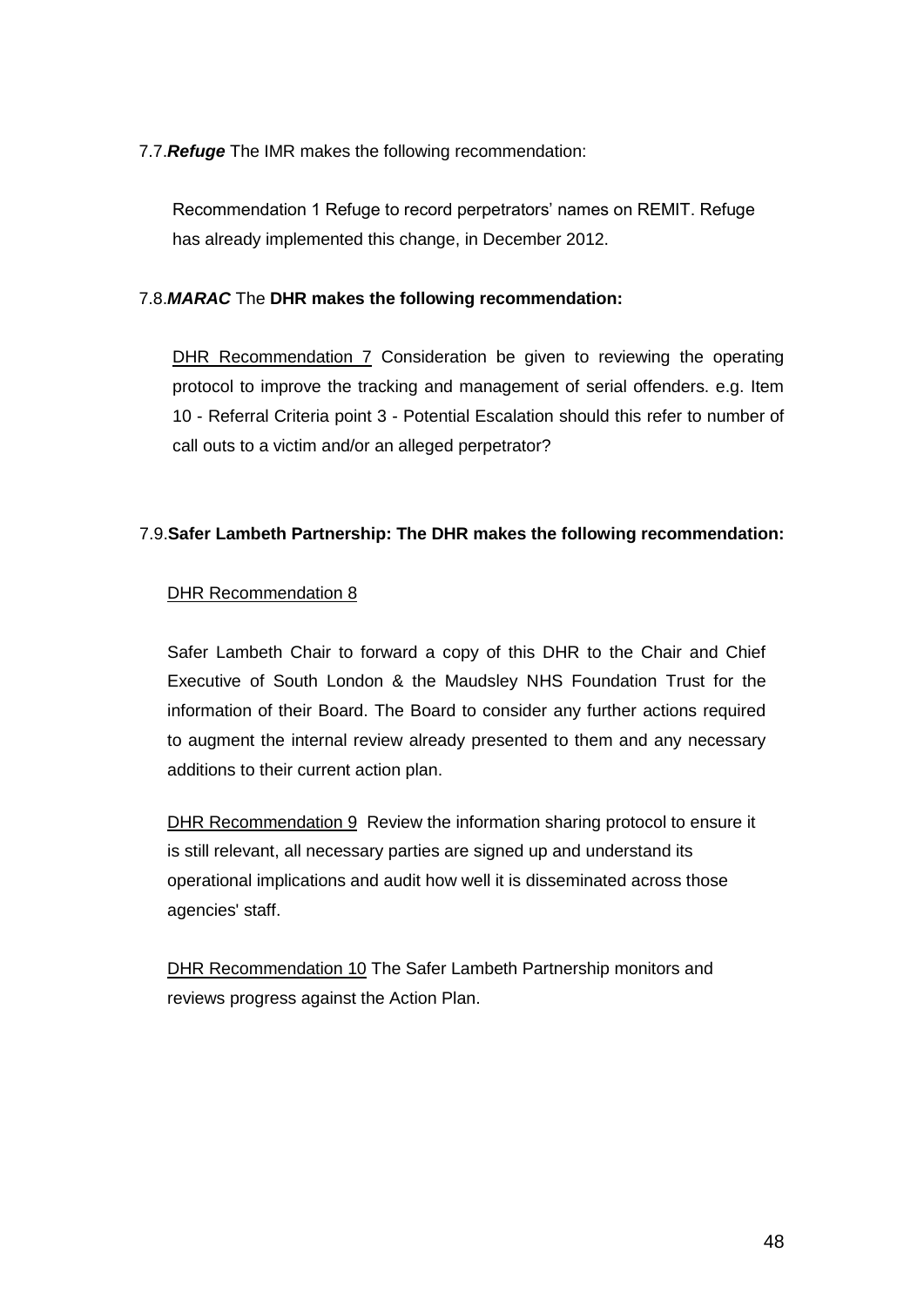# **DHR001 Action plan:**

| Rec. No     | <b>Agency</b>                                            | <b>Recommendation</b>                                                                                                                                                                                                                                                                                                                                                                                                                                                                                                                                                                                                     | <b>Timescale for completion</b> |
|-------------|----------------------------------------------------------|---------------------------------------------------------------------------------------------------------------------------------------------------------------------------------------------------------------------------------------------------------------------------------------------------------------------------------------------------------------------------------------------------------------------------------------------------------------------------------------------------------------------------------------------------------------------------------------------------------------------------|---------------------------------|
| $\mathbf 1$ | <b>South London &amp; Maudesley NHS Foundation Trust</b> |                                                                                                                                                                                                                                                                                                                                                                                                                                                                                                                                                                                                                           |                                 |
| 1.1         | South London & Maudesley NHS<br><b>Foundation Trust</b>  | The Trust to commission a piece of work to address<br>interfaces between services with AMH and between<br>AMH and non-AMH CAG services.                                                                                                                                                                                                                                                                                                                                                                                                                                                                                   | March 2014                      |
| 1.2         | South London & Maudesley NHS<br><b>Foundation Trust</b>  | All Trust community teams to meet with the SLAM<br>Forensic Service to learn and develop a protocol for<br>management when patients are discharged from<br>prison.                                                                                                                                                                                                                                                                                                                                                                                                                                                        | April 2014                      |
| 1.3         | South London & Maudesley NHS<br><b>Foundation Trust</b>  | The Psychosis Community Service (Lambeth South)<br>team manager and team consultant to work together<br>to ensure mandatory training in the team is<br>completed and up to date. This will include the<br>following and should be audited to ensure learning is<br>embedded:<br>Their responsibilities in relation to<br>safeguarding children and adult<br>Risk assessment and escalation of concerns<br>for complex patient with a history of violence,<br>drug and alcohol use and psychosis<br>Clinical documentation, including ePJs,<br>meeting minutes, correspondence between<br>clam teams and external agencies | February 2014                   |
| 1.4         | South London & Maudesley NHS<br><b>Foundation Trust</b>  | The Psychosis CAG senior manager team to take up<br>the following areas across the CAG in relation to                                                                                                                                                                                                                                                                                                                                                                                                                                                                                                                     | April 2014                      |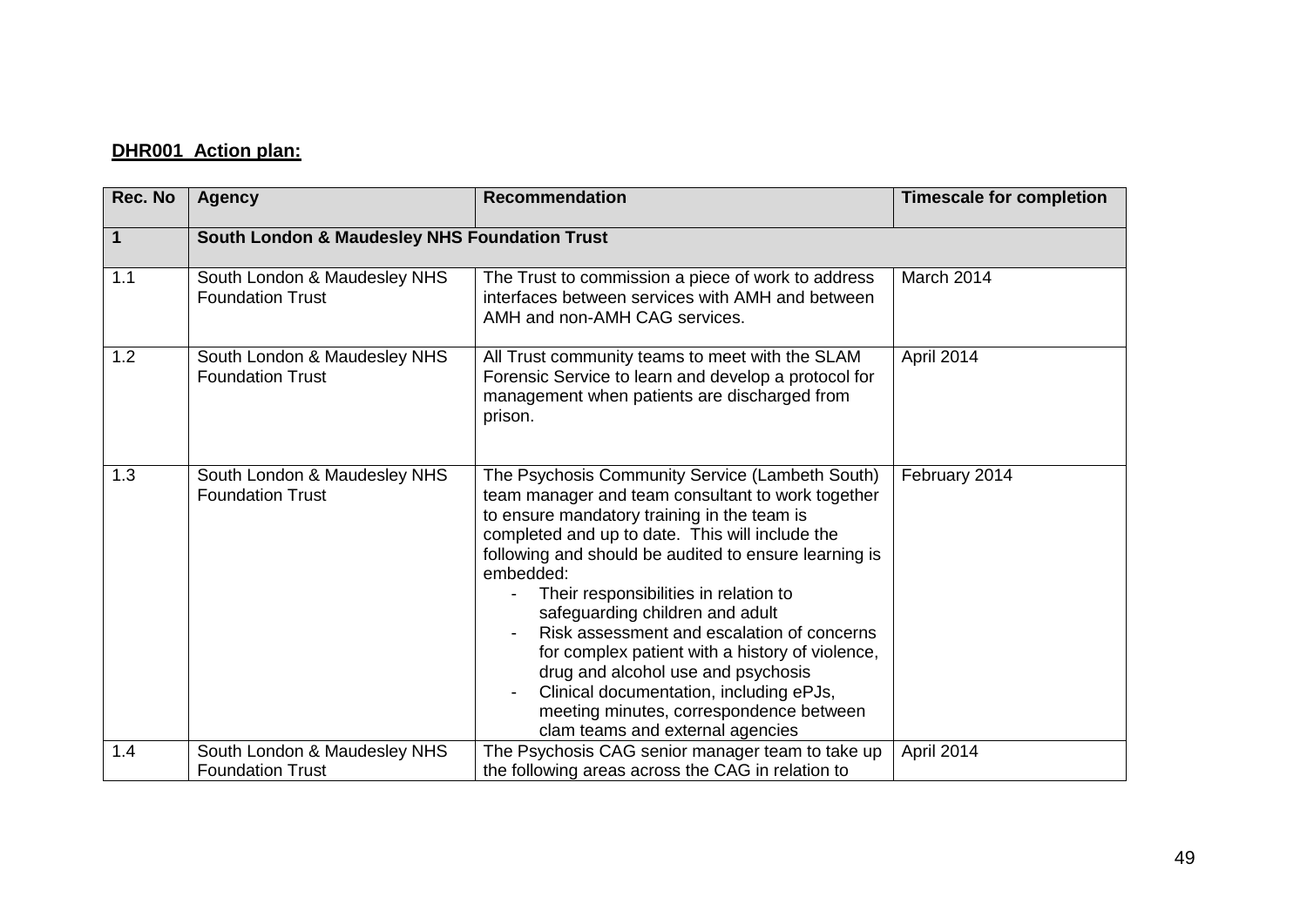|     |                                                         | AMH model work. This will include:<br>Mental health assessments including history,<br>mental state examinations, formulation and<br>resulting care plan<br>Drug and alcohol and the use of<br>questionnaires available on ePJs, urinary<br>drug screens, hepatitis B & C and HIV status.<br>Commissioning SLAM partners to work with<br>the Psychosis Community Service (Lambeth<br>South) team to facilitate team members to<br>work together and develop a vision for the<br>service.<br>Adherence to NICE Guidelines 120:<br>Psychosis with co-existing substance misuse,<br>March 2011. This includes the provision of<br>the Care Programme Approach to deliver<br>care. |                  |
|-----|---------------------------------------------------------|-------------------------------------------------------------------------------------------------------------------------------------------------------------------------------------------------------------------------------------------------------------------------------------------------------------------------------------------------------------------------------------------------------------------------------------------------------------------------------------------------------------------------------------------------------------------------------------------------------------------------------------------------------------------------------|------------------|
| 1.5 | South London & Maudesley NHS<br><b>Foundation Trust</b> | The Trust audits its clinical staff to establish the<br>understanding of the extent, impact and risk of<br>Domestic Violence and addresses the findings<br>accordingly.                                                                                                                                                                                                                                                                                                                                                                                                                                                                                                       | September 2014   |
| 1.6 | South London & Maudesley NHS<br><b>Foundation Trust</b> | The Trust reviews its physical communication<br>systems at Community Team bases and puts in<br>place contingency arrangements in case of failure.                                                                                                                                                                                                                                                                                                                                                                                                                                                                                                                             | April 2014       |
| 1.7 | South London & Maudesley NHS<br><b>Foundation Trust</b> | The Trust works with the London Probation Trust to<br>develop a working protocol for putting in place and<br>managing Community Order "Mental Health<br>Requirements".                                                                                                                                                                                                                                                                                                                                                                                                                                                                                                        | <b>July 2014</b> |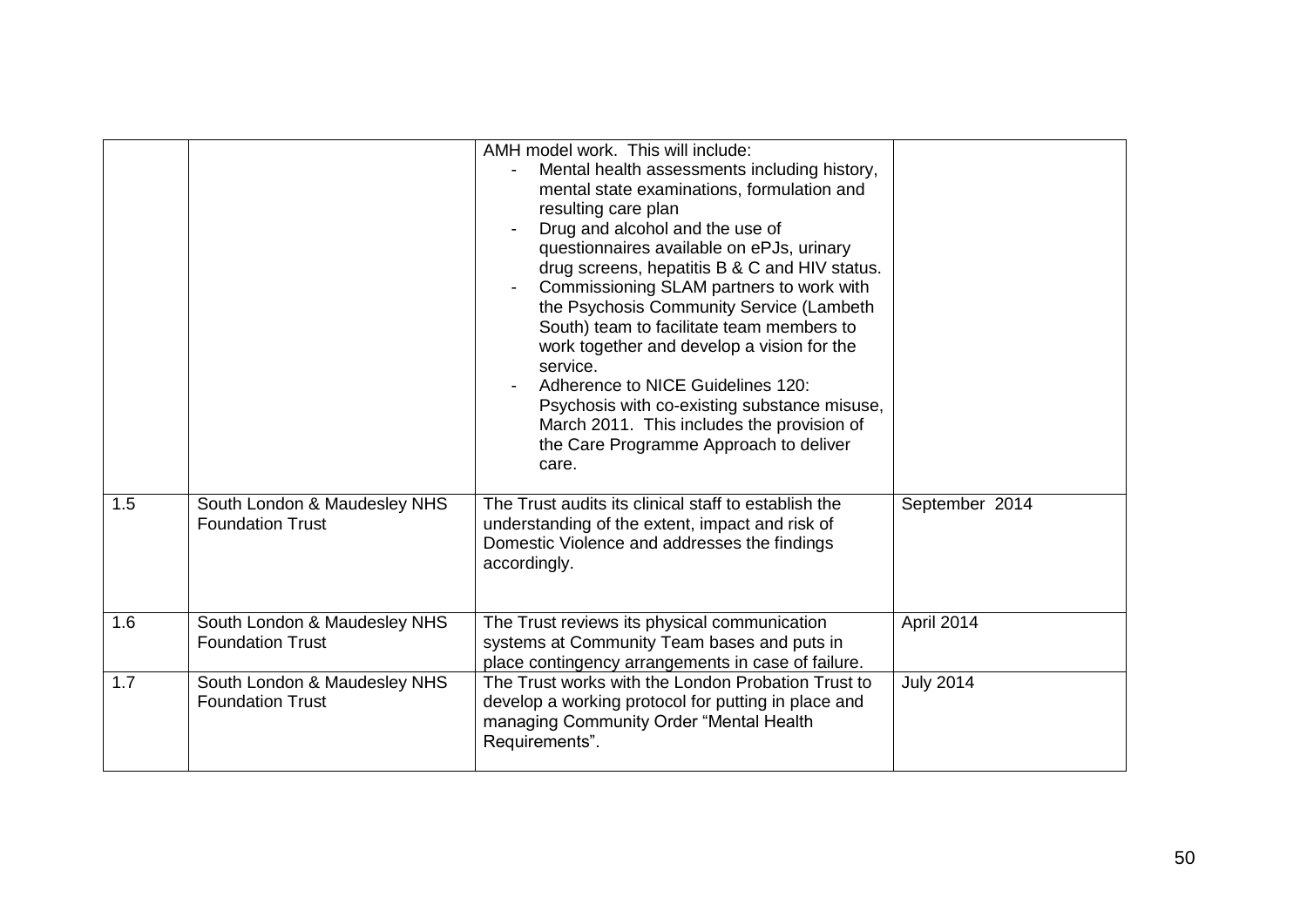| $\overline{2}$          | <b>London Borough of Lambeth-Housing</b>          |                                                                                                                                                                                                                                   |            |
|-------------------------|---------------------------------------------------|-----------------------------------------------------------------------------------------------------------------------------------------------------------------------------------------------------------------------------------|------------|
| 2.1                     | London Borough of Lambeth-<br>Housing             | All staff to be reminded of the importance of making<br>detailed case notes without abbreviations.                                                                                                                                | Completed. |
| 2.2                     | London Borough of Lambeth-<br>Housing             | Team managers to ensure monthly case audits<br>evaluates the quality of case notes.                                                                                                                                               | Completed. |
| $\mathbf{3}$            | <b>Single Homelessness Project (SHP)</b>          |                                                                                                                                                                                                                                   |            |
| 3.1                     | Single Homelessness Project<br>(SHP)              | SHP to review the priority and allocations system<br>within the Lambeth Tenancy Support Team.                                                                                                                                     | Completed. |
| 3.2                     | Single Homelessness Project<br>(SHP)              | Review how issues/concerns or incidents concerning<br>client risk are escalated to management level within<br>SHP.                                                                                                                | Completed. |
| $\overline{\mathbf{4}}$ | The Metropolitan Police Service - Lambeth BOCU    |                                                                                                                                                                                                                                   |            |
| 4.1                     | The Metropolitan Police Service -<br>Lambeth BOCU | It is recommended that the MPS/Lambeth complete<br>intelligence checks on an address at which a DV<br>incident has taken place in addition to any individual<br>checks undertaken on the individuals involved in the<br>incident. | Completed. |
| 4.2                     | The Metropolitan Police Service -<br>Lambeth BOCU | It is recommended that Lambeth BOCU officers are<br>reminded to complete intelligence checks in relations<br>to all Domestic Violence and recorded within the                                                                     | Completed. |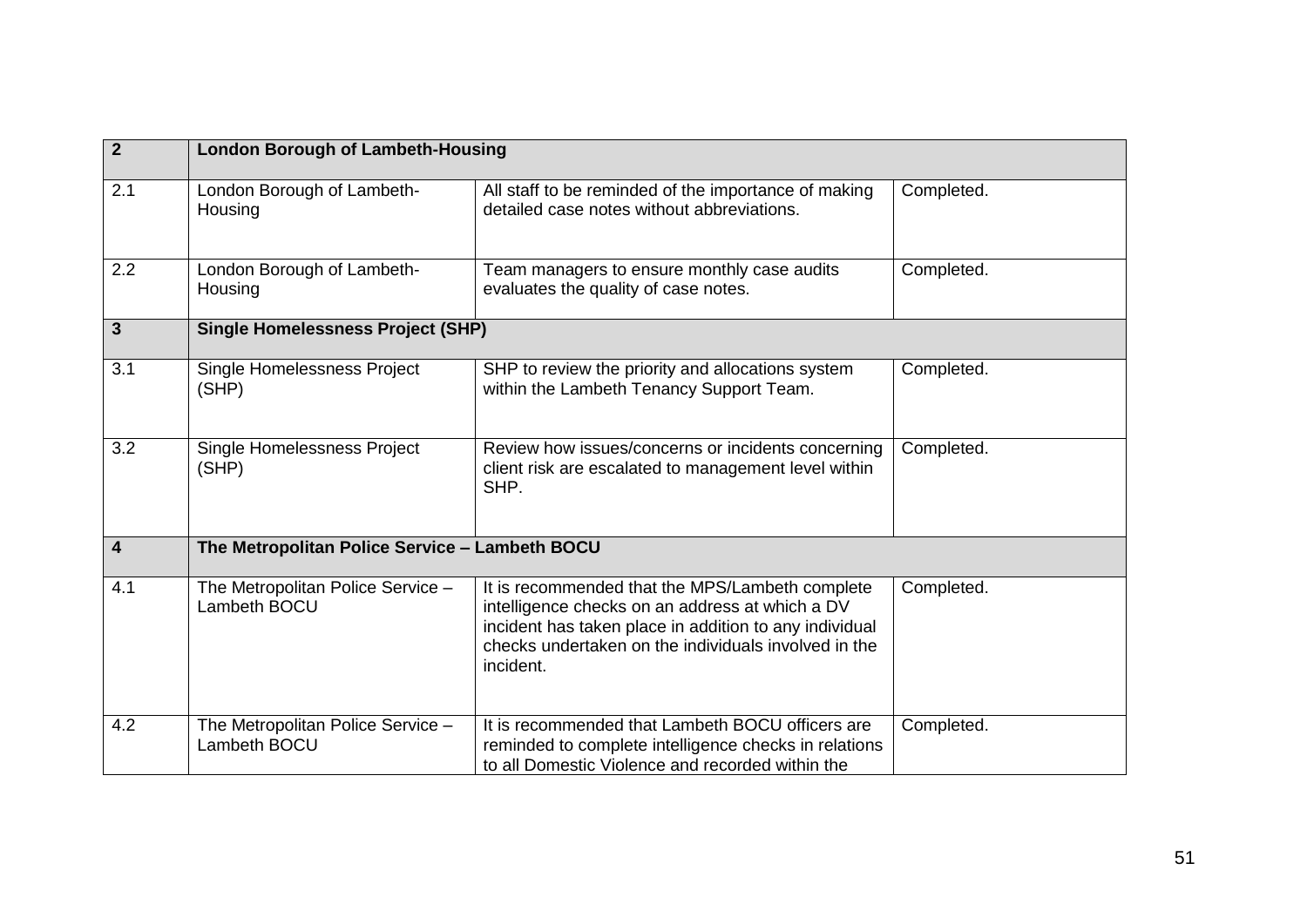|                 |                                                   | Crime Recording Information System (CRIS). This<br>should include mandatory searches of databases<br>including CRIS, PNC and CRIMINT ensuring that<br>relevant information is recorded within the report.                                                                                                          |                                              |
|-----------------|---------------------------------------------------|--------------------------------------------------------------------------------------------------------------------------------------------------------------------------------------------------------------------------------------------------------------------------------------------------------------------|----------------------------------------------|
| 4.3             | The Metropolitan Police Service -<br>Lambeth BOCU | The Metropolitan Police Service gives consideration<br>as to how, within the existing legal frameworks,<br>relevant Police Officers be given discretionary<br>powers to disclose previous acts of Domestic<br>Violence where potential victims are thought to be at<br>risk.                                       | Completed.                                   |
| 5               | <b>Essex Police Service</b>                       |                                                                                                                                                                                                                                                                                                                    |                                              |
| 5.1             | <b>Essex Police Service</b>                       | A copy of this report to be sent to the Chief<br>Constable of Essex and Her Majesty's Inspectorate<br>of Constabulary drawing attention to the<br>shortcomings identified in the Essex Police<br>responses contained in it, to ensure they are<br>covered by the improvements already made or<br>planned in Essex. | To be completed once<br>review has finished. |
| $6\phantom{1}6$ | <b>London Probation Trust</b>                     |                                                                                                                                                                                                                                                                                                                    |                                              |
| 6.1             | <b>London Probation Trust</b>                     | It is recommended that the Assistant Chief Officer for<br>Lambeth should be satisfied that tiering decisions<br>across the borough are soundly based.                                                                                                                                                              | Completed.                                   |
| 6.2             | <b>London Probation Trust</b>                     | It is recommended that London Probation and<br>Community Mental Health in Lambeth explore how<br>they might work more closely together to promote<br>the effective management and treatment of<br>offenders with offending related mental health                                                                   | Completed.                                   |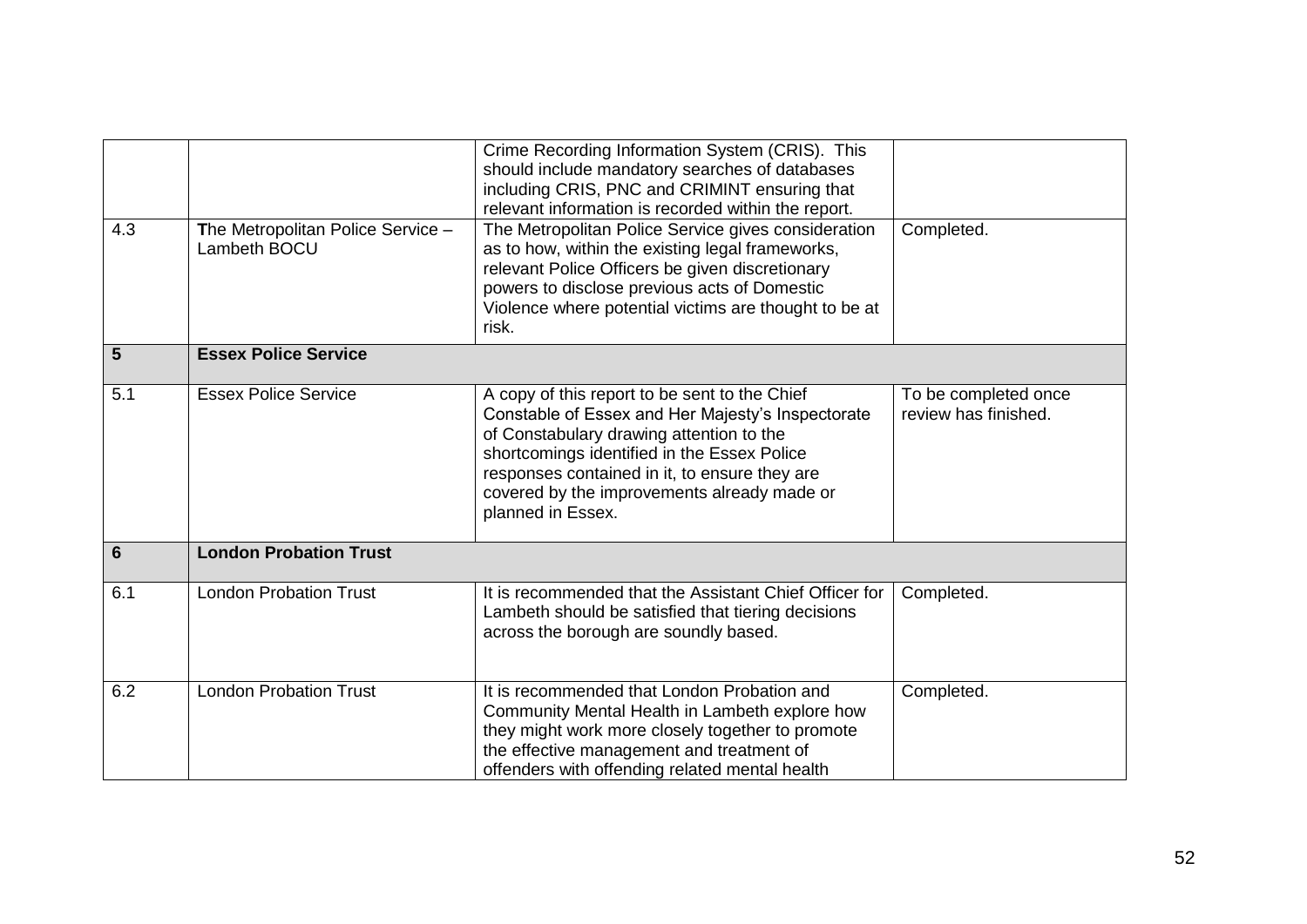|                  |                                     | issues. Mr L would be an interesting case example<br>for joint study.                                                                                                                                                                                                                   |                                                    |
|------------------|-------------------------------------|-----------------------------------------------------------------------------------------------------------------------------------------------------------------------------------------------------------------------------------------------------------------------------------------|----------------------------------------------------|
| 6.3              | <b>London Probation Trust</b>       | It is recommended that London Probation explores<br>whether the role of the WSO could be developed to<br>make them more involved in decision making in the<br>management of orders with an IDAP requirement.                                                                            | April 2014                                         |
| 6.4              | <b>London Probation Trust</b>       | It is recommended that London Probation consider<br>how it can refresh practitioners' understanding of the<br>role of MARAC so that maximum use is made of this<br>resource.                                                                                                            | Completed                                          |
| 6.5              | London Probation Trust and SLaM     | The London Probation Trust and SLaM work<br>together to develop a working protocol for putting in<br>place and managing Community Order "Mental<br>Health Requirements"                                                                                                                 | April 2014                                         |
| $\overline{7}$   | Refuge                              |                                                                                                                                                                                                                                                                                         |                                                    |
| $\overline{7.1}$ | Refuge                              | Refuge to record perpetrators' names on REMIT. NB<br>Refuge has already implemented this change, in<br>December 2012.                                                                                                                                                                   | Completed                                          |
| $\bf{8}$         | <b>Lambeth MARAC Steering Group</b> |                                                                                                                                                                                                                                                                                         |                                                    |
| 8.1              | Lambeth MARAC Steering Group        | Consideration to be given to reviewing the operating<br>protocol to improve the tracking and management of<br>serial offenders e.g. Item 10 - Referral Criteria point<br>3 - Potential Escalation should this refer to number<br>of call outs to a victim and/or an alleged perpetrator | November 2014                                      |
| 9                | <b>Safer Lambeth Partnership</b>    |                                                                                                                                                                                                                                                                                         |                                                    |
| 9.1              | Safer Lambeth Partnership           | Safer Lambeth Chair to forward a copy of this DHR<br>to the Chair and Chief Executive of South London &<br>the Maudsley NHS Foundation Trust for the                                                                                                                                    | To be completed once<br>review has been published. |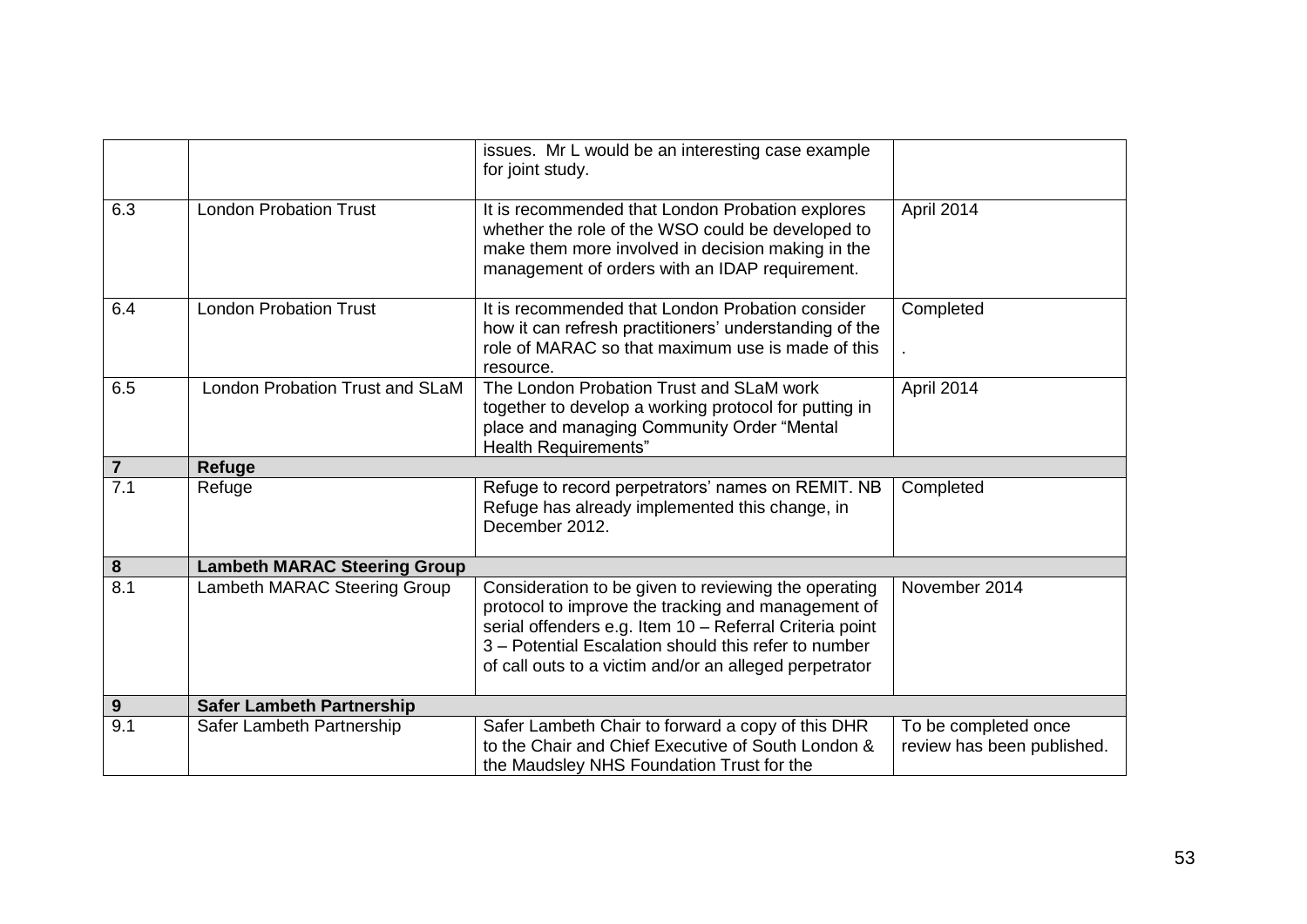|     |                           | information of their Board. The Board to consider<br>any further actions required to augment the internal<br>review already presented to them and any necessary<br>additions to their current action plan.                              |                                                    |
|-----|---------------------------|-----------------------------------------------------------------------------------------------------------------------------------------------------------------------------------------------------------------------------------------|----------------------------------------------------|
| 9.2 | Safer Lambeth Partnership | Review the information sharing protocol to ensure it<br>is still relevant, all necessary parties are signed up<br>and understand its operational implications and audit<br>how well it is disseminated across those agencies'<br>staff. | To be completed once<br>review has been published. |
| 9.3 | Safer Lambeth Partnership | The Safer Lambeth Partnership monitors and<br>reviews progress against the Action Plan                                                                                                                                                  | Ongoing                                            |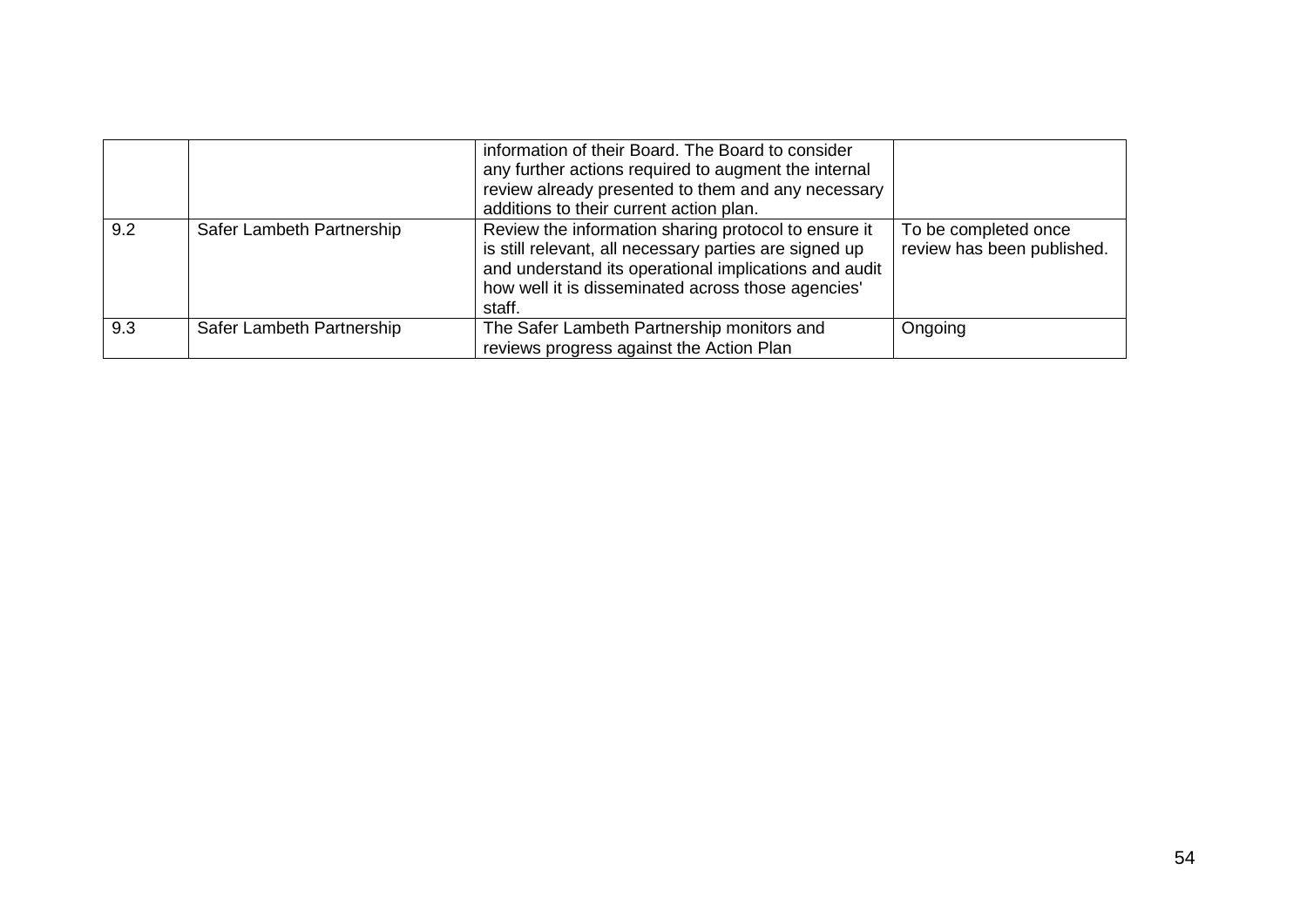

## **SAFER LAMBETH PARTNERSHIP**

#### **DOMESTIC HOMICIDE REVIEW (DHR) 001**

# **TERMS OF REFERENCE**

**Subject:** Ms Z **dob** Retracted

**Perpetrator:** Mr L **dob** Retracted

#### **1. DHR Criteria**

On initial inspection this case fits the DHR criteria .

On 4 February 2013, in line with the DHR guidelines, Lambeth Police formally notified Derrick Anderson and Chief Superintendent Bell that the murder of Ms Z was domestic violence related.

On 14 February Jo Cleary, in her role as Chair of the Adult's Safeguarding Board, after having reviewed the DHR criteria made a recommendation to Derrick Anderson and Chief Superintendent Bell that Lambeth should commission a DHR.

On 20 February Derrick Anderson and Chief Superintendent Bell formally wrote to the Home Office to advise that, after having reviewed the Home Office DHR criteria, Safer Lambeth have made the decision to commission a domestic violence homicide review surrounding the murder of Ms Z.

The death meets the Domestic Homicide Review criteria as follows :

Domestic homicide review means a review of the circumstances in which the death of a person aged 16 or over has, or appears to have, resulted from violence, abuse or neglect by

(*a) a person to whom he was related or with whom he was or had been in an intimate personal relationship*,

# **2. Panel Membership**

The Safer Lambeth Domestic Homicide Review Panel will comprise:-

Metropolitan Police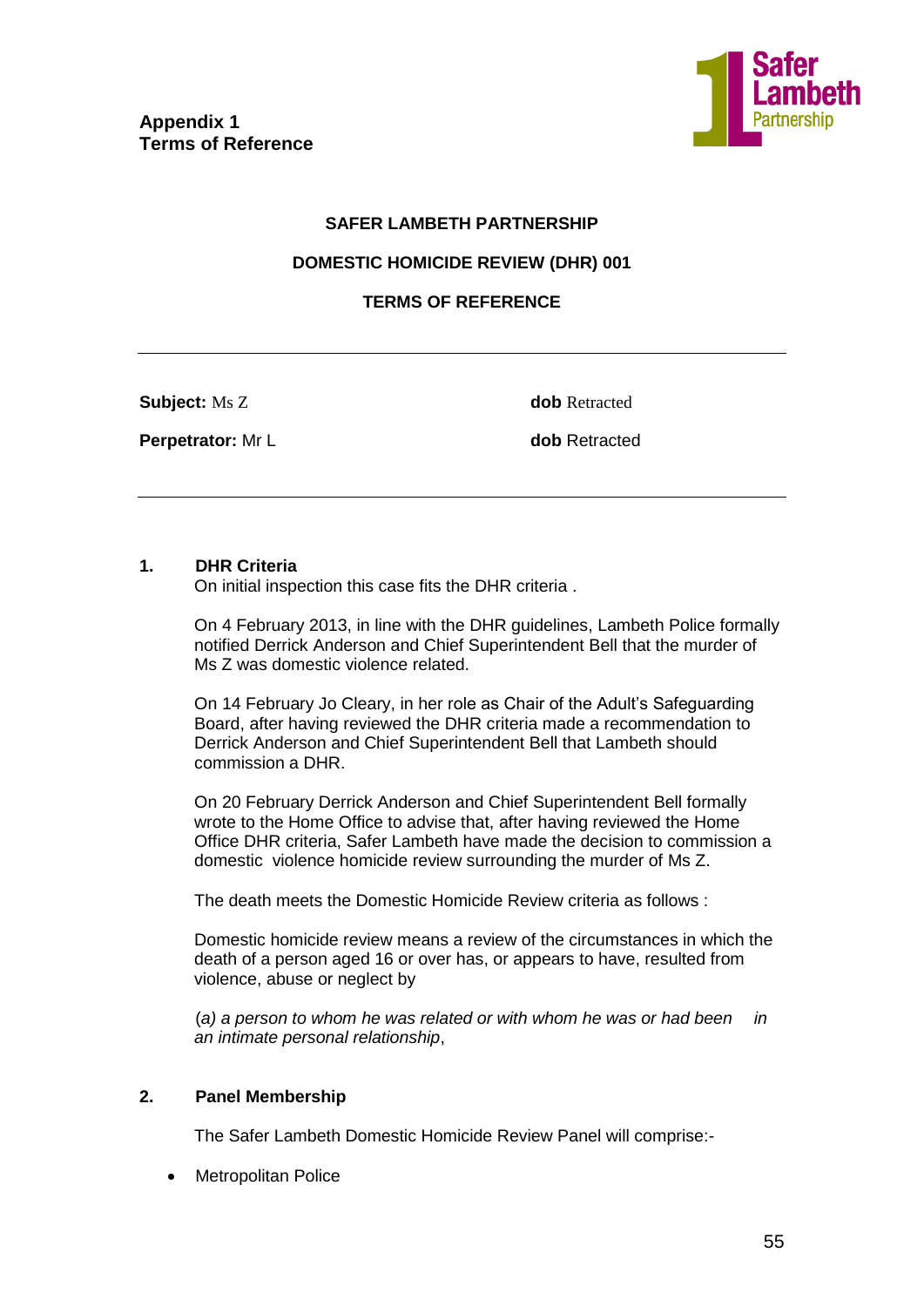- London Borough of Lambeth
- Lambeth Clinical Commissioning Group (CCG)
- South London & Maudsley Hospital (SLaM)
- Refuge-who run the Gaia Centre
- London Probation Trust
- Lambeth Living

Members' responsibilities will be:-

- To agree the Terms of Reference.
- To attend as many panel meetings as possible. Agencies will be expected to nominate a deputy of appropriate seniority to attend in their absence where possible.
- To ensure Information Management Reviews are completed within their own organisation in the time frame agreed by the Panel.
- Ensure that the IMRs are of a sufficient standard and are written in line with the guidance.
- Ensure that the overview report is of a high standard and is written in line with the guidance.

#### **3. Independent Management Reviews (IMRs)**

IMRs have been requested from:

- SLaM
- Metropolitan Police Service
- Lambeth CCG
- London Probation Trust
- Lambeth Living
- Job Centre Plus
- Refuge-who run the Gaia
- Belmarsh Prison
- SHP
- Lambeth Council-Housing Options service

Each IMR should provide:-

- Detailed factual report of agency involvement
- Analysis of involvement

The report writer is expected to rigorously analyse the involvement of their agency. Consider the events that occurred, the decisions made, and the actions taken or not. Where judgements were made, or actions taken, which indicate that practice or management could be improved, try to get an understanding not only of what happened, but why.

- Effective practice and lessons learnt E.g. Is there good practice to highlight, as well as ways in which practice can be improved? Are there implications for ways of working? Implications for management and/or supervision, training, working in partnership with others?
- Recommendations for action/improvement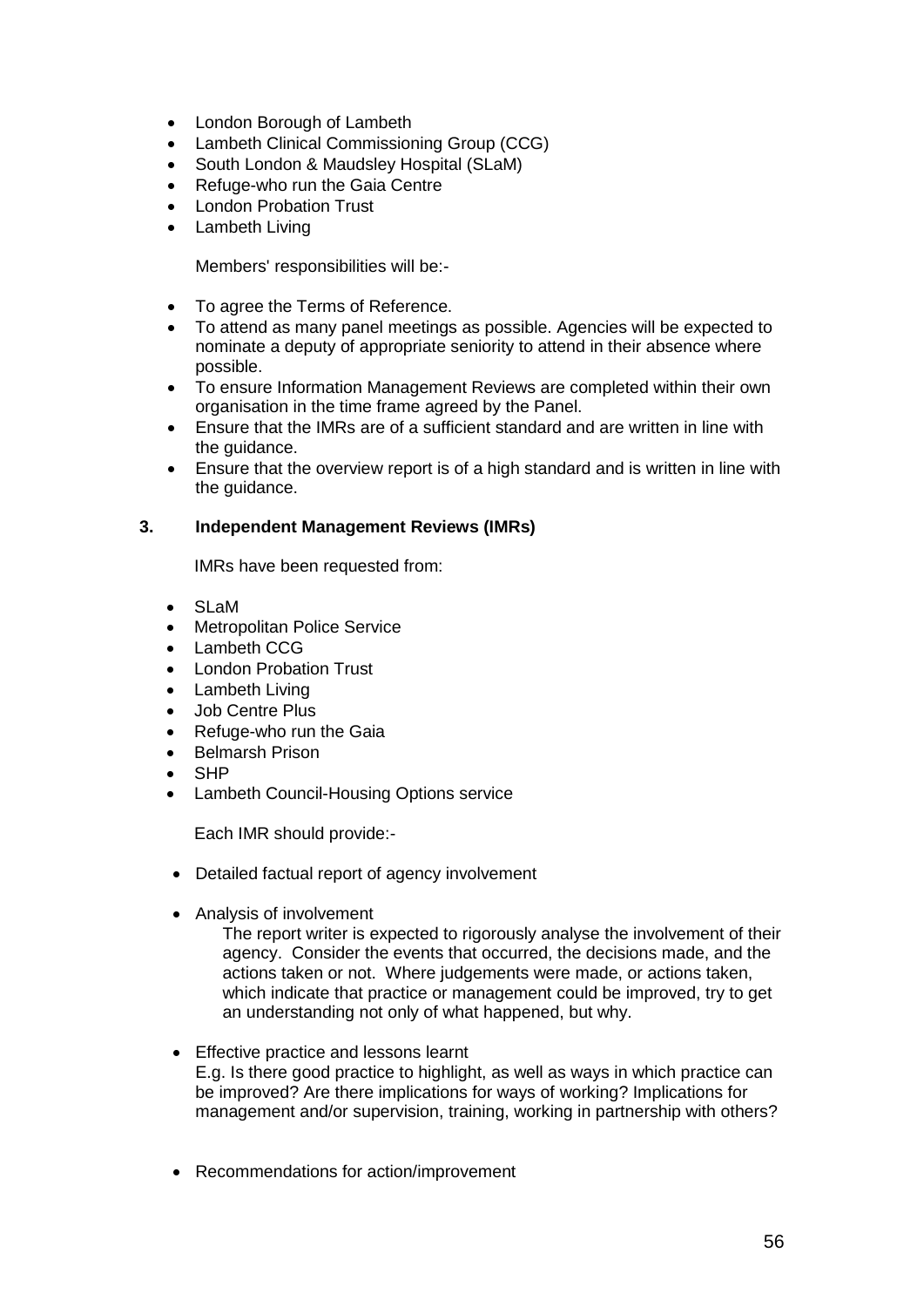Recommendations should be SMART – specific measurable, achievable relevant and timely. Views on how these could be achieved should be included. Consideration should be given to the resources required to implementing the recommendations such as cost.

Recommendations should be divided into:

Reminders of Best Practice – practice that should already be happening (if this has been a previous recommendation include an analysis of why previous actions have failed)

New – actions that need to be introduced and implemented.

The period under review is from January 1st 2003 or the first point of contact by each agency after that date until 09/01/2013.

IMR authors are asked to pay particular attention to the 2008-9 period of FL's offending activity, subsequent two court appearances and the specific court orders/outcomes and whether agencies acted upon them.

# **4. Time Parameters for Review**

The review is expected to be submitted to the Home Office within 6 months of notification. The DHR Panel had its first meeting on 31 May 2013 therefore the expected timescale will not be met. The Home Office have been advised of this.

Each agency to submit a chronology and IMR by 16/08/2013.

A combined meeting of the Panel and IMR authors to be held 5/9/2013.

If further information is required following that meeting it should be provided by 20/9/2013. Assuming previous timescales are met a further DHR panel meeting to consider the first draft of the Overview Report will be held w/c 14/10/2013 and a final draft for approval provided by 31/10/2013.

#### **5. Structure of IMR**

5.1Introduction (ToR, brief summary, identification of persons subject to review, date of birth, date of death), name and job title of IMR author and confirmation of independence from line management of the case.

5.2 Family tree or genogram if relevant (Including name, date of birth, relationship, ethnicity and address.

5.3 ToR given to IMR author and methodology used to complete the IMR will include:

- Details of parallel reviews/Processes
- Chronology of agency involvement
- Analysis of involvement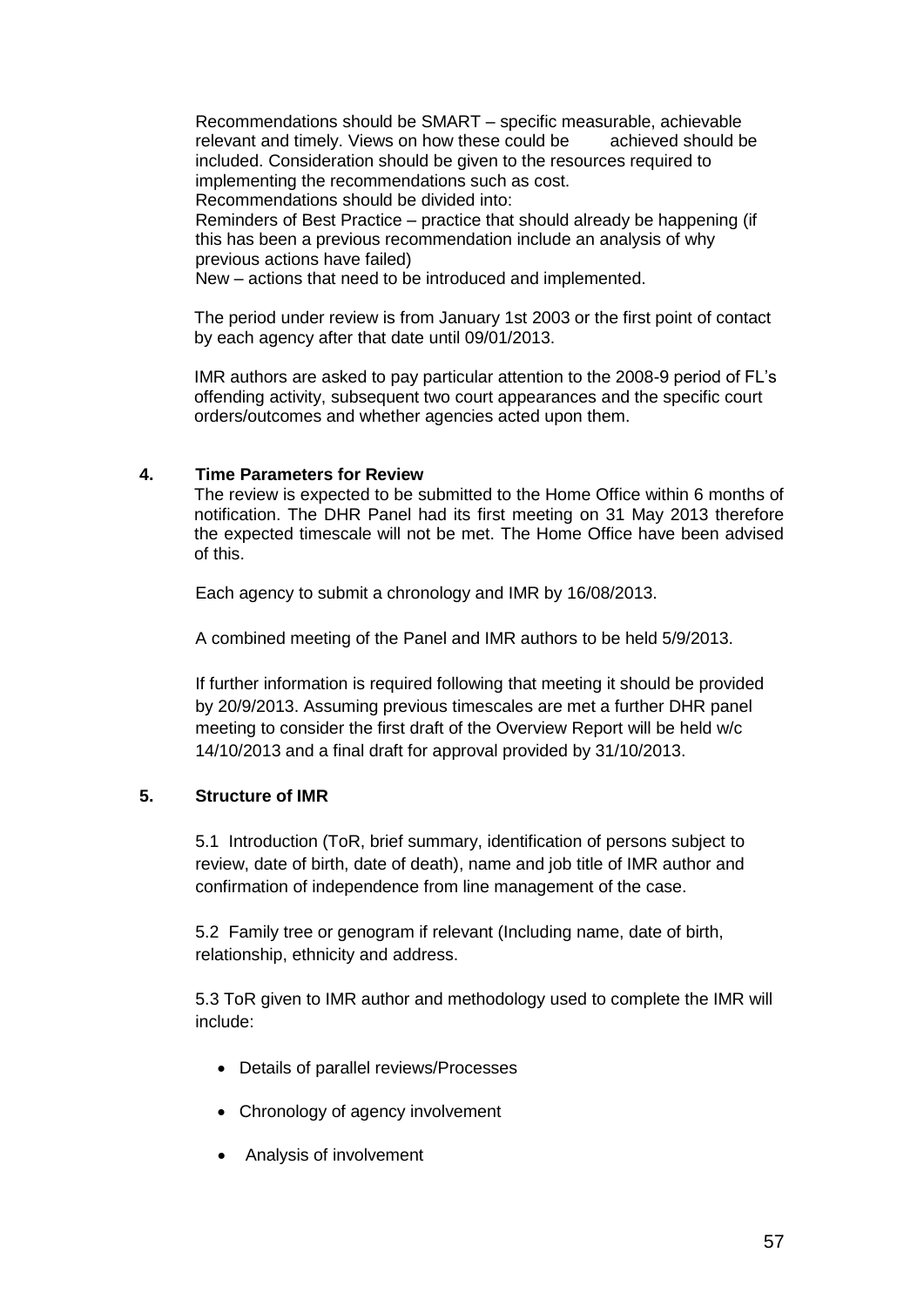- Effective practice and lessons learnt
- Recommendations

## **6. Involvement of Family Members** Retracted

#### **7. Involvement of other processes, who is leading within what time parameters.**

On-going criminal investigation - The case management hearing is set for 27.09.13 with the trial date set for 18.11.13. MPS will keep the panel informed of changes or progress and best practice will be maintained in relation to disclosure issues.

On-going Coroner's investigation - No inquest date has yet been set, the Coroner has been informed of the DHR and LB Lambeth will update as necessary.

# 8. **Overview Report**

- 8.1 The Independent Chair of the DHR panel will be the Overview Author.
- 8.2 The Independent Overview Author will be required to:

8.2.1 Provide a genogram of the family.

8.2.2 Produce a Domestic Homicide Review Overview Report in accordance with the structure and format proposed within paragraphs 8.10 & 8.11 of the Home Office Multi-Agency Statutory Guidance for the Conduct of Domestic Homicide Reviews.

8.2.3 Summarise the facts of the case bringing together the findings from all the individual IMRs, reviews or enquiries.

8.2.4 Provide critical analysis of the facts and provide an evidence based explanation for how and why events occurred and actions or decisions by agencies were or were not taken.

8.2.5 Specifically address the key issues identified in this case and analyse professional practice accordingly.

8.2.6 Using the benefit of hindsight and evidence from research and previous reviews, judge whether different actions or decisions by agencies may have led to alternative outcomes.

8.2.7 Develop specific lessons to be learned nationally and locally supported by specific and achievable recommendations for improving practice in a timely manner. It will also be important to identify what actions had already been taken by agencies to address lessons learned from the case prior to completion of the DHR.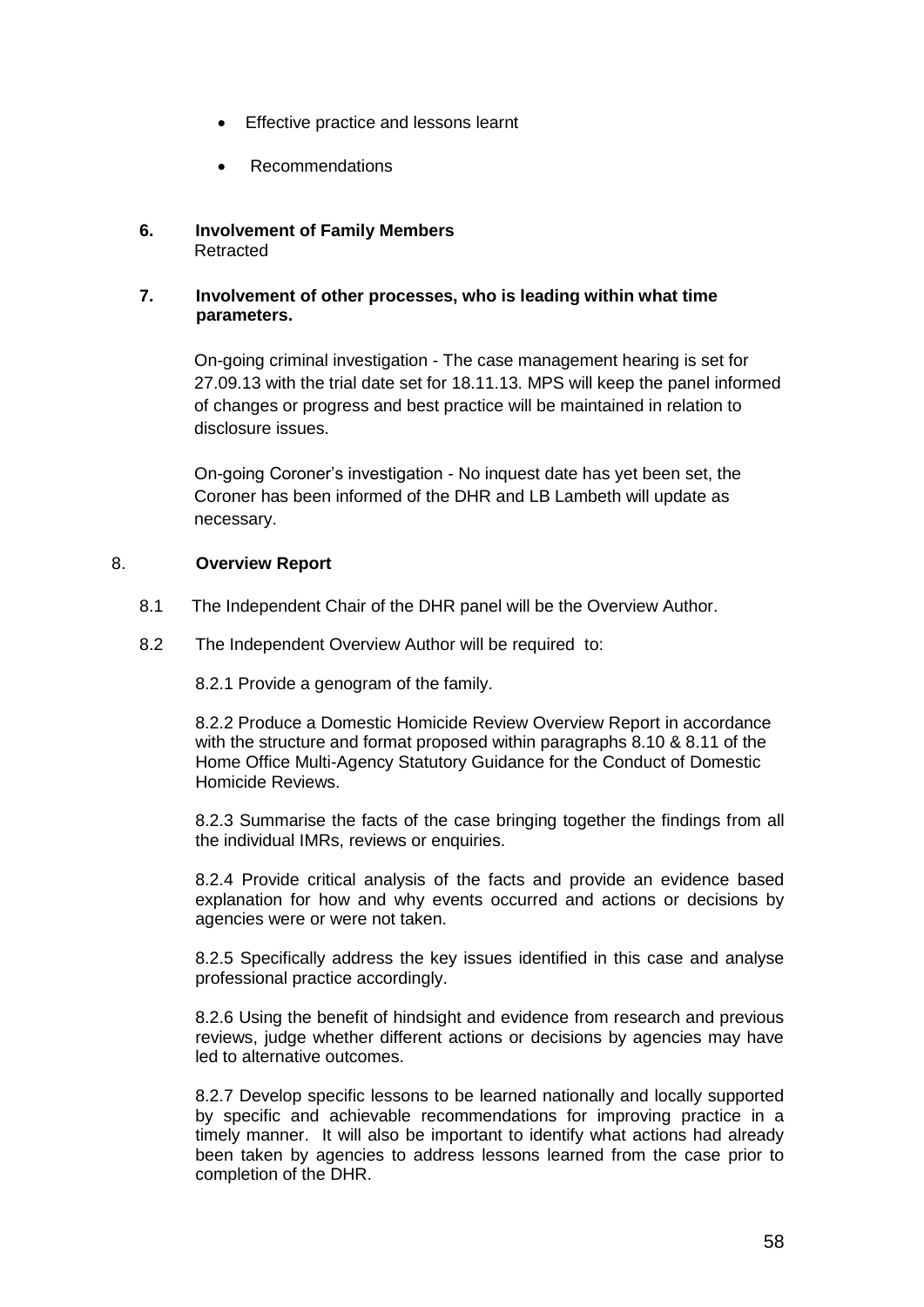8.2.8 Prepare an Executive Summary which should include succinct information about the review process, practice issues and lessons learned from the case, and recommendations made.

# **9. Legal Advice**

None taken at this time.

## **10. Expert Opinion**

Depending on information provided in the IMRs, independent clinical (mental health) advice to the chair/overview author may be sought.

#### **11. Media and Communications**

No internal communications or external communications will be published until after the criminal proceedings as a minimum. Updates will be provided to the Safer Lambeth Partnership Delivery Group, the Safer Lambeth Partnership Executive and the Safeguarding Adults Board, however these will not be done in an open forum until after the criminal proceedings and therefore will remain confidential.

A communication plan to be discussed at the September Panel meeting.

# 12. **Liaison with Home Office**

LB Lambeth to advise of delays in timescales and to maintain contact as necessary.

# **Jane Ashman**

Independent Chair, Domestic Homicide Review Panel, 01/07/13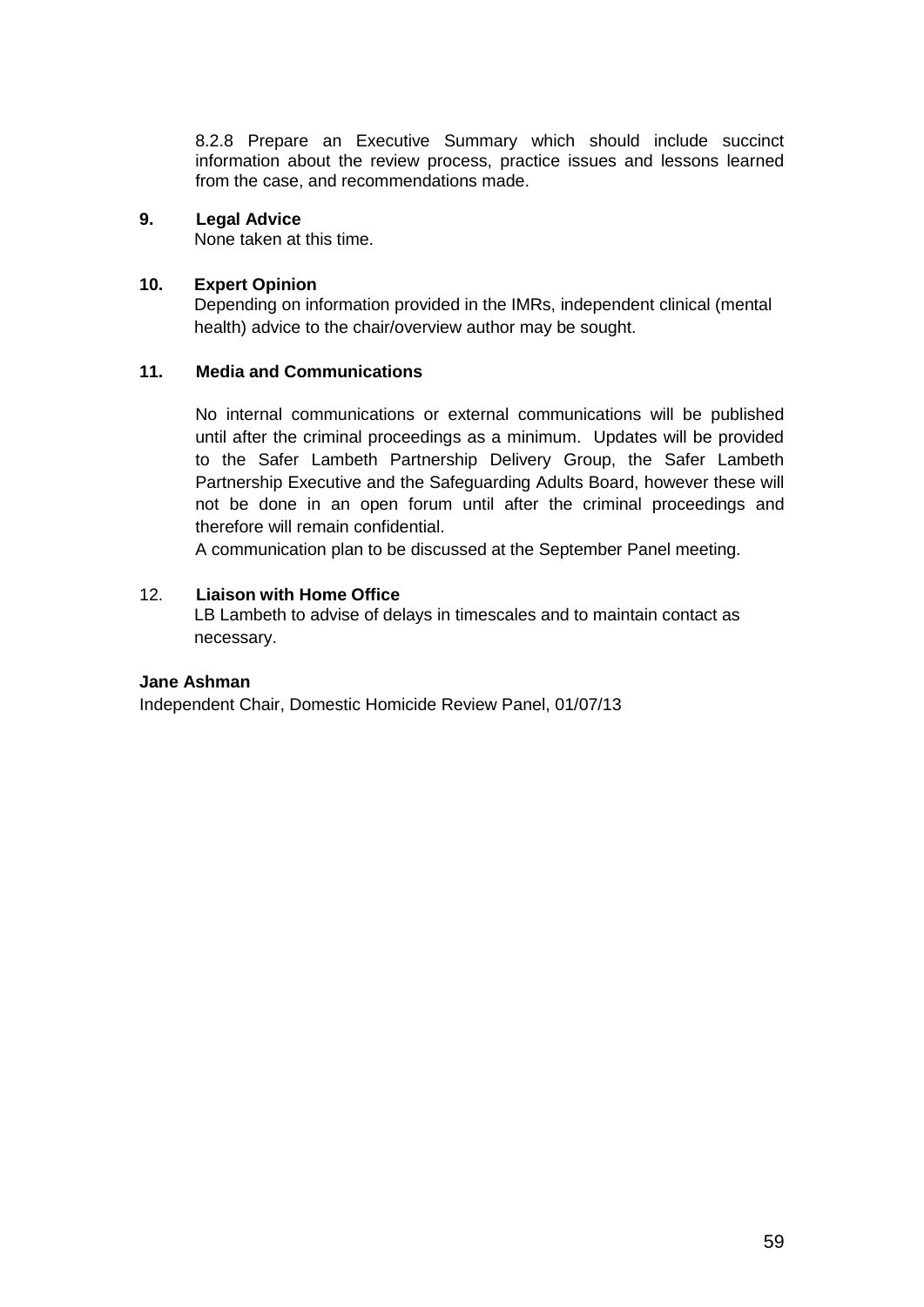# **Appendix 2 GLOSSARY**

| <b>DHR</b>   | <b>Domestic Homicide Review</b>                    |
|--------------|----------------------------------------------------|
| <b>LBL</b>   | London Borough of Lambeth                          |
| <b>MPS</b>   | <b>Metropolitan Police Services</b>                |
| <b>SCRG</b>  | Specialist Crime Review Group (MPS)                |
| <b>SLaM</b>  | South London and the Maudsley NHS Foundation Trust |
| <b>IMR</b>   | <b>Internal Management Review</b>                  |
| <b>HMP</b>   | Her Majesty's Prison                               |
| GP           | <b>General Practioner</b>                          |
| <b>CRI</b>   | <b>Crime Reduction Initiatives</b>                 |
| <b>PNC</b>   | <b>Police National Computer</b>                    |
| <b>MHA</b>   | Mental Health Act 1983                             |
| <b>LEO</b>   | <b>Lambeth Early Onset Service</b>                 |
| B&B          | <b>Bed and Breakfast</b>                           |
| <b>PICU</b>  | Psychiatric Intensive Care Unit                    |
| <b>CPS</b>   | <b>Crown Prosecution Service</b>                   |
| PI           | <b>Public Interest</b>                             |
| <b>IDVA</b>  | <b>Independent Domestic Violence Advocacy</b>      |
|              | <b>OASys Offender Assessment System</b>            |
| SpR          | <b>Specialist Registrar</b>                        |
| <b>SWT</b>   | South West Recovery & Treatment Team               |
| <b>IDAP</b>  | <b>Integrated Domestic Violence Programme</b>      |
| <b>OM</b>    | Offender Manager                                   |
| <b>WSO</b>   | Women's Safety Officer (Probation)                 |
| <b>MARAC</b> | Multi Agency Risk Assessment Conference            |
| <b>SHP</b>   | Single Homelessness Project                        |
| CSU          | <b>Community Safety Unit (Police)</b>              |
| CC           | Care Co-ordinator                                  |
| <b>AMHP</b>  | Approved Mental Health Professional                |
| <b>CTO</b>   | <b>Community Treatment Order</b>                   |
| <b>MAPPA</b> | Multi Agency Public Practioner Arrangements        |
| <b>SPO</b>   | <b>Senior Probation Officer</b>                    |
| <b>MHTR</b>  | Mental Health Treatment Requirement                |
| <b>CTO</b>   | <b>Community Treatment Order</b>                   |
| <b>CPA</b>   | Care Programme Approach                            |
| <b>FSW</b>   | <b>Forensic Social Worker</b>                      |
| <b>RMO</b>   | <b>Responsible Medical Officer</b>                 |
| <b>DV</b>    | <b>Domestic Violence</b>                           |
| DI           | Detective Inspector                                |
| <b>BOCU</b>  | <b>Borough Operational Command Unit (Police)</b>   |
|              |                                                    |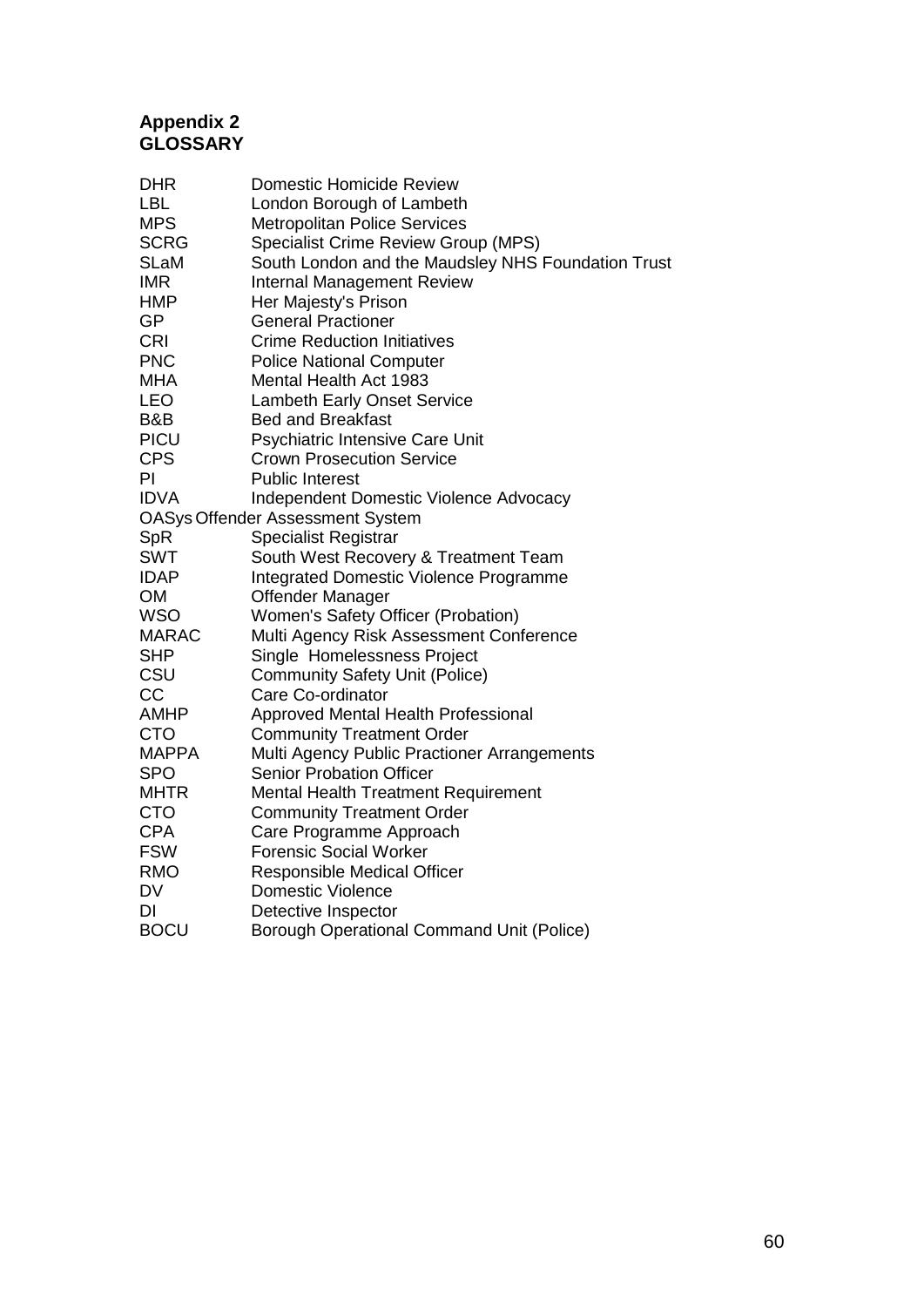

Safeguarding & Vulnerable T 020 7035 4848

People Unit

F 020 7035 4745

**www.homeoffice.gov.uk**

2 Marsham Street

London

Mr Derrick Anderson and Chief Superintendent Richard Wood Chairs of Safer Lambeth Partnership Town Hall Brixton London SW2 1RW

16 June 2014

Dear Mr Anderson, and Chief Superintendent Wood,

Thank you for submitting the report from Lambeth to the Home Office Quality Assurance (QA) Panel. The review was considered at the QA Panel meeting in May.

The QA Panel would like to thank you for conducting this review and for providing them with the Executive Summary, Overview Report, and Action Plan. In terms of the assessment of reports the QA Panel judges them as either adequate or inadequate. It is clear that a lot of effort has gone into producing this report, and I am pleased to tell you that it has been judged as adequate by the QA Panel.

There were some issues that the QA Panel were concerned about and felt would benefit from further consideration before you publish the final report:

- The QA Panel felt that the DHR report should amend the narrative to correct typographical errors and factual inconsistencies;
- The QA Panel felt that some of the text in the Action Plan did not appear to stem from the narrative in the Overview Report. Please align or amend the text in the narrative of the Overview Report to clarify the development of the actions in the Action Plan;
- Please clarify references to the MAPPA arrangements. For example, at paragraph 3.4.9. Please provide more detail to clarify the significance of the reference. For example, what happened and what was done regarding this perpetrator? Also, clarify what court sentence is being referred to in paragraph 3.2.7;
- Some identifiable information is contained in the report such as the address that appears in the report. Please ensure all identifiable references are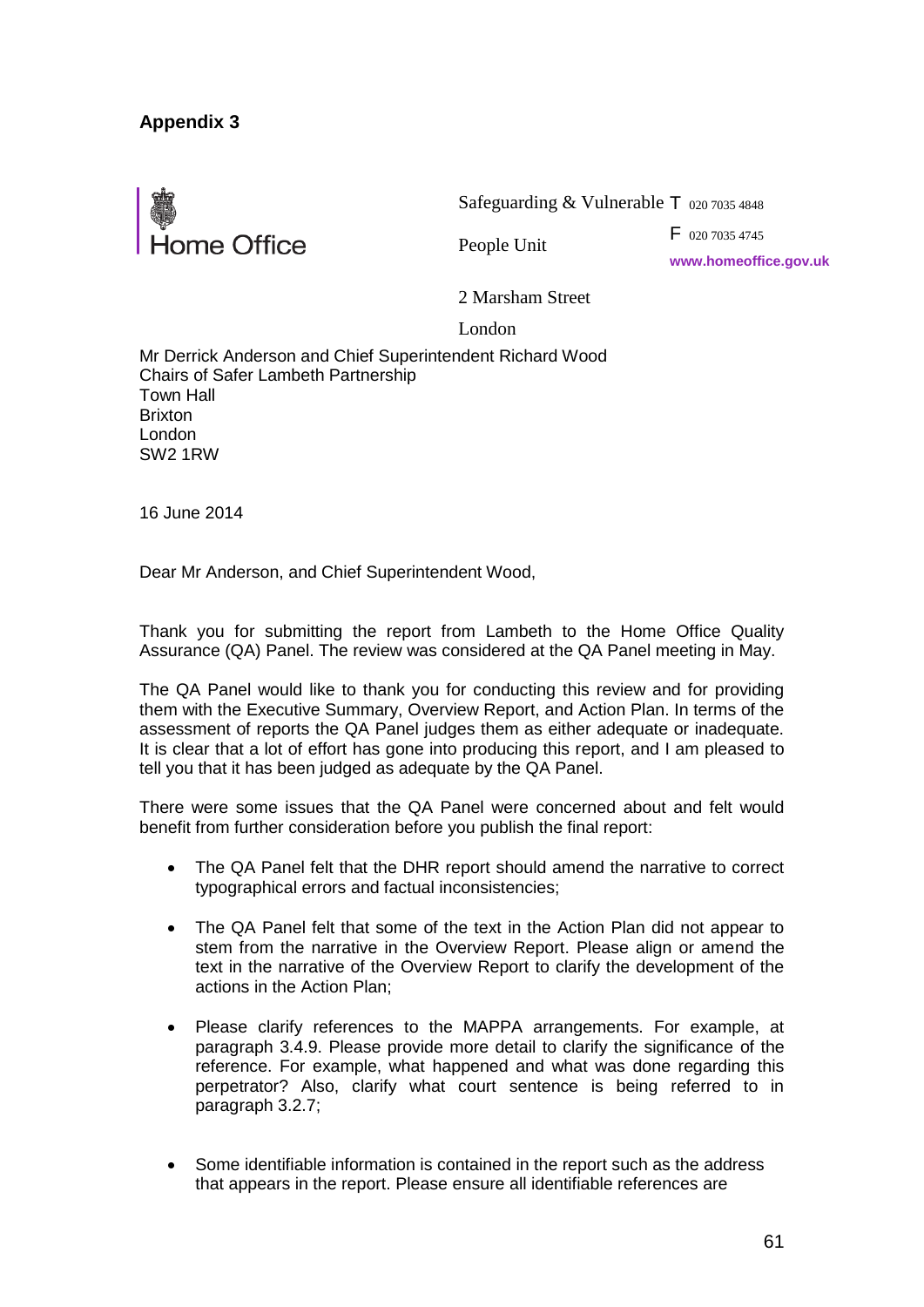removed and the Executive Summary, the Overview Report, and Action Plan are fully anonymised before publication, in accordance with paragraph 73 of the Statutory Guidance for the Conduct of Domestic Homicide Reviews; and,

• The QA Panel also felt that the narrative indicated that the management of perpetrators should have been included in the actions.

The QA Panel also wish to take this opportunity to remind the Police Force involved in this review, that although the Home Secretary announced that from 8 March 2014, the domestic violence disclosure scheme will be implemented across England and Wales, following the successful conclusion of a 1 year pilot in four force areas, powers to disclose where necessary to ensure safety already existed for all forces.

The Domestic Violence Disclosure Scheme was introduced to formalise the process for the existing powers. The Home Office will raise this issue with the College of Policing and the Home Office Oversight Group for the HMIC report on the police response to domestic violence.

The QA Panel also noted the reference in the report to MARAC members being unclear on what information could be shared. The Home Office has noted this as an issue of national relevance and will report this example to Co-ordinated Action Against Domestic Abuse (CAADA) as a training issue.

The QA Panel also noted that the overwhelming majority of the DHR Panel members were from statutory agencies, and felt that it may have benefited from representatives from a voluntary mental health organisation. Your CSP should consider this point when deciding on appropriate DHR panel membership in the future.

Your CSP may also wish to note to assist Chairs we have raised the issue of the Job Centre Plus refusing to submit an Individual Management Review for this DHR. Our colleagues at the Department for Work and Pensions have informed us of a form that Chairs should complete to request disclosure of information they hold. This is available on request to the [DHRenquiries@homeoffice.gsi.gov.uk](mailto:DHRenquiries@homeoffice.gsi.gov.uk) .

The QA Panel does not need to see another version of the report, but I would ask you to include this letter as an appendix to the report when it is published.

Yours sincerely,

Christian Papaleontiou, Acting Chair of the Home Office Quality Assurance Panel Head of the Interpersonal Violence Team, Safeguarding & Vulnerable Peoples Unit